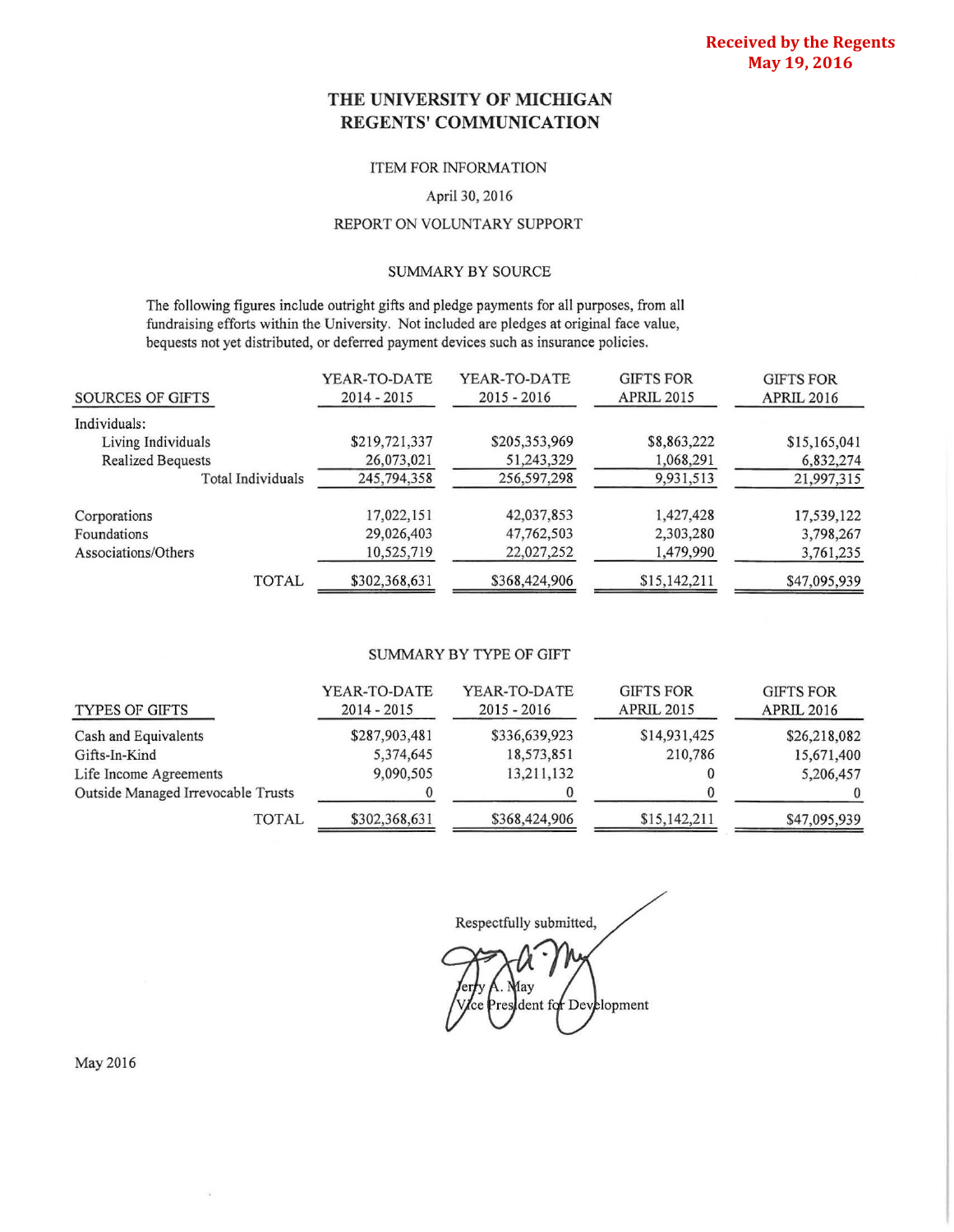# ITEM FOR INFORMATION April30, 2016 REPORT ON VOLUNTARY SUPPORT

 $\bar{\kappa}$ 

## SUMMARY BY SOURCE

|                          | <b>STATE OF</b>       | <b>OUTSIDE OF</b> | <b>STATE OF</b> | <b>OUTSIDE OF</b>  |  |  |  |  |
|--------------------------|-----------------------|-------------------|-----------------|--------------------|--|--|--|--|
|                          | MICHIGAN              | <b>STATE</b>      | MICHIGAN        | <b>STATE</b>       |  |  |  |  |
|                          | YEAR-TO-DATE          | YEAR-TO-DATE      | YEAR-TO-DATE    | YEAR-TO-DATE       |  |  |  |  |
| <b>SOURCES OF GIFTS</b>  | $2015 - 2016$         | $2015 - 2016$     | $2015 - 2016$   | $2015 - 2016$      |  |  |  |  |
|                          | <b>GIFTS RECEIVED</b> |                   |                 | % OF GIFT RECEIPTS |  |  |  |  |
| Individuals:             |                       |                   |                 |                    |  |  |  |  |
| Living Individuals       | \$76,399,070          | \$128,954,899     | 37.2%           | 62.8%              |  |  |  |  |
| <b>Realized Bequests</b> | 35,344,656            | 15,898,673        | 69.0%           | 31.0%              |  |  |  |  |
| Total Individuals        | 111,743,726           | 144,853,572       | 43.5%           | 56.5%              |  |  |  |  |
| Corporations             | 27,672,762            | 14,365,091        | 65.8%           | 34.2%              |  |  |  |  |
| Foundations              | 15,195,705            | 32,566,798        | 31.8%           | 68.2%              |  |  |  |  |
| Associations/Others      | 1,738,322             | 20,288,930        | 7.9%            | 92.1%              |  |  |  |  |
| <b>TOTAL Dollars</b>     | \$156,350,515         | \$212,074,391     | 42.4%           | 57.6%              |  |  |  |  |
|                          | <b>DONORS</b>         |                   |                 | % OF DONORS        |  |  |  |  |
| Individuals:             |                       |                   |                 |                    |  |  |  |  |
| Living Individuals       | 74,810                | 39,046            | 65.7%           | 34.3%              |  |  |  |  |
| Realized Bequests        | 81                    | 100               | 44.8%           | 55.2%              |  |  |  |  |
| Total Individuals        | 74,891                | 39,146            | 65.7%           | 34.3%              |  |  |  |  |
| Corporations             | 1,545                 | 1,297             | 54.4%           | 45.6%              |  |  |  |  |
| Foundations              | 52                    | 110               | 32.1%           | 67.9%              |  |  |  |  |
| Associations/Others      | 304                   | 261               | 53.8%           | 46.2%              |  |  |  |  |
| <b>TOTAL Donors</b>      | 76,792                | 40,814            | 65.3%           | 34.7%              |  |  |  |  |

May 2016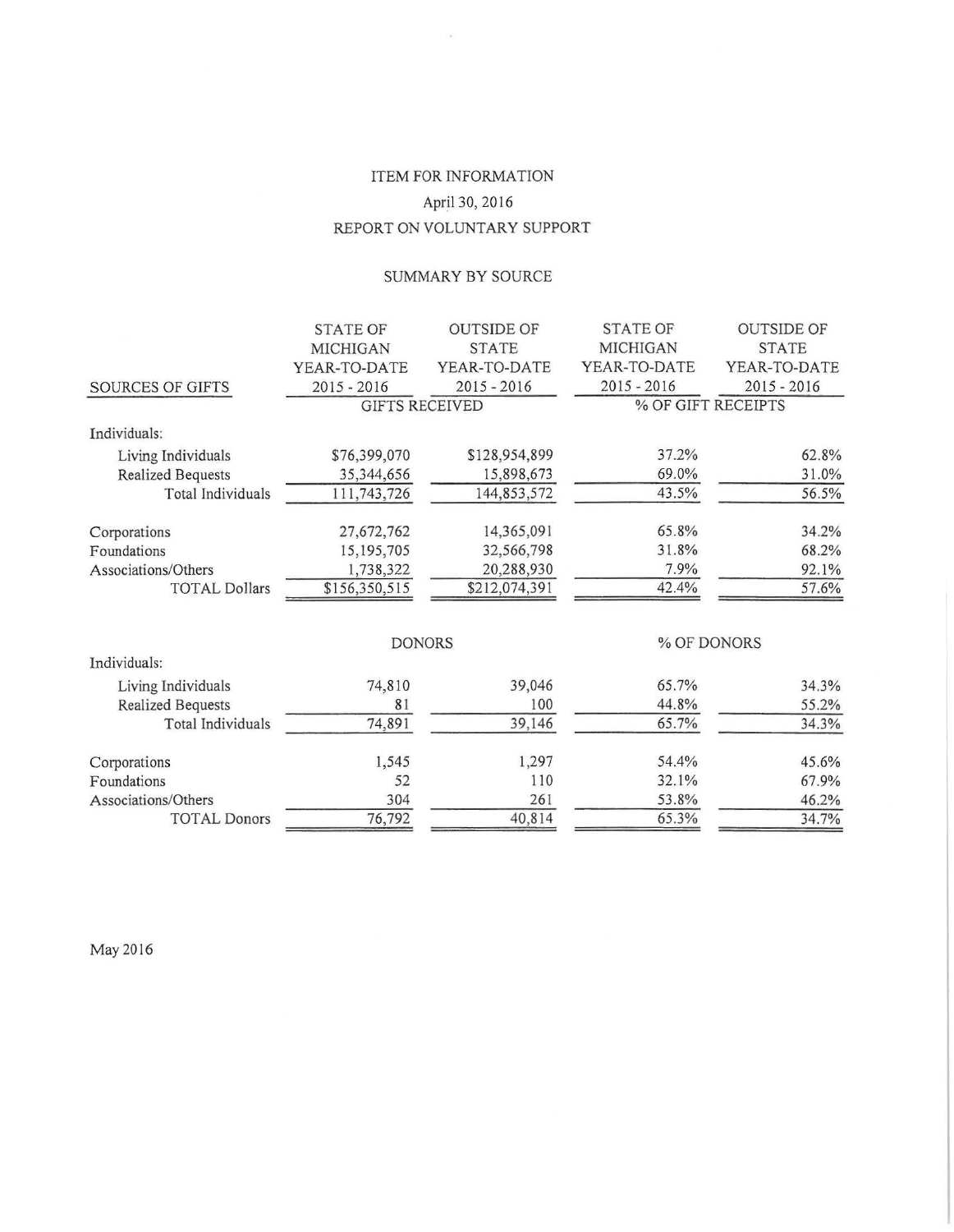## **The University of Michigan Office of Development Unit Report of Gifts Received 4 Year Report as of April 30, 2016**

|                                                              |        |                            |        | Transactions   |                | Dollars                 |                            |              |                               |                                 |  |  |
|--------------------------------------------------------------|--------|----------------------------|--------|----------------|----------------|-------------------------|----------------------------|--------------|-------------------------------|---------------------------------|--|--|
|                                                              |        |                            |        | Fiscal         | Fiscal         |                         |                            |              | Fiscal                        | Fiscal                          |  |  |
|                                                              |        | Fiscal Year Ended June 30, |        | <b>YTD</b>     | <b>YTD</b>     |                         | Fiscal Year Ended June 30, |              | <b>YTD</b>                    | <b>YTD</b>                      |  |  |
| <b>UNIT</b>                                                  | 2013   | 2014                       | 2015   | April 30, 2015 | April 30, 2016 | 2013                    | 2014                       | 2015         | April 30, 2015                | April 30, 2016                  |  |  |
| A. Alfred Taubman College of Architecture and Urban Planning | 765    | 790                        | 813    | 702            | 722            | $\mathbb{S}$<br>841,056 | $\mathcal{S}$              | 912,598      | $\mathbf{\hat{S}}$<br>838,151 | $\mathbf{\hat{s}}$<br>1,291,381 |  |  |
| Penny W. Stamps School of Art and Design                     | 519    | 580                        | 678    | 504            | 605            | 9,134,128               | 1,074,478                  | 3,388,472    | 2,895,471                     | 1,761,671                       |  |  |
| Stephen M. Ross School of Business                           | 8,581  | 7,941                      | 7,177  | 6,086          | 6,277          | 15,696,393              | 21,354,723                 | 21,474,230   | 19,210,059                    | 26,938,473                      |  |  |
| School of Dentistry                                          | 1,844  | 1,923                      | 1,795  | 1,538          | 1,638          | 2,131,364               | 3,596,109                  | 4,339,336    | 3,808,470                     | 2,703,523                       |  |  |
| School of Education                                          | 2,821  | 2,561                      | 2,441  | 2,203          | 2,242          | 5,320,854               | 2,846,472                  | 4,486,951    | 3,999,978                     | 4,996,808                       |  |  |
| College of Engineering                                       | 7,449  | 7,947                      | 7,924  | 7,000          | 7,312          | 19,380,422              | 31,842,383                 | 31,415,301   | 27,598,661                    | 25,172,289                      |  |  |
| School of Information                                        | 1,552  | 1,494                      | 1,177  | 1,059          | 1,147          | 4,558,058               | 2,280,265                  | 1,206,739    | 802,103                       | 888,076                         |  |  |
| School of Kinesiology                                        | 603    | 953                        | 683    | 583            | 660            | 748,258                 | 690,459                    | 1,006,977    | 869,945                       | 713,262                         |  |  |
| Law School                                                   | 5,733  | 5,631                      | 5,767  | 4,961          | 4,590          | 17,579,895              | 12,888,048                 | 13,846,846   | 11,247,792                    | 14,184,384                      |  |  |
| College of Literature, Science, and the Arts                 | 15,574 | 16,070                     | 16,637 | 14,294         | 14,826         | 35,202,954              | 36,239,451                 | 37, 343, 465 | 31,247,546                    | 29,483,123                      |  |  |
| School of Music, Theatre & Dance                             | 3,893  | 3,881                      | 4,331  | 3,808          | 4,280          | 10,631,842              | 5,728,305                  | 9,952,524    | 7,501,326                     | 8,058,140                       |  |  |
| School of Natural Resources and Environment                  | 853    | 837                        | 838    | 757            | 754            | 4,363,982               | 3,004,772                  | 1,669,614    | 1,211,860                     | 2,594,287                       |  |  |
| School of Nursing                                            | 1,786  | 1,751                      | 1,610  | 1,395          | 1,363          | 681,822                 | 1,485,607                  | 2,094,888    | 1,308,065                     | 2,778,849                       |  |  |
| College of Pharmacy                                          | 1,039  | 1,057                      | 1.074  | 876            | 937            | 2,073,572               | 4,689,358                  | 1,218,367    | 923,665                       | 1,939,697                       |  |  |
| School of Public Health                                      | 1,841  | 1,614                      | 1,460  | 1,292          | 1,312          | 7,391,838               | 11,517,636                 | 9,269,394    | 4,438,768                     | 5,842,209                       |  |  |
| Gerald R. Ford School of Public Policy                       | 559    | 681                        | 714    | 631            | 542            | 800,768                 | 897,460                    | 1,994,254    | 1,689,477                     | 1,722,606                       |  |  |
| Horace H. Rackham School of Graduate Studies                 | 3,245  | 2,899                      | 2,936  | 2,558          | 2,418          | 1,613,871               | 1,762,308                  | 6,278,809    | 1,561,389                     | 4,347,830                       |  |  |
| School of Social Work                                        | 1,072  | 1,129                      | 1,116  | 973            | 979            | 1,947,463               | 1,423,951                  | 1,148,830    | 645,270                       | 1,781,677                       |  |  |
| <b>Health System</b>                                         |        |                            |        |                |                |                         |                            |              |                               |                                 |  |  |
| Exec. VP for Medical Affairs                                 | 1,427  | 3,821                      | 1,489  | 1,065          | 1,500          | 8,837,215               | 5,390,178                  | 5,412,072    | 4,423,945                     | 2,615,282                       |  |  |
| Medical School                                               | 19,564 | 18,746                     | 19,398 | 16,138         | 18,116         | 54,395,035              | 79,070,626                 | 94,563,623   | 53,659,081                    | 100,800,057                     |  |  |
| <b>University Hospitals</b>                                  | 8,413  | 8,807                      | 10,203 | 8,770          | 7,695          | 7,827,090               | 14,425,108                 | 13,844,442   | 10,032,178                    | 5,370,215                       |  |  |
| University of Michigan-Dearborn                              | 3,158  | 3,005                      | 2,795  | 2,451          | 2,966          | 1,615,529               | 1,966,388                  | 12,991,897   | 12,448,938                    | 5,040,206                       |  |  |
| University of Michigan-Flint                                 | 1,543  | 1,361                      | 1,677  | 1,439          | 1,831          | 1,385,011               | 2,136,223                  | 4,126,918    | 3,876,352                     | 17,150,526                      |  |  |
|                                                              |        |                            |        |                |                |                         |                            |              |                               |                                 |  |  |
| Alumni Association                                           | 2,976  | 2,959                      | 3,661  | 3,166          | 3,706          | 843,626                 | 702,614                    | 814,725      | 710,381                       | 912,414                         |  |  |
| Department of Athletics                                      | 32,064 | 31,674                     | 32,896 | 31,049         | 32,293         | 41,081,605              | 54,807,905                 | 52,246,237   | 48,322,456                    | 44,262,148                      |  |  |
| Museum of Art                                                | 1,138  | 1,036                      | 1,157  | 973            | 877            | 6,923,919               | 7,995,342                  | 4,615,316    | 4,499,435                     | 3,207,619                       |  |  |
| University Library                                           | 720    | 688                        | 645    | 574            | 602            | 2,231,193               | 1,667,938                  | 2,379,692    | 1,102,531                     | 1,557,050                       |  |  |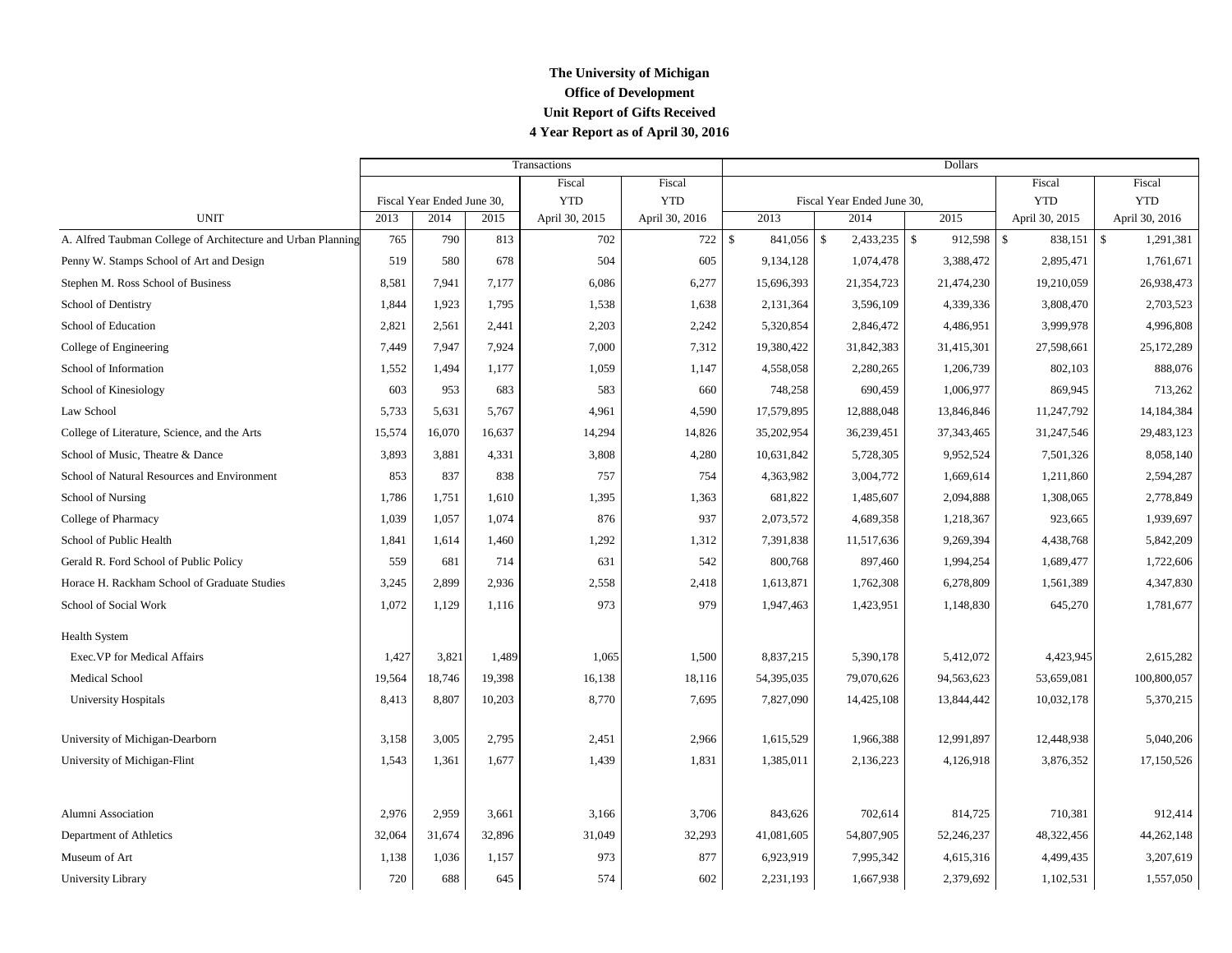## **The University of Michigan Office of Development Unit Report of Gifts Received 4 Year Report as of April 30, 2016**

|                                                |          |                            |          | Transactions   |                | Dollars                           |                                   |                    |                |                |  |  |
|------------------------------------------------|----------|----------------------------|----------|----------------|----------------|-----------------------------------|-----------------------------------|--------------------|----------------|----------------|--|--|
|                                                |          |                            |          | Fiscal         | Fiscal         |                                   |                                   |                    | Fiscal         | Fiscal         |  |  |
|                                                |          | Fiscal Year Ended June 30, |          | <b>YTD</b>     | <b>YTD</b>     |                                   | Fiscal Year Ended June 30,        |                    | <b>YTD</b>     | <b>YTD</b>     |  |  |
| <b>UNIT</b>                                    | 2013     | 2014                       | 2015     | April 30, 2015 | April 30, 2016 | 2013                              | 2014                              | 2015               | April 30, 2015 | April 30, 2016 |  |  |
| <b>University Musical Society</b>              | 2,333    | 2,801                      | 2,581    | 2,135          | 2,072          | 4,271,446                         | 3,138,540                         | 5,566,607          | 2,922,891      | 3,821,454      |  |  |
| Office of the President                        | 627      | 1,226                      | 1,585    | 1,412          | 1,821          | 1,807,583                         | 2,242,931                         | 1,899,586          | 1,862,289      | 2,205,856      |  |  |
| Michigan Radio                                 | 116,822  | 144,875                    | 153,822  | 119,012        | 139,645        | 5,064,597                         | 5,593,583                         | 6,159,228          | 4,979,558      | 5,769,389      |  |  |
| Exec VP Academic Affairs & Provost             | 366      | 358                        | 533      | 327            | 422            | 5,522,437                         | 18,503,139                        | 8,949,688          | 4,389,996      | 9,121,385      |  |  |
| Center for the Education of Women              | 574      | 473                        | 535      | 486            | 539            | 841,617                           | 1,214,529                         | 1,088,089          | 710,513        | 669,851        |  |  |
| Clements Library                               | 647      | 681                        | 716      | 630            | 596            | 816,249                           | 5,226,161                         | 7,007,954          | 3,707,661      | 677,487        |  |  |
| Office of Financial Aid                        | 2,051    | 2,002                      | 2,018    | 1,695          | 2,058          | 7,853,862                         | 17,264,490                        | 9,953,328          | 9,232,903      | 13,315,507     |  |  |
| <b>Bentley Historical Library</b>              | 215      | 218                        | 228      | 196            | 338            | 417,392                           | 452,272                           | 578,561            | 554,971        | 337,330        |  |  |
| Matthaei Botanical Gardens & Nichols Arboretum | 2,251    | 2,221                      | 2,392    | 1,855          | 2,265          | 330,565                           | 497,984                           | 1,170,714          | 713,399        | 598,232        |  |  |
| VP for Development                             | 144      | 162                        | 170      | 167            | 298            | 707,816                           | 6,630,020                         | 2,973,931          | 3,505,839      | 5,159,401      |  |  |
| Exec VP & Chief Financial Officer              | 463      | 658                        | 790      | 648            | 772            | 56, 141, 271                      | 51,305,886                        | 1,983,770          | 1,523,615      | 897,071        |  |  |
| Pending/Unallocated                            | $\Omega$ | $\overline{0}$             | $\Omega$ | $\Omega$       | $\Omega$       | $\Omega$                          |                                   | $\Omega$           | $\Omega$       | $\Omega$       |  |  |
| Unrestricted/Undesignated                      | $\Omega$ | $\overline{0}$             | $\Omega$ | $\Omega$       | $\Omega$       | 0                                 |                                   | $\Omega$           |                |                |  |  |
| VP for Research                                | 56       | 73                         | 158      | 102            | 205            | 703,745                           | 3,546,987                         | 2,100,124          | 1,665,497      | 1,152,059      |  |  |
| Inst of Social Research                        | 375      | 339                        | 318      | 276            | 358            | 5,255,128                         | 4,811,984                         | 4,781,660          | 4,030,828      | 4,484,659      |  |  |
| VP Student Life                                | 3,327    | 3,745                      | 4.346    | 3,960          | 4,524          | 1,672,130                         | 1,419,190                         | 1,859,498          | 1,688,853      | 2,098,293      |  |  |
| Univ of Michigan-Ann-Arbor                     | 42       | 46                         | 57       | 55             | 48             | 2,824                             | 3,210                             | 31,575             | 6,525          | 3,130          |  |  |
| <b>TOTAL</b>                                   | 261,025  | 291,714                    | 303,341  | 249,801        | 278,151        | 356,647,427<br>$\mathbf{\hat{S}}$ | 435,768,251<br>$\mathbf{\hat{S}}$ | 400,146,830<br>\$. | \$             | 368,424,906    |  |  |
| TOTAL DONORS                                   | 128,775  | 127,516                    | 129,619  | 117,868        | 117,606        | 23.8%                             | 22.2%                             | $-8.2%$            | $-17.4%$       | 21.8%          |  |  |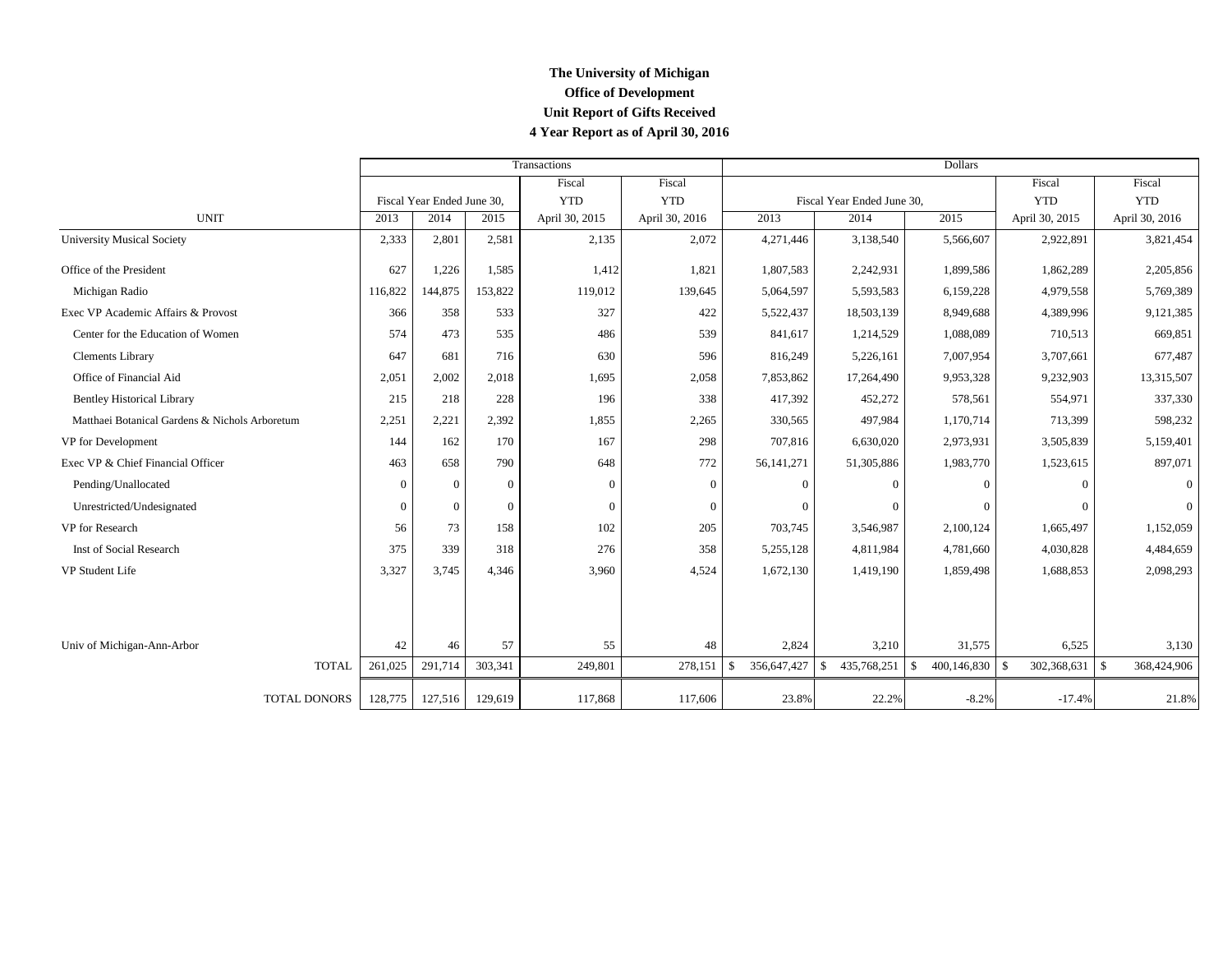## **The University of Michigan Office of Development SOURCE of Gifts as of April 30, 2016**

|                          |                   | Fiscal Year Ended June 30, |               | <b>FYTD</b> | <b>FYTD</b>  |                |               |                |
|--------------------------|-------------------|----------------------------|---------------|-------------|--------------|----------------|---------------|----------------|
| <b>SOURCE</b>            | 2013              | 2014                       |               | 2015        |              | April 30, 2015 |               | April 30, 2016 |
| Individuals              |                   |                            |               |             |              |                |               |                |
| Living Individuals       | 250,960,756<br>\$ | 289,828,512<br>\$.         | <b>S</b>      | 250,080,387 | \$           | 219,721,337    | \$            | 205, 353, 969  |
| <b>Realized Bequests</b> | 29,723,020        | 40,313,880                 |               | 38,522,592  |              | 26,073,021     |               | 51,243,329     |
| <b>Total Individuals</b> | 280,683,776       | 330, 142, 392              |               | 288,602,979 |              | 245,794,358    |               | 256,597,298    |
| Corporations             | 16,984,817        | 21,615,519                 |               | 23,846,910  |              | 17,022,151     |               | 42,037,853     |
| Foundations              | 45,856,482        | 60,539,911                 |               | 60,311,743  |              | 29,026,403     |               | 47,762,503     |
| Associations             | 13,122,352        | 23,470,429                 |               | 27,385,198  |              | 10,525,719     |               | 22,027,252     |
| <b>TOTAL DOLLARS</b>     | 356,647,427       | 435,768,251                | <sup>\$</sup> | 400,146,830 | $\mathbb{S}$ | 302,368,631    | <sup>\$</sup> | 368,424,906    |
| <b>Individuals</b>       |                   |                            |               |             |              |                |               |                |
| Living Individuals       | 253,707           | 284,481                    |               | 296,313     |              | 244,749        |               | 269,080        |
| Realized Bequests        | 469               | 346                        |               | 444         |              | 354            |               | 318            |
| <b>Total Individuals</b> | 254,176           | 284,827                    |               | 296,757     |              | 245,103        |               | 269,398        |
| Corporations             | 4,773             | 4,724                      |               | 4,682       |              | 3,595          |               | 7,100          |
| Foundations              | 629               | 599                        |               | 580         |              | 390            |               | 459            |
| Associations/Others      | 1,447             | 1,564                      |               | 1,322       |              | 713            |               | 1,194          |
| TOTAL TRANSACTIONS       | 261,025           | 291,714                    |               | 303,341     |              | 249,801        |               | 278,151        |

We undertook an analysis of 'Private Corporation' reporting and, in keeping with both CASE standards and peer practices, are now reporting this support under 'Corporations' rather than consolidated under 'Indiviuals' based on the Private Owners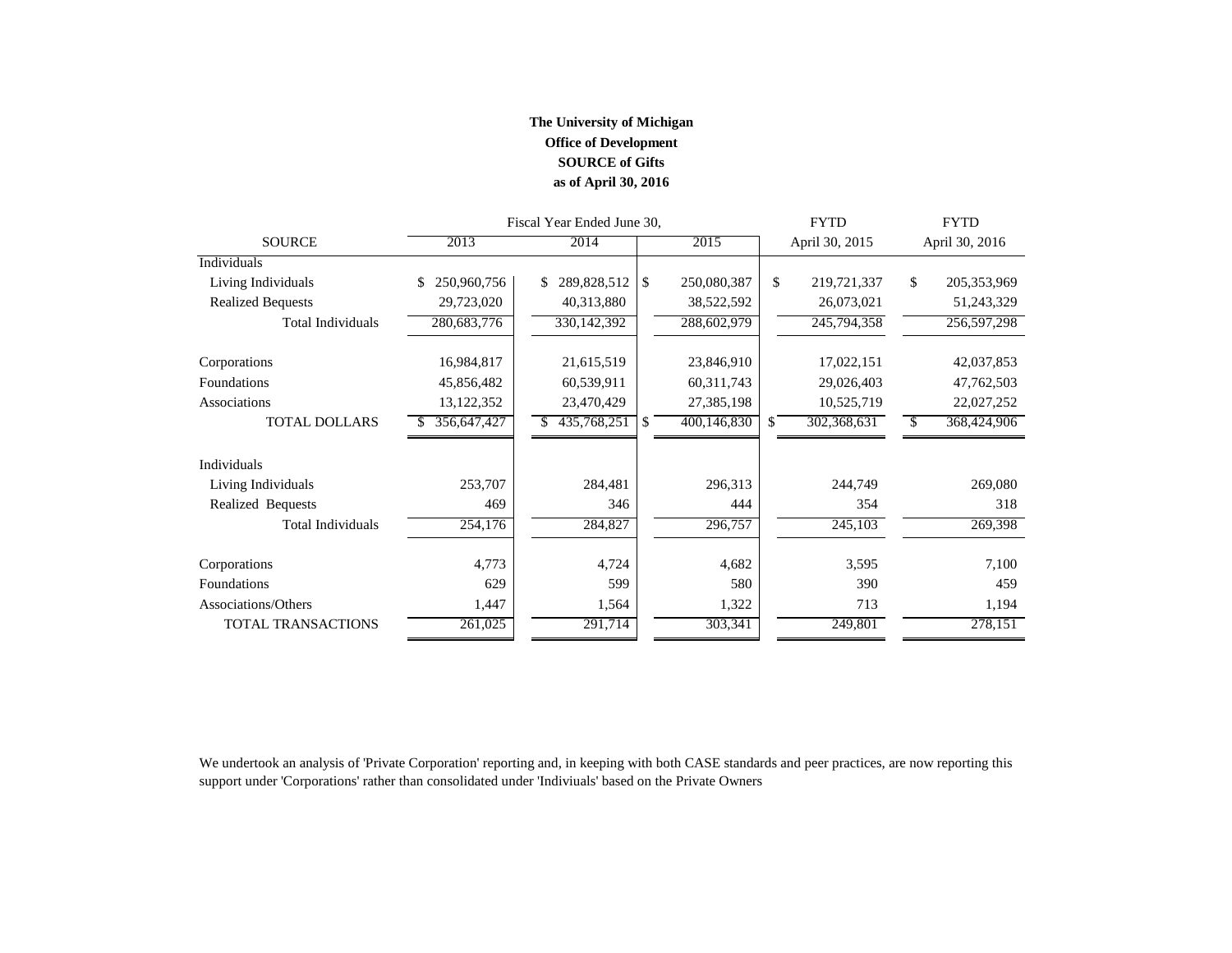## **The University of Michigan Office of Development Distribution Report of Gifts Received as of April 30, 2016**

|                                                     | Fiscal Year Ended June 30, | <b>FYTD</b>       |                                     |                   |
|-----------------------------------------------------|----------------------------|-------------------|-------------------------------------|-------------------|
| <b>DISTRIBUTION</b>                                 | 2013                       | 2014              | 2015                                | April 30, 2016    |
| <b>Endowment Restricted - Academic Divisions</b>    | 1,339,560<br>-\$           | \$<br>6,669,938   | \$<br>10,124,365                    | 10,892,812        |
| <b>Endowment Restricted - Athletics</b>             | 105,377                    | 103,473           | 206,560                             | 153,888           |
| Endowment Restricted - Faculty and Staff            | 13,020,670                 | 16,212,806        | 23,851,974                          | 14,848,932        |
| Endowment Restricted - Library                      | 1,443,730                  | 4,434,973         | 428,576                             | 542,254           |
| Endowment Restricted - Op and Maint of Plant        | 239,404                    | 126,851           | 409,253                             | 410,066           |
| Endowment Restricted - Other                        | 7,266,927                  | 10,293,760        | 7,888,449                           | 14,357,937        |
| Endowment Restricted - Public Service and Extension | 2,674,295                  | 3,404,096         | 2,972,778                           | 1,710,220         |
| <b>Endowment Restricted - Research</b>              | 9,945,315                  | 16,353,540        | 15,136,321                          | 21,381,552        |
| Endowment Restricted - Student Financial Aid        | 46,381,326                 | 65,485,402        | 73,098,790                          | 59,711,580        |
| <b>Endowment Unrestricted</b>                       | 22,573                     | 155,192           | 37,153                              | 267,960           |
| Loan Funds                                          | 319,173                    | 49,825            | 27,181                              | 16,286            |
| Property, Building, Equipment                       | 98,972,388                 | 103,381,094       | 37,909,289                          | 39,358,474        |
| <b>Total Capital Purpose Funds</b>                  | 181,730,738<br>\$.         | 226,670,950<br>\$ | $\sqrt{\frac{2}{5}}$<br>172,090,689 | \$<br>163,651,961 |
|                                                     |                            |                   |                                     |                   |
| <b>Academic Divisions</b>                           | 20,000,330                 | 19,112,274        | 19,048,167                          | 24,509,080        |
| Athletics                                           | 26,329,449                 | 24,563,202        | 25,111,147                          | 23,897,860        |
| Faculty and Staff                                   | 15,311,942                 | 15,138,774        | 12,131,384                          | 14, 135, 503      |
| Library                                             | 989,025                    | 781,843           | 7,228,014                           | 1,620,591         |
| Op and Maint of Plant                               | 718,453                    | 5,237,270         | 4,539,979                           | 4,254,361         |
| <b>Other Restricted</b>                             | 8,909,375                  | 8,156,736         | 17,518,309                          | 11,834,505        |
| Public Service and Extension                        | 22,006,325                 | 27,206,349        | 31,728,912                          | 23,545,487        |
| Research                                            | 64,153,362                 | 81,142,421        | 86,062,498                          | 77,953,873        |
| Student Financial Aid                               | 14,405,999                 | 23,418,301        | 21,200,932                          | 20,269,506        |
| Unrestricted                                        | 2,092,429                  | 4,340,131         | 3,486,799                           | 2,752,179         |
| <b>Total Current Operations Funds</b>               | 174,916,689                | \$209,097,301     | 228,056,141<br>\$                   | \$<br>204,772,945 |
| <b>TOTAL DISTRIBUTION</b>                           | 356,647,427                | 435,768,251<br>\$ | 400,146,830<br>$\mathbf S$          | \$<br>368,424,906 |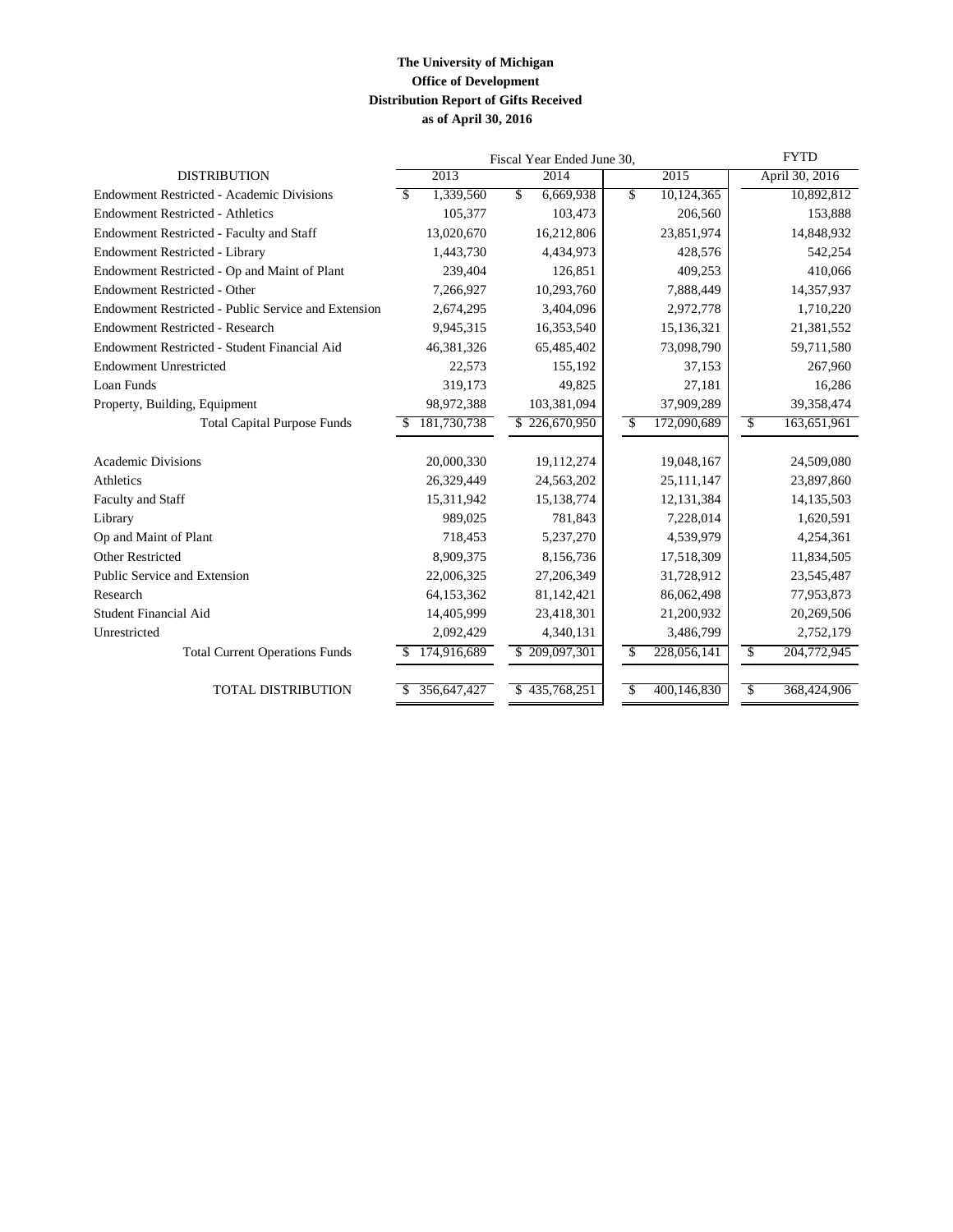#### **The University of Michigan Office of Development Gifts by INDIVIDUALS by Unit as of April 30, 2016**

|                                                              | Gifts by UNIT ALUMNI |       |        |                    |       | Gifts by U-M ALUMNI |                    | Gifts by NON-ALUMNI |        |             | <b>TOTAL GIFTS</b> |        |             |        |
|--------------------------------------------------------------|----------------------|-------|--------|--------------------|-------|---------------------|--------------------|---------------------|--------|-------------|--------------------|--------|-------------|--------|
|                                                              | Reachable            |       |        |                    |       |                     |                    |                     |        |             |                    |        |             |        |
| <b>UNIT</b>                                                  | Liv Alumni           | %     | Donors | <b>Gift Amount</b> | Avg   | Donors              | <b>Gift Amount</b> | Avg                 | Donors | Gift Amount | Avg                | Donors | Gift Amount | Avg    |
| A. Alfred Taubman College of Architecture and Urban Planning | 8,565                | 4.4%  | 373    | 933.838            | 2,504 | 66                  | 16.185             | 245                 | 89     | 40,428      | 454                | 528    | 990.451     | 1,876  |
| Penny W. Stamps School of Art and Design                     | 7,256                | 3.2%  | 232    | 656,025            | 2,828 | 65                  | 138,161            | 2,126               | 140    | 56,235      | 402                | 437    | 850,421     | 1,946  |
| Stephen M. Ross School of Business                           | 45,252               | 7.0%  | 3,164  | 14,082,399         | 4,451 | 202                 | 172,107            | 852                 | 592    | 575,668     | 972                | 3,958  | 14,830,174  | 3,747  |
| School of Dentistry                                          | 9,251                | 8.2%  | 761    | 782,201            | 1,028 | 75                  | 22,753             | 303                 | 176    | 111,020     | 631                | 1,012  | 915,974     | 905    |
| School of Education                                          | 44,330               | 3.1%  | 1,378  | 238,580            | 173   | 186                 | 177,341            | 953                 | 147    | 124,094     | 844                | 1,711  | 540,015     | 316    |
| College of Engineering                                       | 73,822               | 4.7%  | 3,465  | 5,756,201          | 1,661 | 444                 | 1,840,586          | 4,145               | 917    | 1,069,634   | 1,166              | 4,826  | 8,666,421   | 1,796  |
| School of Information                                        | 8,164                | 5.8%  | 471    | 322,945            | 686   | 81                  | 162,611            | 2,008               | 211    | 110,640     | 524                | 763    | 596,196     | 781    |
| School of Kinesiology                                        | 6,704                | 3.1%  | 211    | 78,313             | 371   | 70                  | 69,754             | 996                 | 151    | 215,236     | 1,425              | 432    | 363,303     | 841    |
| Law School                                                   | 21,783               | 13.6% | 2,960  | 5,578,015          | 1,884 | 126                 | 1,240,524          | 9,845               | 340    | 310,832     | 914                | 3,426  | 7,129,371   | 2,081  |
| College of Literature, Science, and the Arts                 | 201,099              | 3.2%  | 6,433  | 6,503,018          | 1,011 | 721                 | 2,200,498          | 3,052               | 2,526  | 2,311,016   | 915                | 9,680  | 11,014,532  | 1,138  |
| School of Music, Theatre & Dance                             | 12,193               | 5.3%  | 642    | 713,995            | 1,112 | 1,245               | 1,025,503          | 824                 | 1,041  | 447,798     | 430                | 2,928  | 2,187,296   | 747    |
| School of Natural Resources and Environment                  | 7,771                | 5.1%  | 399    | 107,072            | 268   | 59                  | 783,924            | 13,287              | 89     | 52,695      | 592                | 547    | 943,691     | 1,725  |
| School of Nursing                                            | 12,384               | 6.0%  | 749    | 282,085            | 377   | 125                 | 225,044            | 1,800               | 114    | 95,536      | 838                | 988    | 602,665     | 610    |
| College of Pharmacy                                          | 3,883                | 10.7% | 415    | 325,887            | 785   | 60                  | 39,940             | 666                 | 92     | 573,320     | 6,232              | 567    | 939,147     | 1,656  |
| School of Public Health                                      | 14,211               | 4.9%  | 696    | 443,860            | 638   | 70                  | 38,325             | 548                 | 113    | 219,141     | 1,939              | 879    | 701,326     | 798    |
| Gerald R. Ford School of Public Policy                       | 3,118                | 7.0%  | 218    | 81,515             | 374   | 37                  | 21,801             | 589                 | 99     | 169,444     | 1,712              | 354    | 272,760     | 771    |
| Horace H. Rackham School of Graduate Studies                 | 105,678              | 1.4%  | 1,529  | 568,432            | 372   | 133                 | 26,968             | 203                 | 181    | 91,695      | 507                | 1,843  | 687,095     | 373    |
| School of Social Work                                        | 14,454               | 3.7%  | 538    | 315,142            | 586   | 60                  | 15,526             | 259                 | 79     | 343,077     | 4,343              | 677    | 673,745     | 995    |
| <b>Health System</b>                                         |                      |       |        |                    |       |                     |                    |                     |        |             |                    |        |             |        |
| Exec. VP for Medical Affairs                                 |                      |       |        |                    |       | 298                 | 432,311            | 1,451               | 871    | 294,438     | 338                | 1,169  | 726,749     | 622    |
| <b>Medical School</b>                                        | 21.742               | 6.0%  | 1,307  | 5,885,218          | 4,503 | 1,995               | 9,029,369          | 4,526               | 8,492  | 8,252,435   | 972                | 11,794 | 23,167,022  | 1,964  |
| <b>University Hospitals</b>                                  |                      |       |        |                    |       | 1,218               | 424,077            | 348                 | 4,504  | 930,395     | 207                | 5,722  | 1,354,472   | 237    |
| University of Michigan-Dearborn                              | 48.329               | 1.4%  | 695    | 828,822            | 1,193 | 176                 | 93,948             | 534                 | 716    | 274,586     | 384                | 1,587  | 1,197,356   | 754    |
| University of Michigan-Flint                                 | 37,031               | 1.2%  | 426    | 255,411            | 600   | 169                 | 115,125            | 681                 | 298    | 186,812     | 627                | 893    | 557,348     | 624    |
|                                                              |                      |       |        |                    |       |                     |                    |                     |        |             |                    |        |             |        |
| Alumni Association                                           |                      |       |        |                    |       | 1,788               | 581,578            | 325                 | 1,127  | 175,901     | 156                | 2,915  | 757,479     | 260    |
| Department of Athletics                                      |                      |       |        |                    |       | 14,025              | 21,841,887         | 1,557               | 11,437 | 8,497,486   | 743                | 25,462 | 30,339,373  | 1,192  |
| Museum of Art                                                |                      |       |        |                    |       | 318                 | 962,997            | 3,028               | 295    | 1,218,341   | 4,130              | 613    | 2,181,338   | 3,558  |
| University Library                                           |                      |       |        |                    |       | 282                 | 352,334            | 1,249               | 128    | 169,039     | 1,321              | 410    | 521,373     | 1,272  |
| <b>University Musical Society</b>                            |                      |       |        |                    |       | 599                 | 783,655            | 1,308               | 753    | 306,378     | 407                | 1,352  | 1,090,033   | 806    |
| Office of the President                                      |                      |       |        |                    |       | 964                 | 316,298            | 328                 | 306    | 83,644      | 273                | 1,270  | 399,942     | 315    |
| Michigan Radio                                               |                      |       |        |                    |       | 6,117               | 839,160            | 137                 | 25,609 | 2,753,961   | 108                | 31,726 | 3,593,121   | 113    |
| Exec VP Academic Affairs & Provost                           |                      |       |        |                    |       | 66                  | 2,117,040          | 32,076              | 75     | 564,726     | 7,530              | 141    | 2,681,766   | 19,020 |
| Center for the Education of Women                            |                      |       |        |                    |       | 197                 | 95,358             | 484                 | 131    | 53,130      | 406                | 328    | 148,488     | 453    |
| <b>Clements Library</b>                                      |                      |       |        |                    |       | 222                 | 101,262            | 456                 | 206    | 246,235     | 1,195              | 428    | 347,497     | 812    |
| Office of Financial Aid                                      |                      |       |        |                    |       | 1,152               | 3,339,637          | 2,899               | 366    | 575,734     | 1,573              | 1,518  | 3,915,371   | 2,579  |
| <b>Bentley Historical Library</b>                            |                      |       |        |                    |       | 127                 | 36,578             | 288                 | 108    | 27,187      | 252                | 235    | 63,765      | 271    |
| Matthaei Botanical Gardens & Nichols Arboretum               |                      |       |        |                    |       | 753                 | 297,053            | 394                 | 1,164  | 130,450     | 112                | 1,917  | 427,503     | 223    |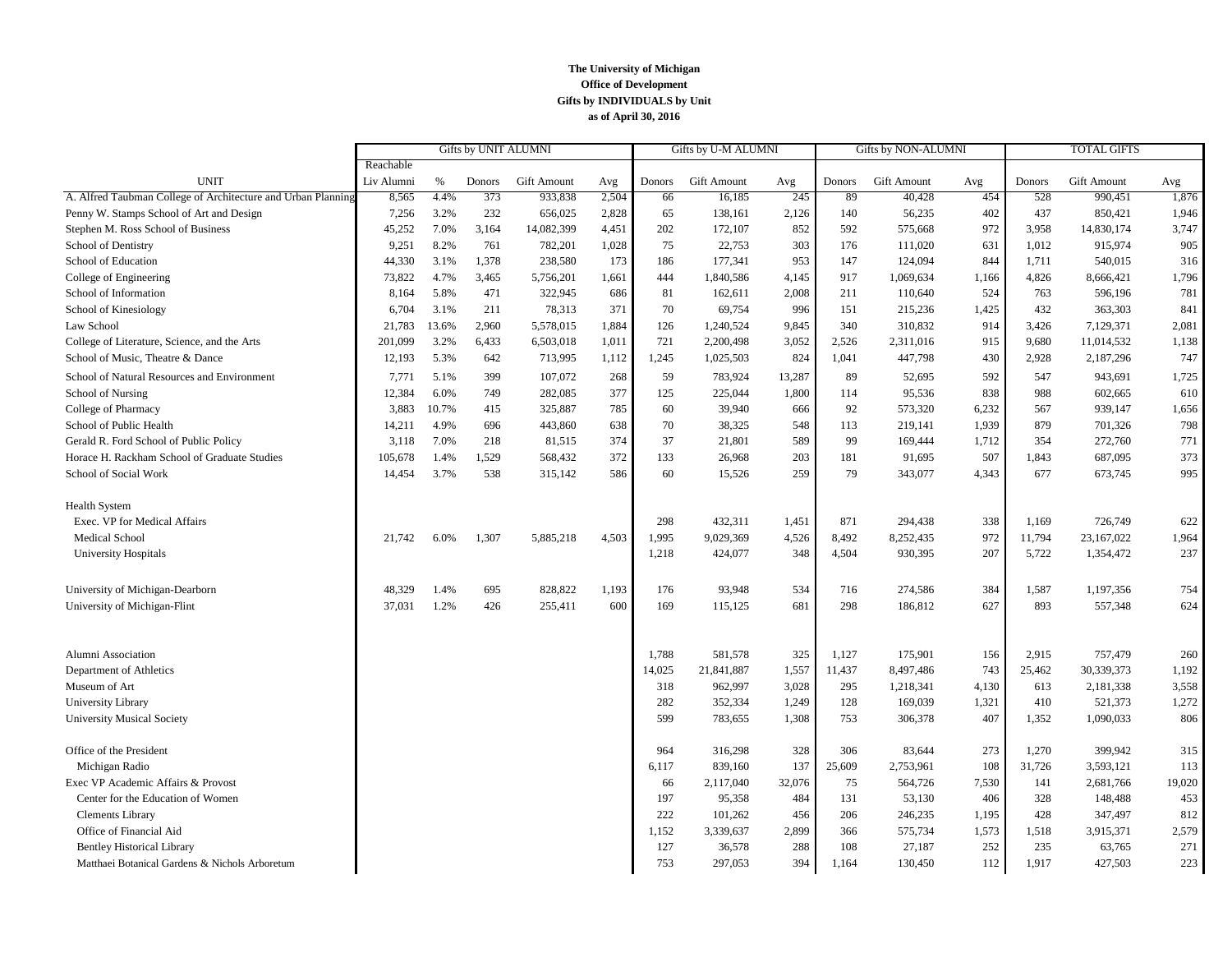#### **The University of Michigan Office of Development Gifts by INDIVIDUALS by Unit as of April 30, 2016**

|                                   |            | Gifts by UNIT ALUMNI |        |                    |         | Gifts by U-M ALUMNI |                    |        | Gifts by NON-ALUMNI |                               |       | <b>TOTAL GIFTS</b> |                    |                |
|-----------------------------------|------------|----------------------|--------|--------------------|---------|---------------------|--------------------|--------|---------------------|-------------------------------|-------|--------------------|--------------------|----------------|
|                                   | Reachable  |                      |        |                    |         |                     |                    |        |                     |                               |       |                    |                    |                |
| <b>UNIT</b>                       | Liv Alumni | $\%$                 | Donors | <b>Gift Amount</b> | Avg     | Donors              | Gift Amount        | Avg    | Donors              | Gift Amount                   | Avg   | Donors             | Gift Amount        | Avg            |
| VP for Development                |            |                      |        |                    |         | 123                 | 1,675,113          | 13,619 | 57                  | 142,054                       | 2,492 | 180                | 1,817,167          | 10,095         |
| Exec VP & Chief Financial Officer |            |                      |        |                    |         | 57                  | 362,985            | 6,368  | 111                 | 135,282                       | 1,219 | 168                | 498,267            | 2,966          |
| Pending/Unallocated               |            |                      |        |                    |         |                     |                    |        |                     |                               |       | $\Omega$           | $\overline{0}$     | $\overline{0}$ |
| Unrestricted/Undesignated         |            |                      |        |                    |         |                     |                    |        |                     |                               |       |                    | $\Omega$           | $\overline{0}$ |
| VP for Research                   |            |                      |        |                    |         | 59                  | 18,175             | 308    | 47                  | 62,660                        | 1,333 | 106                | 80,835             | 763            |
| Institute of Social Research      |            |                      |        |                    |         | 82                  | 142,920            | 1,743  | 139                 | 180,929                       | 1,302 | 221                | 323,849            | 1,465          |
| VP Student Life                   |            |                      |        |                    |         | 1,666               | 964,363            | 579    | 1,577               | 431,021                       | 273   | 3,243              | 1,395,384          | 430            |
|                                   |            |                      |        |                    |         |                     |                    |        |                     |                               |       |                    |                    |                |
|                                   |            |                      |        |                    |         |                     |                    |        |                     |                               |       |                    |                    |                |
|                                   |            |                      |        |                    |         |                     |                    |        |                     |                               |       |                    |                    |                |
| Univ of Michigan-Ann-Arbor        |            |                      |        |                    |         | 14                  | 675                | 48     | 29                  | 2,055                         | 71    | 43                 | 2,730              | 63             |
| <b>TOTAL</b>                      |            |                      | 27,062 | 44,738,974<br>- \$ | \$1,653 | 36,292              | $$53,141,449$ \ \$ | 1,464  | 65,643              | 32,612,388 \$<br><sup>S</sup> | 497   | 128,997            | $$130,492,811$ \\$ | 1,012          |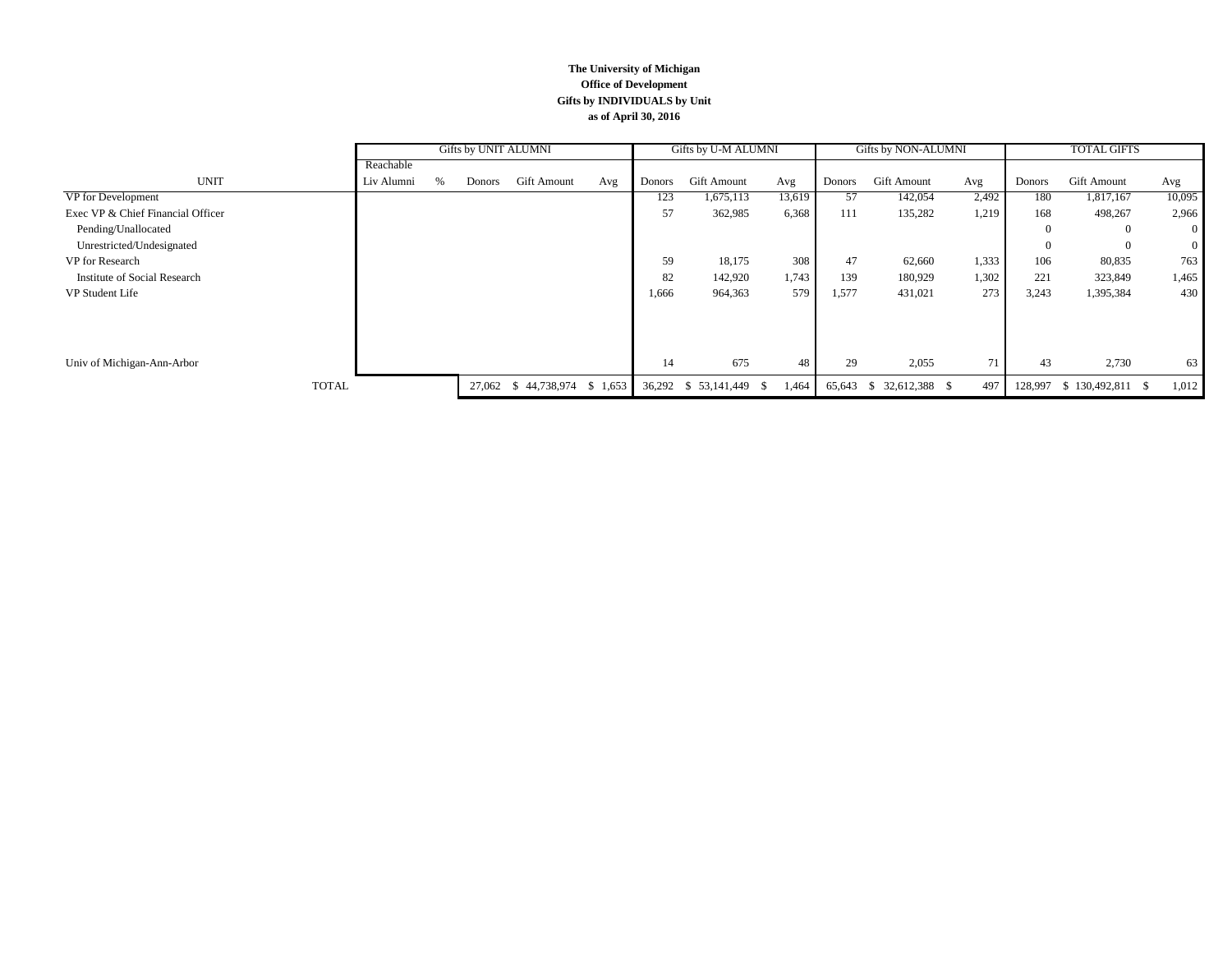#### **The University of Michigan Office of Development as of April 30, 2016 Gifts by SOURCE by Unit**

|                                                              |        |                | Transactions |                 |                |              | <b>Dollars</b> |            |            |            |            |              |
|--------------------------------------------------------------|--------|----------------|--------------|-----------------|----------------|--------------|----------------|------------|------------|------------|------------|--------------|
| <b>UNIT</b>                                                  | Indiv  | Beq            | Corp         | Fdn             | Other          | <b>TOTAL</b> | Indiv          | Beq        | Corp       | Fdn        | Other      | <b>TOTAL</b> |
| A. Alfred Taubman College of Architecture and Urban Planning | 680    |                | 32           | $\overline{4}$  | 6              | 722          | 1,042,735      |            | 179,996    | 50,500     | 18,150     | 1,291,381    |
| Penny W. Stamps School of Art and Design                     | 587    | 3              | 10           | 3               | 2              | 605          | 990,860        | 646,856    | 51,405     | 65,000     | 7,550      | 1,761,671    |
| Stephen M. Ross School of Business                           | 5,356  | 10             | 882          | 14              | 15             | 6,277        | 23,341,011     | 913,310    | 2,171,850  | 330,843    | 181,459    | 26,938,473   |
| School of Dentistry                                          | 1,393  | 2              | 213          | 3               | 27             | 1,638        | 2,104,164      | 1,560      | 353,303    | 49,683     | 194,812    | 2,703,523    |
| School of Education                                          | 2,185  | 8              | 26           | 13              | 10             | 2,242        | 1,493,425      | 134,109    | 27,550     | 3,275,204  | 66,520     | 4,996,808    |
| College of Engineering                                       | 6,514  | 37             | 707          | 13              | 41             | 7,312        | 14,769,180     | 1,629,820  | 5,456,068  | 2,721,713  | 595,507    | 25,172,289   |
| School of Information                                        | 1,127  | 2              | 17           | -1              |                | 1,147        | 615,476        | 31,000     | 101,600    | 140,000    |            | 888,076      |
| School of Kinesiology                                        | 632    | 2              | 17           |                 | 9              | 660          | 405,673        | 1,425      | 156,825    |            | 149,340    | 713,262      |
| Law School                                                   | 4,272  | 11             | 277          | 16              | 14             | 4,590        | 10,533,009     | 2,692,878  | 249,238    | 566,474    | 142,786    | 14,184,384   |
| College of Literature, Science, and the Arts                 | 14,176 | 51             | 523          | 27              | 49             | 14,826       | 19,345,299     | 7,450,214  | 933,955    | 1,088,550  | 665,106    | 29,483,123   |
| School of Music, Theatre & Dance                             | 4,135  | 14             | 102          | $7\phantom{.0}$ | 22             | 4,280        | 4,332,159      | 3,248,854  | 131,760    | 295,200    | 50,166     | 8,058,140    |
| School of Natural Resources and Environment                  | 713    | $\overline{1}$ | 28           | 10              | $\overline{2}$ | 754          | 1,308,215      | 21,350     | 22,780     | 1,225,942  | 16,000     | 2,594,287    |
| School of Nursing                                            | 1,325  | 2              | 23           | 2               | 11             | 1,363        | 1,808,270      | 112,885    | 257,265    | 68,500     | 531,929    | 2,778,849    |
| College of Pharmacy                                          | 863    | $\mathbf{1}$   | 66           | 3               | $\overline{4}$ | 937          | 1,602,955      | 10,000     | 82,493     | 76,500     | 167,750    | 1,939,697    |
| School of Public Health                                      | 1,179  | $\overline{4}$ | 93           | $7\phantom{.0}$ | 29             | 1,312        | 1,001,606      | 916,967    | 422,129    | 1,845,831  | 1,655,677  | 5,842,209    |
| Gerald R. Ford School of Public Policy                       | 518    |                | 15           | $\tau$          | 2              | 542          | 775,642        |            | 3,644      | 883,320    | 60,000     | 1,722,606    |
| Horace H. Rackham School of Graduate Studies                 | 2,343  | 6              | 68           |                 | $\overline{1}$ | 2,418        | 897,300        | 3,428,173  | 22,328     |            | 30         | 4,347,830    |
| School of Social Work                                        | 952    | 6              | 12           | $\overline{4}$  | 5              | 979          | 772,791        | 810,894    | 5,797      | 148,214    | 43,981     | 1,781,677    |
| <b>Health System</b>                                         |        |                |              |                 |                |              |                |            |            |            |            |              |
| Exec. VP for Medical Affairs                                 | 1.405  |                | 91           | $\overline{4}$  |                | 1,500        | 1,152,954      |            | 1,443,278  | 19,050     |            | 2,615,282    |
| <b>Medical School</b>                                        | 16,805 | 66             | 625          | 150             | 470            | 18,116       | 41,990,532     | 13,441,682 | 3,056,281  | 27,546,925 | 14,764,637 | 100,800,057  |
| <b>University Hospitals</b>                                  | 7,200  | 8              | 382          | 15              | 90             | 7,695        | 3,878,626      | 386,119    | 813,225    | 76,625     | 215,619    | 5,370,215    |
| University of Michigan-Dearborn                              | 2,747  | $\mathbf{1}$   | 182          | 10              | 26             | 2,966        | 1,584,613      | 2,700,000  | 507,392    | 190,933    | 57,268     | 5,040,206    |
| University of Michigan-Flint                                 | 1,702  | $\overline{1}$ | 88           | 17              | 23             | 1,831        | 935,353        | 5,000      | 15,570,453 | 612,950    | 26,770     | 17,150,526   |
| Alumni Association                                           | 3.600  |                | 100          | 2               | $\overline{4}$ | 3,706        | 865,565        |            | 34,334     | 10,150     | 2,365      | 912,414      |
| Department of Athletics                                      | 31,444 | 3              | 801          | 12              | 33             | 32,293       | 37,435,497     | 113,866    | 6,046,275  | 544,430    | 122,080    | 44,262,148   |
| Museum of Art                                                | 839    |                | 24           | 3               | 11             | 877          | 2,342,915      |            | 301,173    | 551,645    | 11,887     | 3,207,619    |
| University Library                                           | 575    | 8              | 16           | $\overline{c}$  | -1             | 602          | 609,761        | 887,620    | 11,649     | 48,000     | 20         | 1,557,050    |
| <b>University Musical Society</b>                            | 2,003  | 6              | 54           | 5               | $\Delta$       | 2.072        | 2,396,802      | 980,879    | 376,363    | 57,676     | 9,734      | 3,821,454    |
|                                                              |        |                |              |                 |                |              |                |            |            |            |            |              |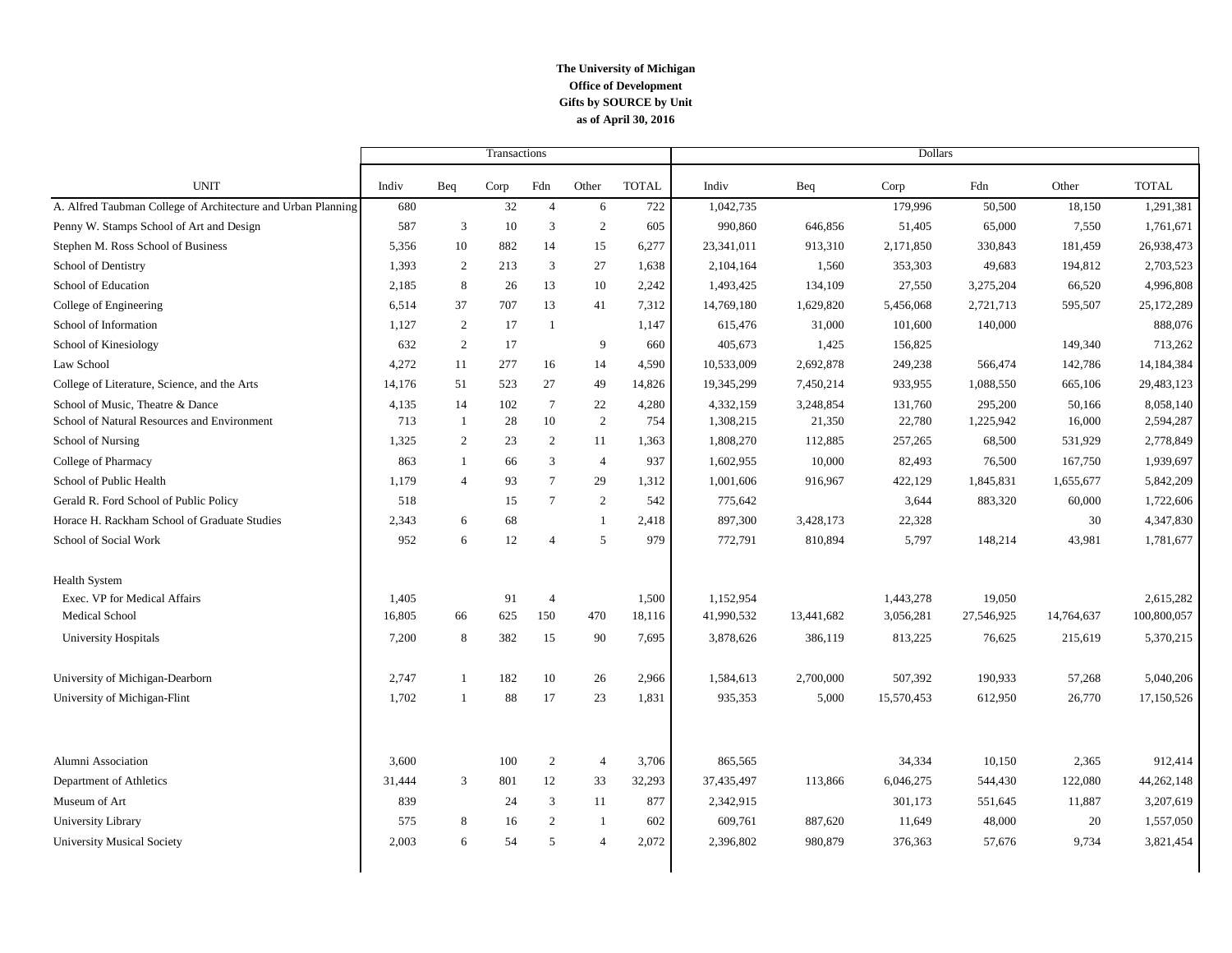#### **The University of Michigan Office of Development as of April 30, 2016 Gifts by SOURCE by Unit**

|                                                |         |                | Transactions   |                |                |              | <b>Dollars</b>      |                             |                    |                            |                  |                     |  |
|------------------------------------------------|---------|----------------|----------------|----------------|----------------|--------------|---------------------|-----------------------------|--------------------|----------------------------|------------------|---------------------|--|
| <b>UNIT</b>                                    | Indiv   | Beq            | Corp           | Fdn            | Other          | <b>TOTAL</b> | Indiv               | Beq                         | Corp               | Fdn                        | Other            | <b>TOTAL</b>        |  |
| Office of the President                        | 1,644   | 32             | 138            | 3              | $\overline{4}$ | 1,821        | 586,420             | 1,547,662                   | 26,520             | 40,060                     | 5,194            | 2,205,856           |  |
| Michigan Radio                                 | 138,435 | $\mathbf{1}$   | 993            | 58             | 158            | 139,645      | 3,716,454           | 10                          | 1,086,289          | 382,444                    | 584,192          | 5,769,389           |  |
| Exec. VP Academic Affairs & Provost            | 249     | $\overline{4}$ | 139            | 10             | 20             | 422          | 5,293,640           | 115,739                     | 1,163,344          | 1,717,000                  | 831,662          | 9,121,385           |  |
| Center for the Education of Women              | 512     | 3              | 18             | $\overline{4}$ | $\sqrt{2}$     | 539          | 258,899             | 245,412                     | 53,541             | 102,000                    | 10,000           | 669,851             |  |
| <b>Clements Library</b>                        | 568     | $\overline{2}$ | 21             | 2              | 3              | 596          | 518,286             | 55,000                      | 7,415              | 96,585                     | 200              | 677,487             |  |
| Office of Financial Aid                        | 1,940   | 17             | 55             | 2              | 44             | 2,058        | 6,804,581           | 6,192,991                   | 112,603            | 36,152                     | 169,180          | 13,315,507          |  |
| <b>Bentley Historical Library</b>              | 310     |                | $\overline{4}$ | 3              | 21             | 338          | 193,730             |                             | 503                | 141,880                    | 1,217            | 337,330             |  |
| Matthaei Botanical Gardens & Nichols Arboretum | 2,228   |                | 22             | 6              | 9              | 2,265        | 504,699             |                             | 18,432             | 19,250                     | 55,850           | 598,232             |  |
| VP for Development                             | 290     | 3              | 5              |                |                | 298          | 3,499,671           | 1,624,467                   | 35,263             |                            |                  | 5,159,401           |  |
| Exec. VP & Chief Financial Officer             | 767     |                | $\overline{2}$ |                | 3              | 772          | 766,421             |                             | 7,250              |                            | 123,400          | 897,071             |  |
| Pending/Unallocated                            |         |                |                |                |                |              |                     |                             |                    |                            |                  |                     |  |
| Unrestricted/Undesignated                      |         |                |                |                |                |              |                     |                             |                    |                            |                  |                     |  |
| VP of Research                                 | 168     |                | 30             | 2              | 5              | 205          | 568,335             |                             | 455,378            | 84,846                     | 43,500           | 1,152,059           |  |
| <b>Institute of Social Research</b>            | 330     |                | 11             | 12             | $\overline{4}$ | 358          | 630,149             | 796,552                     | 28,936             | 2,639,230                  | 389,792          | 4,484,659           |  |
| VP Student Life                                | 4.321   | 2              | 188            | 3              | 10             | 4,524        | 1,677,165           | 100,033                     | 251,972            | 13,200                     | 55,923           | 2,098,293           |  |
|                                                |         |                |                |                |                |              |                     |                             |                    |                            |                  |                     |  |
| Univ of Michigan-Ann-Arbor                     | 48      |                |                |                |                | 48           | 3,130               |                             |                    |                            |                  | 3,130               |  |
| <b>TOTAL</b>                                   | 269,080 | 318            | 7,100          | 459            | 1,194          | 278,151      | 205, 353, 969<br>-S | 51,243,329<br><sup>\$</sup> | 42,037,853<br>- \$ | 47,762,503<br>$\mathbb{S}$ | 22,027,252<br>-S | 368,424,906<br>- \$ |  |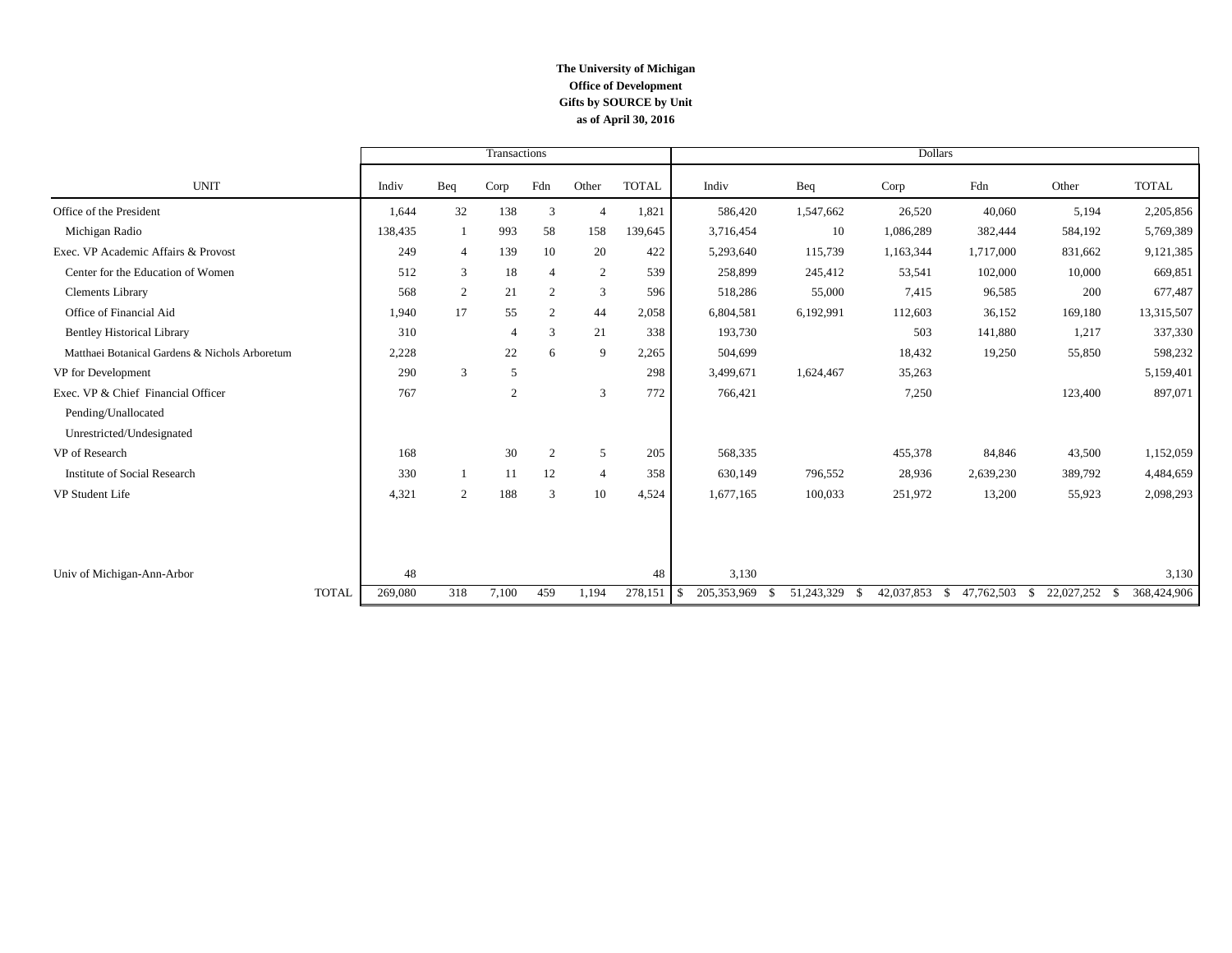# **LISTING OF GIFTS \$10,000 AND OVER FOR APRIL 2016**

| <b>ADF Properties LLC, West Bloomfield</b>                                                                              |         |
|-------------------------------------------------------------------------------------------------------------------------|---------|
| For support in the College of Engineering                                                                               | 50,000  |
| Africare, Washington, District of Columbia                                                                              |         |
| For research in the School of Nursing                                                                                   | 254,588 |
| American Association for Cancer Research, Inc., Philadelphia, Pennsylvania                                              |         |
| For research in the Medical School                                                                                      | 552,522 |
| American Association for the Surgery of Trauma, Atlanta, Georgia                                                        |         |
| For research in the Medical School                                                                                      | 25,000  |
| American Association of Orthodontists Foundation, Saint Louis, Missouri                                                 |         |
| For research and support in the School of Dentistry                                                                     | 65,000  |
| The American Board of Pediatrics, Chapel Hill, North Carolina                                                           |         |
| For research in the Medical School                                                                                      | 101,750 |
| <b>American Cancer Society, Atlanta, Georgia</b>                                                                        |         |
| For research in the College of Engineering, the College of Literature, Science,<br>and the Arts, and the Medical School | 165,692 |
|                                                                                                                         |         |
| American Chemical Society, Washington, District of Columbia                                                             |         |
| For research in the College of Literature, Science, and the Arts                                                        | 105,631 |
| American Diabetes Association, Inc., Alexandria, Virginia                                                               |         |
| For research in the Life Sciences Institute, the Medical School, and the School<br>of Kinesiology                       | 148,843 |
|                                                                                                                         |         |
| <b>American Foundation for Suicide Prevention, New York, New York</b><br>For research in the Medical School             | 13,000  |
|                                                                                                                         |         |
| American Gastroenterological Association Foundation, Bethesda, Maryland                                                 |         |
| For research in the Medical School                                                                                      | 120,000 |
| <b>American Heart Association Midwest, Southfield</b>                                                                   |         |
| For research in the Life Sciences Institute and the Medical School                                                      | 43,083  |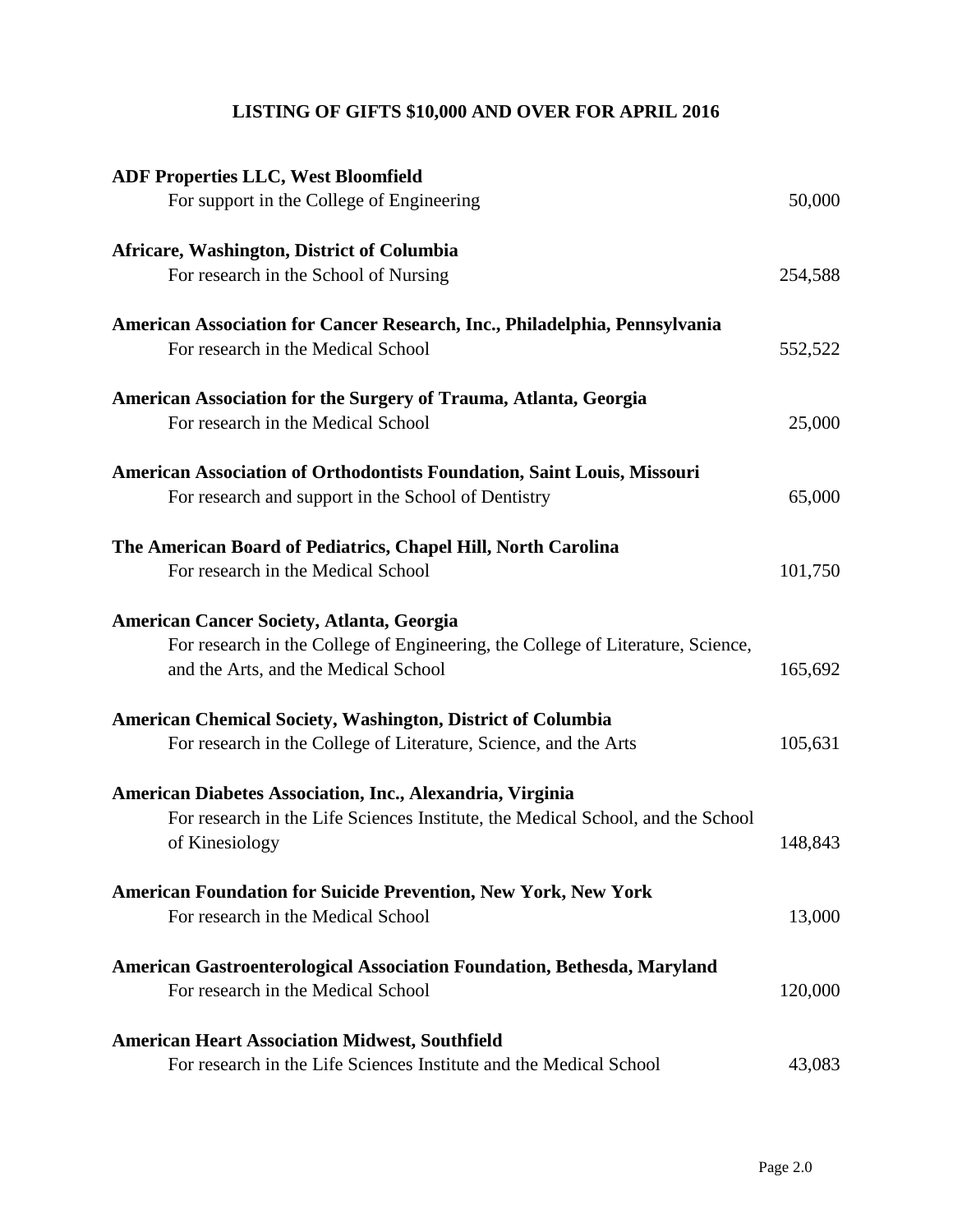| <b>American Medical Association, Chicago, Illinois</b>                     |           |
|----------------------------------------------------------------------------|-----------|
| For support in the Medical School                                          | 137,999   |
| American Society of Heating, Refrigerating and Air-Conditioning Engineers, |           |
| Atlanta, Georgia                                                           |           |
| For research in the College of Engineering                                 | 10,000    |
| American Society of Hematology, Washington, District of Columbia           |           |
| For research in the Medical School                                         | 12,500    |
| <b>Amgen Foundation, Thousand Oaks, California</b>                         |           |
| For employee matching gifts                                                | 10,050    |
| Ann Arbor Charter Township, Ann Arbor                                      |           |
| For support in the Matthaei Botanical Gardens and Nichols Arboretum        | 50,000    |
| <b>Ann Arbor Transportation Authority, Ann Arbor</b>                       |           |
| For Michigan Radio                                                         | 11,900    |
| <b>Anonymous Donor</b>                                                     |           |
| For the University Musical Society                                         | 10,000    |
| <b>Anonymous Donor</b>                                                     |           |
| For support in the Stephen M. Ross School of Business                      | 25,000    |
| <b>Anonymous Donor</b>                                                     |           |
| 455 shares of Kellogg Co. common stock;                                    |           |
| For support at the University of Michigan                                  | 35,012    |
| <b>Anonymous Donor</b>                                                     |           |
| For support in the Department of Athletics                                 | 20,000    |
| <b>Anonymous Donor</b>                                                     |           |
| For student support in the Law School                                      | 1,000,000 |
| <b>Arthritis National Research Foundation, Long Beach, California</b>      |           |
| For research in the Medical School                                         | 41,793    |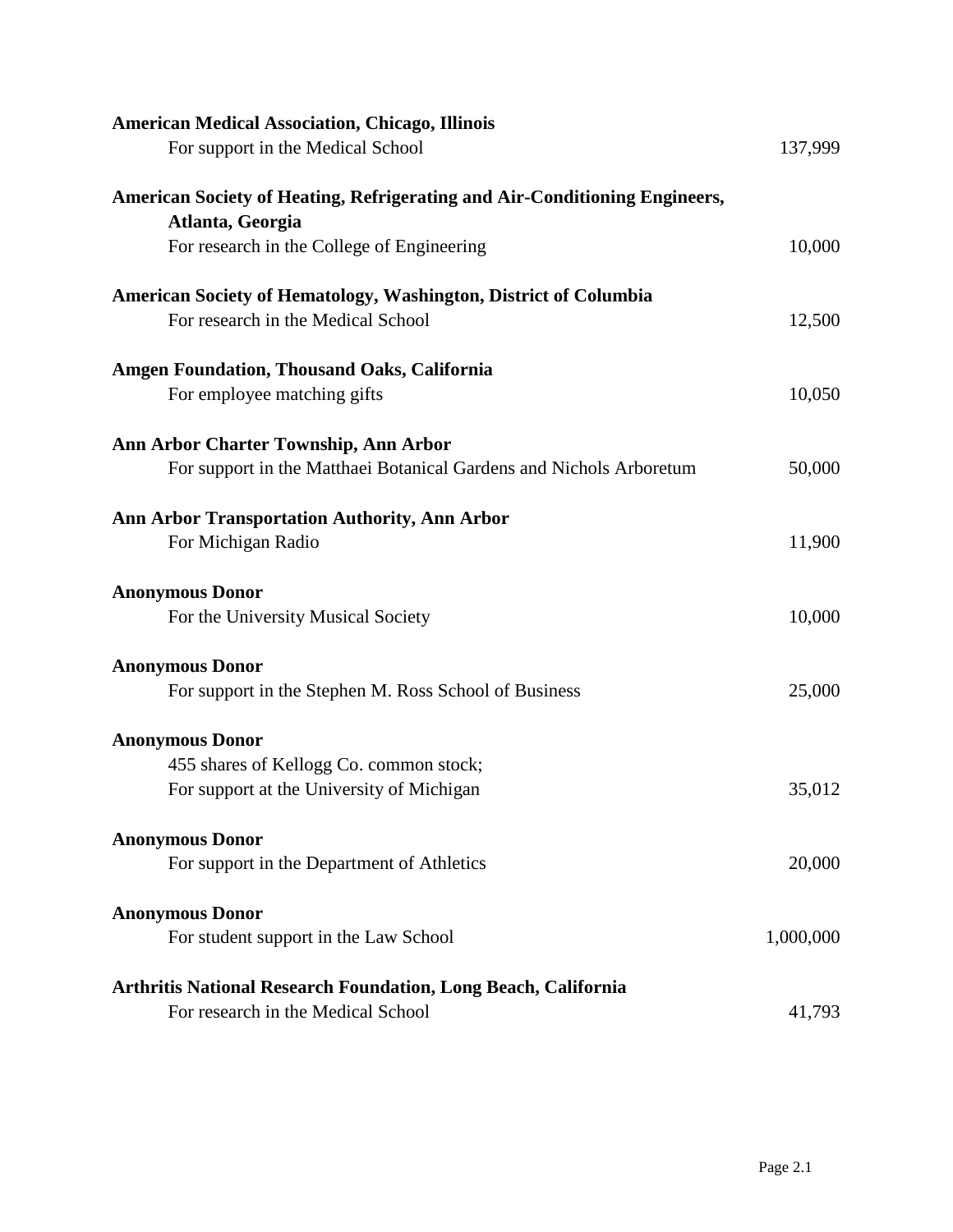| <b>Association for Institutional Research, Tallahassee, Florida</b>              |        |
|----------------------------------------------------------------------------------|--------|
| For research in the School of Education                                          | 24,975 |
| <b>Battelle Memorial Institute, Columbus, Ohio</b>                               |        |
| For support at the University of Michigan-Dearborn                               | 43,838 |
| <b>Steven R. Berlage, Troy</b>                                                   |        |
| For support in the Department of Athletics                                       | 12,800 |
| <b>Jonathan D. Bilzin, New York, New York</b>                                    |        |
| For the Bilzin Family Football Scholarship Fund in the Department of             |        |
| Athletics                                                                        | 20,000 |
| <b>BorgWarner, Auburn Hills</b>                                                  |        |
| For the SAE-Formula Car Team at the University of Michigan                       | 35,000 |
| <b>William D. Brewer, The Woodlands, Texas</b>                                   |        |
| For support in the School of Dentistry                                           | 16,185 |
| <b>BrightFocus Foundation, Clarksburg, Maryland</b>                              |        |
| For research in the Medical School                                               | 40,000 |
| The Burroughs Wellcome Fund, Research Triangle Park, North Carolina              |        |
| For research in the Medical School                                               | 70,000 |
| <b>Center for Economic and Policy Research, Washington, District of Columbia</b> |        |
| For research in the Stephen M. Ross School of Business                           | 86,773 |
| Cincinnati Children's Hospital, Cincinnati, Ohio                                 |        |
| For support in the Medical School                                                | 81,700 |
| <b>Citizens Bank, Providence, Rhode Island</b>                                   |        |
| For support in the Department of Athletics                                       | 11,160 |
| Citizens United for Research in Epilepsy, Inc., Chicago, Illinois                |        |
| For research in the Medical School                                               | 62,500 |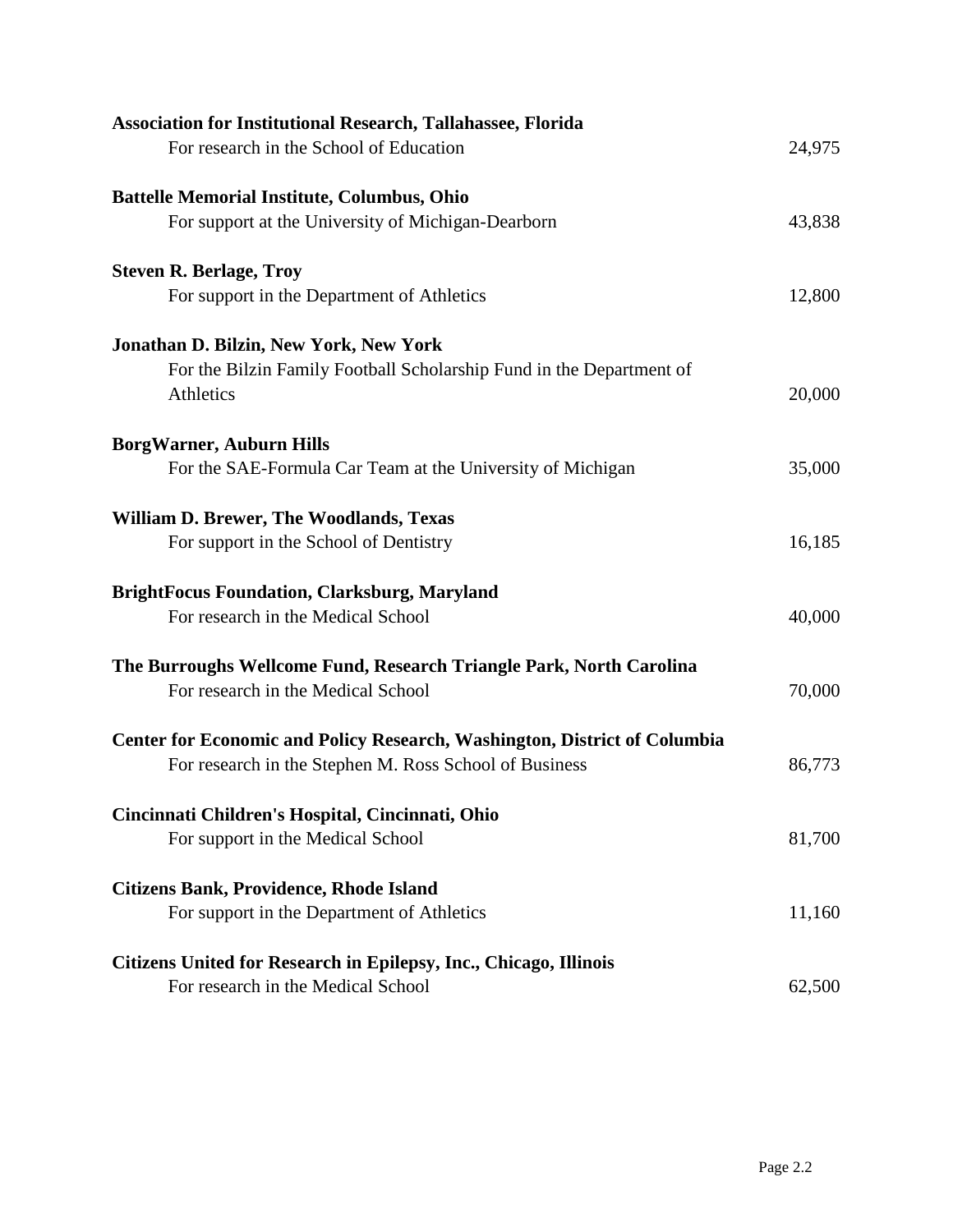| <b>James F. Conrad, Nashville, Tennessee</b><br>For student support at the University of Michigan                                                                                                                                                   | 10,000  |
|-----------------------------------------------------------------------------------------------------------------------------------------------------------------------------------------------------------------------------------------------------|---------|
| <b>Consumers Energy Foundation, Jackson</b><br>For Michigan Radio                                                                                                                                                                                   | 72,800  |
| <b>Brian M. Cooper, New York, New York</b><br>For the Stephen M. Ross Athletic Campus Fund in the Department of<br>Athletics and for research in the Stephen M. Ross School of Business                                                             | 10,000  |
| <b>Alice S. Corey Estate</b><br>For support in the College of Literature, Science, and the Arts                                                                                                                                                     | 31,037  |
| <b>Corporation for Public Broadcasting, Washington, District of Columbia</b><br>For Michigan Radio                                                                                                                                                  | 127,086 |
| Dr. Mary L. Cretens Fund of the Community Foundation for Delta County,<br><b>Escanaba</b><br>For the Mary L. Cretens, M.D. Scholarship Fund in the Medical School and<br>for support in the School of Public Health                                 | 50,230  |
| <b>Marilyn M. Culpepper Estate</b><br>For the Thomas W. and Marilyn M. Culpepper Special Collections Library<br>Endowment Fund in the University Library and for the Thomas and Marilyn<br>Culpepper Scholarship Fund in the College of Engineering | 610,083 |
| Cypress Semiconductor, San Jose, California<br>For research in the College of Engineering                                                                                                                                                           | 25,000  |
| Davis-Rom Fund at the Community Foundation for Southeast Michigan, Detroit<br>For support in the Medical School                                                                                                                                     | 15,000  |
| <b>DCC Foundation, Ann Arbor</b><br>For support in the University Hospitals                                                                                                                                                                         | 25,000  |
| David L. DeBruyn, Grand Rapids<br>480 shares of SPX Corporation common stock;<br>For the David L. DeBruyn Digital Dome Theater Student Internship Fund in<br>the College of Literature, Science, and the Arts                                       | 19,447  |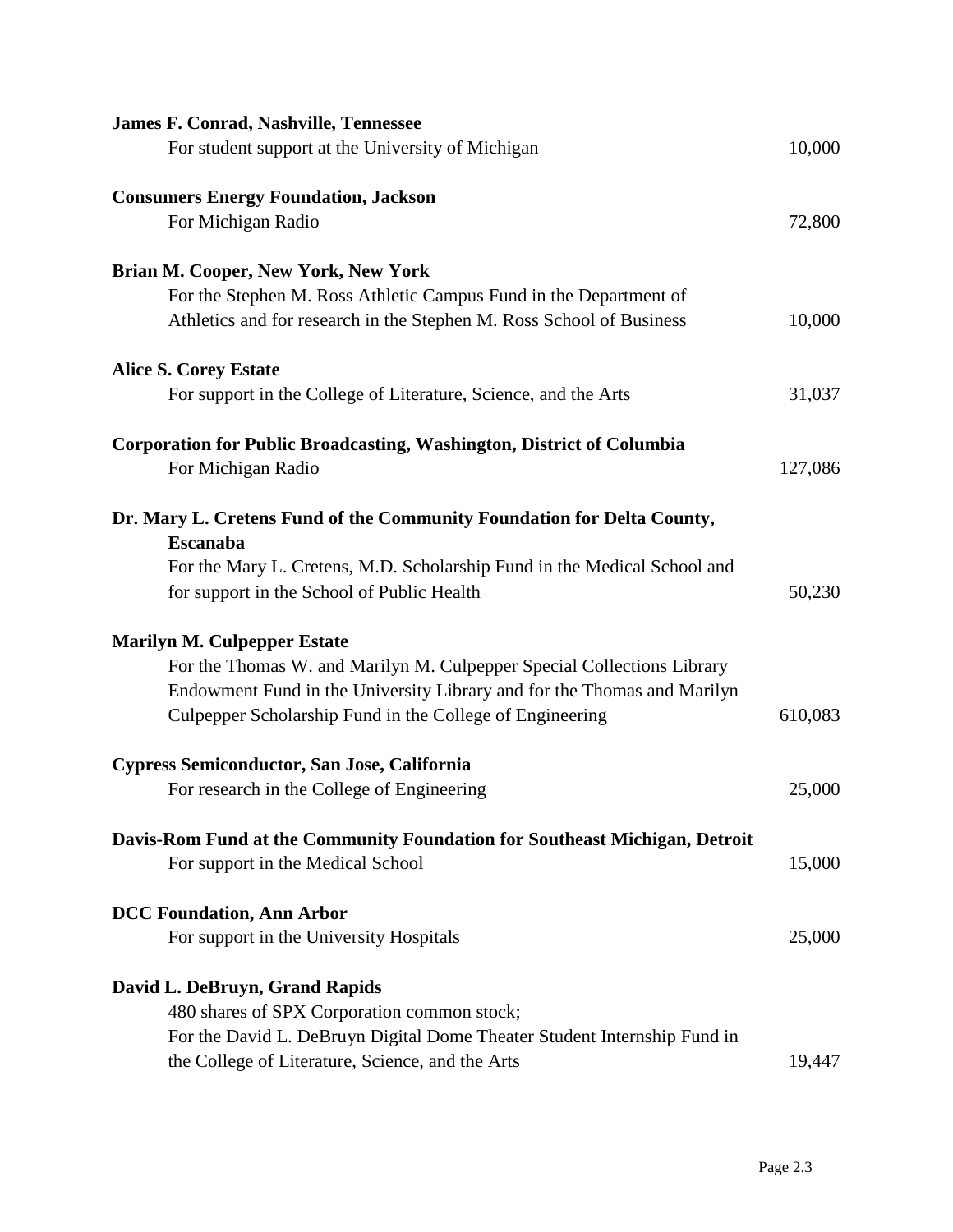| Delta Air Lines, Atlanta, Georgia                                           |         |
|-----------------------------------------------------------------------------|---------|
| For support in the Medical School                                           | 93,900  |
| Alexander M. Dengel, Chicago, Illinois                                      |         |
| For support in the Department of Athletics                                  | 12,000  |
| Jennifer W. Dietrich, Hartland                                              |         |
| For support in the University Hospitals                                     | 10,800  |
| Douglas-Wilhite Fund at the Ann Arbor Community Foundation, Ann Arbor       |         |
| For the William Zimmerman Endowment Fund in the College of Literature,      |         |
| Science, and the Arts and for support in the Matthaei Botanical Gardens and |         |
| <b>Nichols Arboretum</b>                                                    | 45,000  |
| Vera and Joseph Dresner Foundation, Inc., West Bloomfield                   |         |
| For the Mary H. Weiser Food Allergy Center Fund in the Medical School       | 10,000  |
| <b>Tom Dudley, Topeka, Kansas</b>                                           |         |
| For the Tom, Tom, Jr. and Lauren Dudley Men's Swimming and Diving           |         |
| Scholarship Fund in the Department of Athletics                             | 10,000  |
| Doris Duke Charitable Foundation, New York, New York                        |         |
| For research in the School of Natural Resources and Environment             | 937,500 |
| <b>Shirley W. Dunbar, Dallas, Texas</b>                                     |         |
| For the Loretta D. Hanson Prentice Scholarship Fund and the Building Fund   |         |
| in the School of Nursing                                                    | 11,000  |
| <b>Duo Security, Ann Arbor</b>                                              |         |
| For the Child and Family Life Fund                                          | 10,000  |
| The Economic Policy Institute, London, United Kingdom                       |         |
| For research in the Stephen M. Ross School of Business                      | 23,587  |
| <b>Emergency Medicine Foundation, Irving, Texas</b>                         |         |
| For research in the Medical School                                          | 25,000  |
| <b>Ernst &amp; Young Foundation, New York, New York</b>                     |         |
| For employee matching gifts                                                 | 174,711 |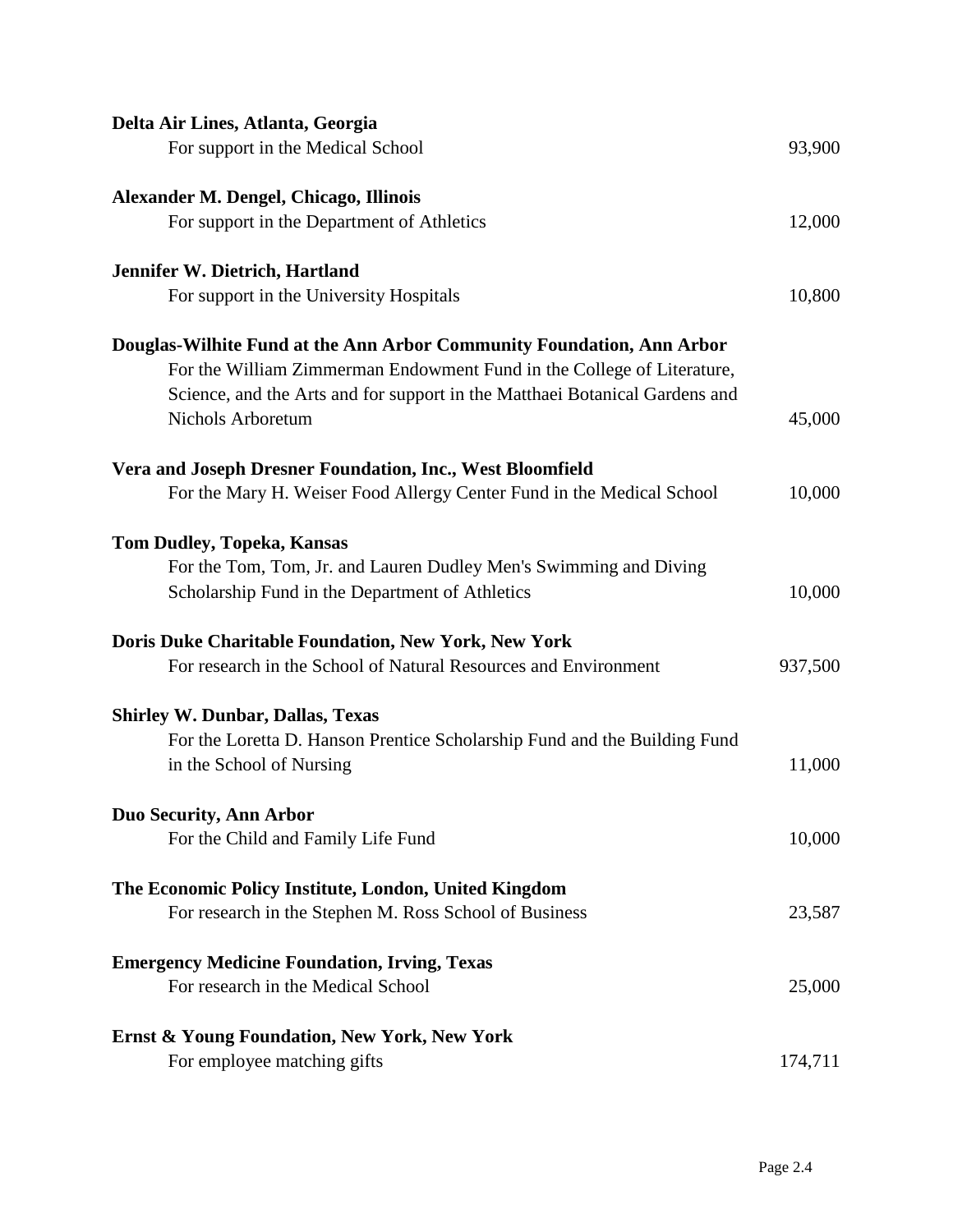| <b>European Observatory on Health Systems and Policies, Brussels, Belgium</b>   |         |
|---------------------------------------------------------------------------------|---------|
| For support in the School of Public Health                                      | 15,308  |
| The John D. Evans Foundation, Fort Lauderdale, Florida                          |         |
| For the The John D. Evans Foundation UMSI and College of LSA Award              |         |
| Fund in the College of Literature, Science, and the Arts                        | 50,000  |
| <b>Elizabeth P. Farmen Estate</b>                                               |         |
| For the President's Fund                                                        | 404,521 |
| Robert J. Fisher, Ypsilanti                                                     |         |
| For the Robert J. Fisher Charitable Gift Annuity Fund, for the ultimate benefit |         |
| of the Medical School                                                           | 100,000 |
| <b>Focused Ultrasound Foundation (FUSF), Charlottesville, Virginia</b>          |         |
| For research in the College of Engineering                                      | 32,901  |
| Food Allergy Research & Education, New York, New York                           |         |
| For support in the Medical School                                               | 29,166  |
| <b>Ford Motor Company, Dearborn</b>                                             |         |
| For research in the College of Engineering and at the University of Michigan,   |         |
| and for student support and other support in the School of Information          | 104,500 |
| <b>Foundation for the National Institutes of Health, Bethesda, Maryland</b>     |         |
| For research in the School of Public Health                                     | 117,718 |
| <b>Foundation for Women's Cancer, Chicago, Illinois</b>                         |         |
| For research in the Medical School                                              | 25,000  |
| Laura L. Fox, Santa Monica, California                                          |         |
| For the Laura Fox and Bennet Van de Bunt Summer Bridge Scholarship Fund         |         |
| in the College of Literature, Science, and the Arts                             | 20,000  |
| Robert L. Fregolle Jr., Cincinnati, Ohio                                        |         |
| 1,925 shares of Procter & Gamble Co. common stock;                              |         |
| For the Stephen M. Ross Athletic Campus Fund in the Department of               |         |
| Athletics and for support in the Stephen M. Ross School of Business             | 160,304 |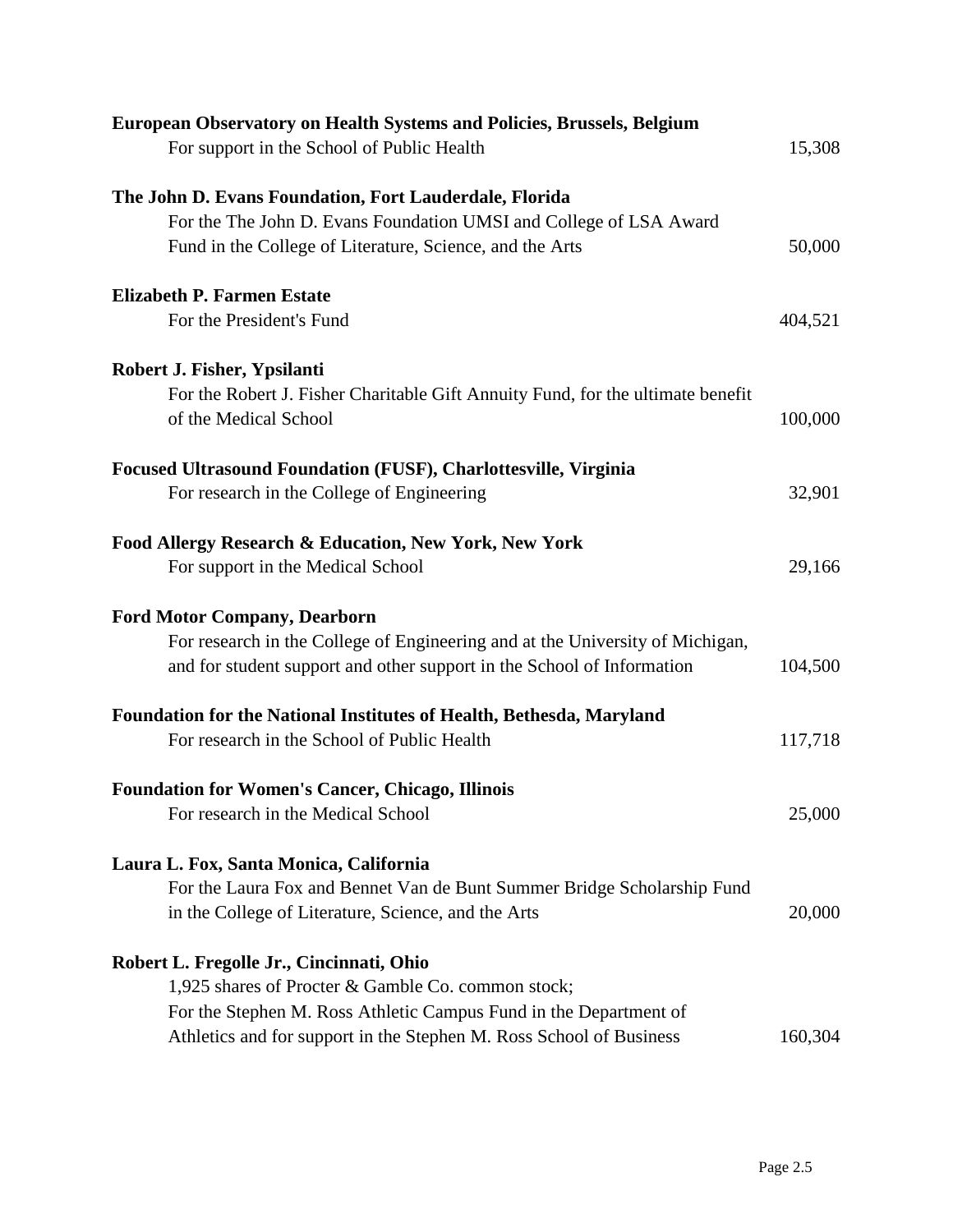| Barbara R. Friedman-Kohler, West Bloomfield                                  |         |
|------------------------------------------------------------------------------|---------|
| For support in the College of Engineering                                    | 75,000  |
| <b>Bill and Melinda Gates Foundation, Seattle, Washington</b>                |         |
| For research in the Medical School                                           | 100,000 |
| <b>Robert Gembarski Estate</b>                                               |         |
| For student support in the Department of Athletics                           | 15,436  |
| <b>Genentech Foundation, South San Francisco, California</b>                 |         |
| For the Genentech Foundation Fellowship Program Fund in the Medical          |         |
| School                                                                       | 74,256  |
| <b>Generation IV Charitable Trust, Detroit</b>                               |         |
| For research in the College of Literature, Science, and the Arts             | 10,000  |
| <b>Charles H. Gessner, Marblehead, Massachusetts</b>                         |         |
| For the Charles H. Gessner Doctoral Fellowship Fund and other support in the |         |
| Stephen M. Ross School of Business, for the Gessner Education Policy Fund    |         |
| in the Gerald R. Ford School of Public Policy, and for support at the        |         |
| University of Michigan                                                       | 31,000  |
| Radwan Ghandour, Los Angeles, California                                     |         |
| For research in the Medical School                                           | 25,000  |
| <b>Global Orange Development LLC, East Lansing</b>                           |         |
| For Michigan Radio                                                           | 40,080  |
| Google, Inc., Mountain View, California                                      |         |
| For support in the Stephen M. Ross School of Business and the C.S. Mott      |         |
| Children's Hospital, for research in the College of Engineering, and for     |         |
| employee matching gifts                                                      | 166,274 |
| Robert N. Gordon, New York, New York                                         |         |
| For the Building Fund in the Clements Library                                | 10,000  |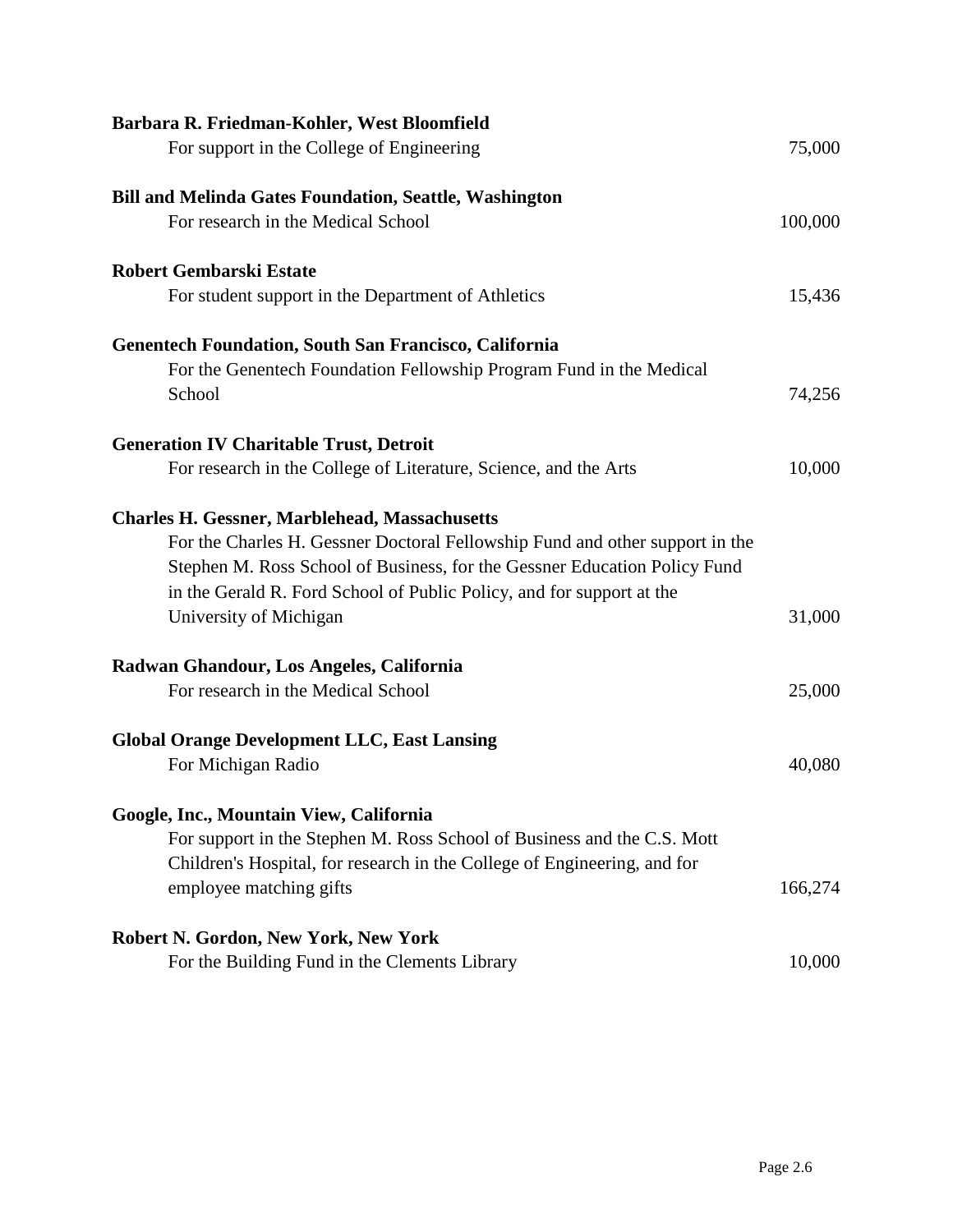# **Beverly K. Goulet, Dallas, Texas**

| For the Beverly K. Goulet Fund in Support of Students in the Law School, for |         |
|------------------------------------------------------------------------------|---------|
| the U-M Alumni Association Club of Dallas Scholarship Endowment Fund at      |         |
| the University of Michigan, and for student support in the College of        |         |
| Literature, Science, and the Arts                                            | 30,250  |
| <b>Governmental Consultant Services Inc., Lansing</b>                        |         |
| For support in the Department of Athletics                                   | 30,400  |
| <b>Grand Rapids Symphony, Grand Rapids</b>                                   |         |
| For Michigan Radio                                                           | 17,220  |
| <b>Great Lakes Protection Fund, Evanston, Illinois</b>                       |         |
| For research in the College of Engineering                                   | 158,333 |
| Sean D. Green, Ann Arbor                                                     |         |
| For the Joel Portnoy Men's Basketball Manager Scholarship Fund and student   |         |
| support in the Department of Athletics                                       | 10,000  |
| <b>Grigg Media LLC, East Lansing</b>                                         |         |
| For Michigan Radio                                                           | 12,971  |
| <b>John Simon Guggenheim Memorial Foundation, New York, New York</b>         |         |
| For research in the College of Literature, Science, and the Arts             | 33,000  |
| Eric A. Haron, Villanova, Pennsylvania                                       |         |
| For the Scotty's Boys Endowed Scholarship for Football Fund in the           |         |
| Department of Athletics                                                      | 20,000  |
| Virginia Hearn, Palm Harbor, Florida                                         |         |
| For support in the Medical School                                            | 14,000  |
| Heising-Simons Foundation, Los Altos, California                             |         |
| For research in the Institute for Social Research                            | 265,415 |
| Hemophilia Foundation of Michigan, Ypsilanti                                 |         |
| For Michigan Radio                                                           | 12,000  |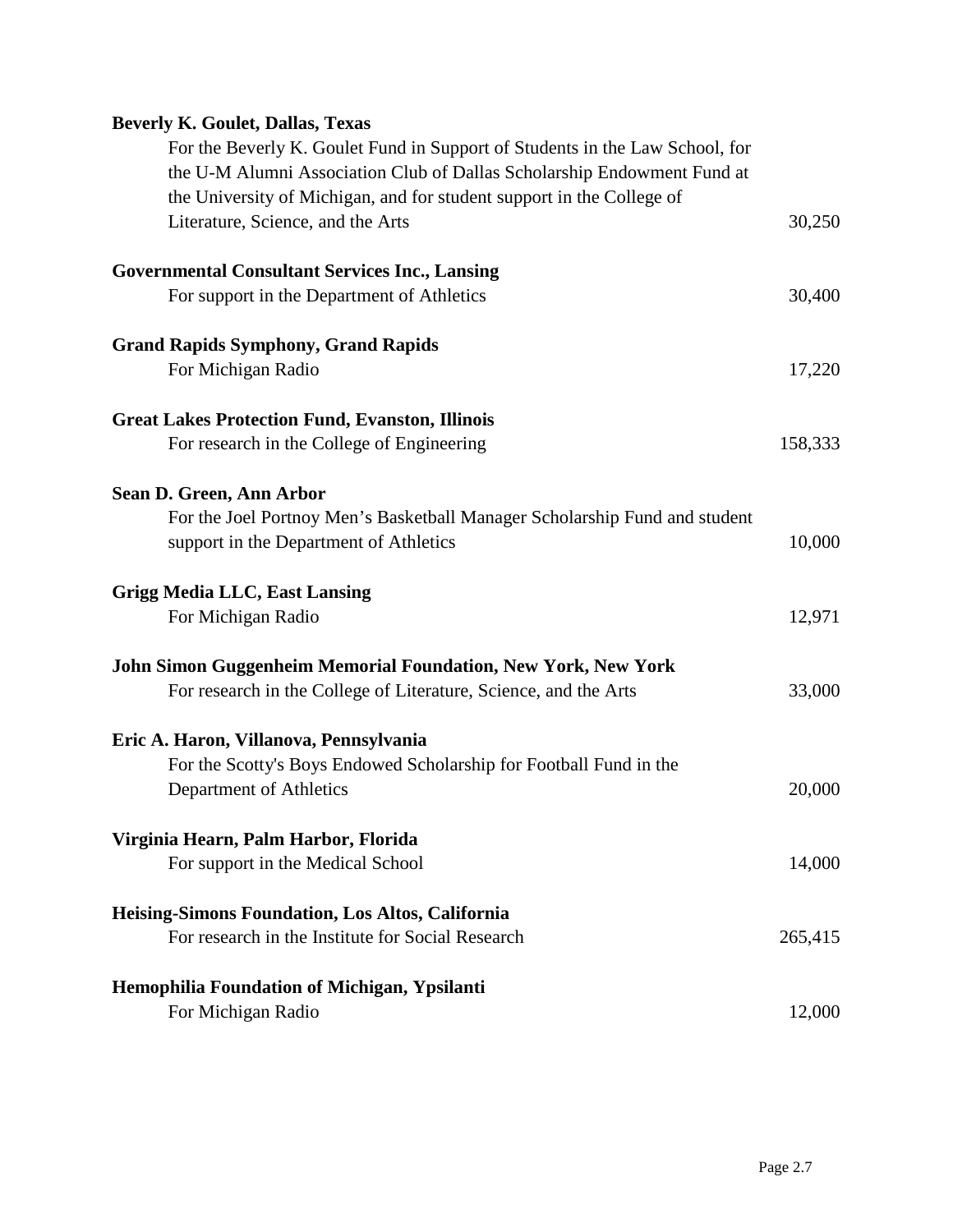| Donald Hershberger III, Jackson                                                                                                                            |         |
|------------------------------------------------------------------------------------------------------------------------------------------------------------|---------|
| For support in the Department of Athletics                                                                                                                 | 44,800  |
| David J. Herzig, Ann Arbor                                                                                                                                 |         |
| For the University Musical Society and for Michigan Radio                                                                                                  | 18,000  |
| <b>HH Children's Free Care Fund, Pittsburgh, Pennsylvania</b>                                                                                              |         |
| For the Howard Hanna Children's Free Care Fund in the University Hospitals                                                                                 | 40,000  |
| Lance T. Howard, Morganville, New Jersey                                                                                                                   |         |
| For the Susie Schwartz Howard Breast Cancer Endowed Research Fund in the<br><b>Medical School</b>                                                          | 50,000  |
| <b>Hugh W. Kennedy Trust Estate</b>                                                                                                                        |         |
| For the Hugh W. Kennedy Memorial Fund at the University of Michigan                                                                                        | 150,000 |
| <b>IBM, Armonk, New York</b>                                                                                                                               |         |
| For research in the College of Engineering                                                                                                                 | 40,000  |
| <b>Independent Charities of America, Larkspur, California</b><br>For Michigan Radio                                                                        | 44,424  |
| Insieme per la Ricerca ONLUS, Rome, Italy                                                                                                                  |         |
| For research in the Medical School                                                                                                                         | 10,000  |
| <b>Intel Corporation, Hillsboro, Oregon</b>                                                                                                                |         |
| For research in the College of Engineering                                                                                                                 | 65,000  |
| William A. Irwin, Bethesda, Maryland                                                                                                                       |         |
| 1,602 shares of DFA US Vector Equity Portfolio; Institutional common stock;<br>For support in the College of Literature, Science, and the Arts and the Law |         |
| School                                                                                                                                                     | 24,895  |
| J. W. & Ida M. Jameson Foundation, Pasadena, California                                                                                                    |         |
| For the Jameson Foundation Endowed Fund in the Stephen M. Ross School of<br><b>Business</b>                                                                | 50,000  |
|                                                                                                                                                            |         |
| <b>Jandernoa Foundation, Grand Rapids</b><br>For the Building Fund in the Stephen M. Ross School of Business                                               | 100,000 |
|                                                                                                                                                            |         |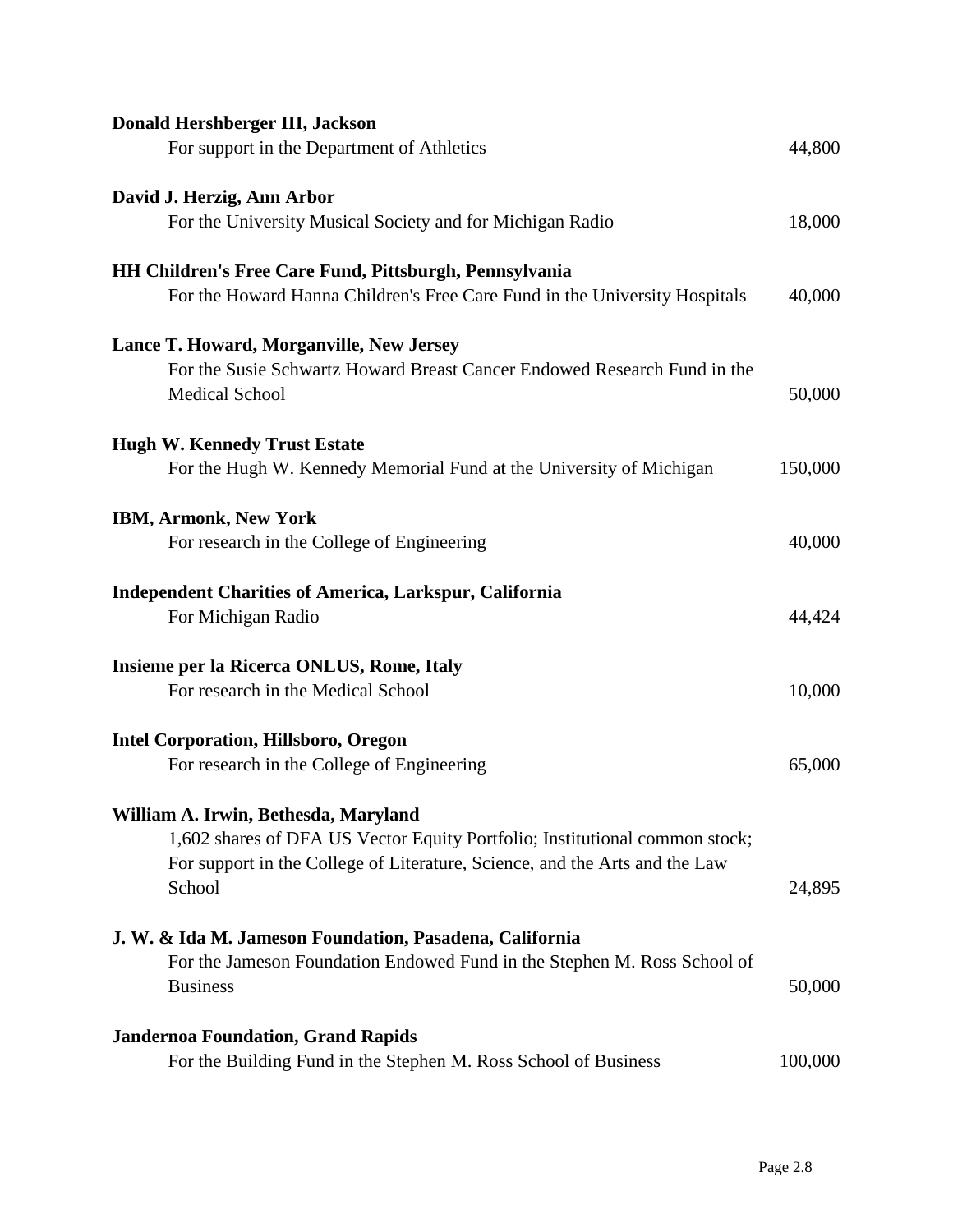| <b>Robert Wood Johnson Foundation, Princeton, New Jersey</b>                   |         |
|--------------------------------------------------------------------------------|---------|
| For research in the Medical School and the School of Nursing                   | 402,345 |
| Thomas O. Johnson, Fort Lauderdale, Florida                                    |         |
|                                                                                |         |
| For the Laura Lein Scholarship Fund and for the Thomas O. Johnson              |         |
| Charitable Gift Annuity, for the ultimate benefit of the School of Social Work | 10,100  |
| Shawn P. Johnston, Anchorage, Alaska                                           |         |
|                                                                                |         |
| For support in the Department of Athletics, in memory of Ian Johnston          | 14,650  |
| <b>F. Blaine Jolley Estate</b>                                                 |         |
| For the Sally E. Patterson Memorial Fund in the Medical School                 | 60,500  |
|                                                                                |         |
| <b>Marjorie and Maxwell Jospey Foundation, Birmingham</b>                      |         |
| For research and support in the Medical School                                 | 26,667  |
|                                                                                |         |
| D. Dan and Betty Kahn Foundation, Warren                                       |         |
| For research in the Medical School                                             | 625,000 |
|                                                                                |         |
| <b>Andrew F. Kaminsky, Rye Brook, New York</b>                                 |         |
| For the Richards, Polatsch and Weingard Memorial Scholarship Fund in the       |         |
| College of Literature, Science, and the Arts                                   | 15,000  |
|                                                                                |         |
| Marla J. Karimipour, Bloomfield Hills                                          |         |
| For support in the Medical School                                              | 24,750  |
|                                                                                |         |
| W.K. Kellogg Foundation, Battle Creek                                          |         |
| For support in the School of Social Work and for employee matching gifts       | 100,134 |
|                                                                                |         |
| <b>Kelly Services, Detroit</b>                                                 |         |
| For support in the Stephen M. Ross School of Business                          | 10,000  |
|                                                                                |         |
| <b>Charles S. Kennedy III, Grosse Pointe</b>                                   |         |
| 166 shares of Allegion PLC common stock;                                       |         |
| For the Honorable Cornelia G. Kennedy Scholarship Fund in the Law School       | 10,587  |
|                                                                                |         |
| <b>Christopher M. Keogh, Chicago, Illinois</b>                                 |         |
| For the Stephen M. Ross Athletic Campus Fund in the Department of              |         |
| Athletics                                                                      | 10,000  |
|                                                                                |         |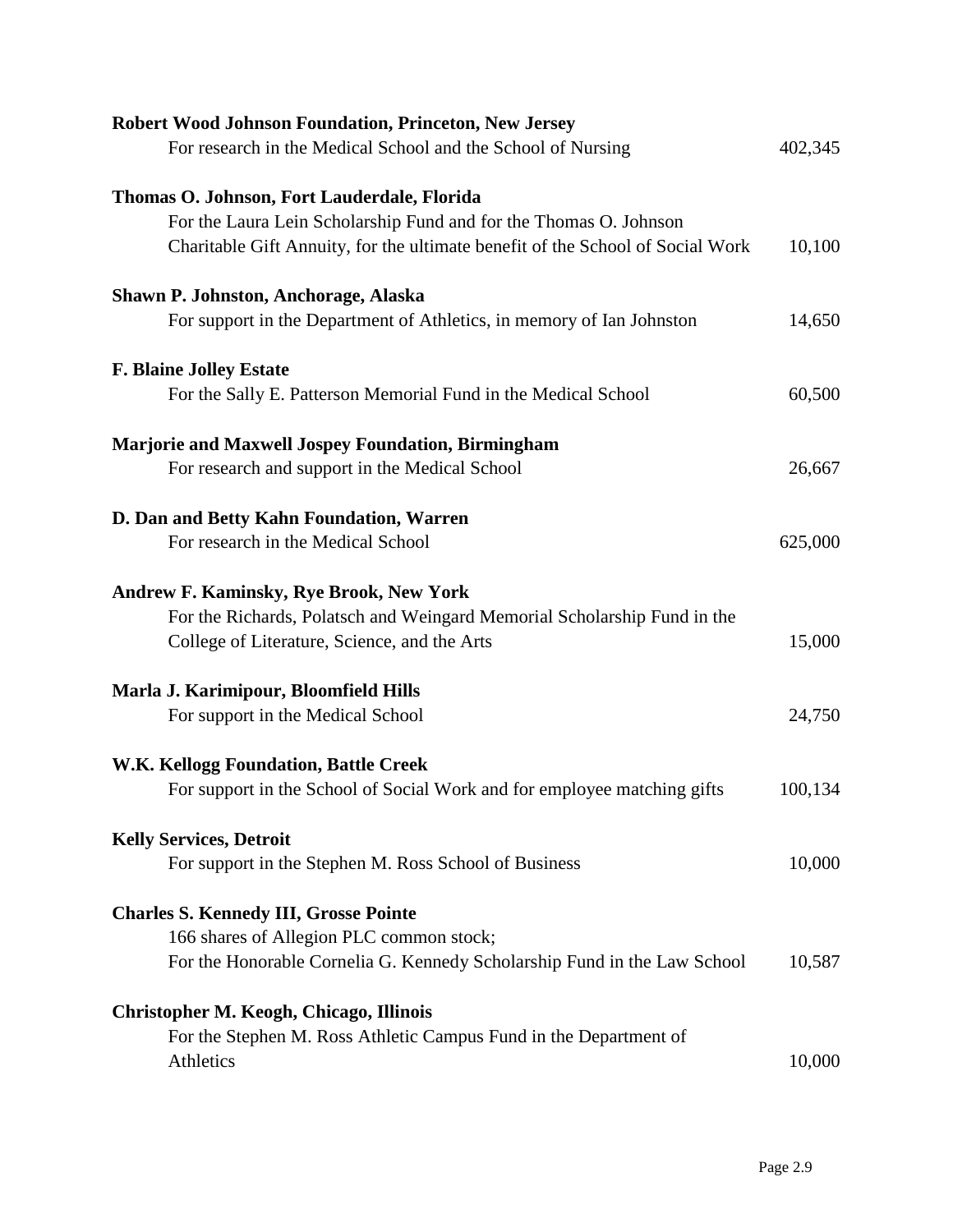| Patricia Keros, Detroit                                                           |         |
|-----------------------------------------------------------------------------------|---------|
| For support at the University of Michigan                                         | 20,000  |
| <b>Charles Klatskin, Englewood, New Jersey</b>                                    |         |
| 2,000 shares of Honeywell International Inc. common stock;                        |         |
| For the Klatskin-Sutker Discovery Fund in the Life Sciences Institute             | 231,890 |
| Knights Templar Eye Foundation, Inc., Springfield, Illinois                       |         |
| For research in the Medical School                                                | 20,000  |
| Jerry Kolins, La Jolla, California                                                |         |
| For support in the Department of Athletics                                        | 19,234  |
| <b>Susan G. Komen For the Cure Foundation, Dallas, Texas</b>                      |         |
| For research in the Medical School                                                | 160,000 |
| Susan J. Lane, Bloomfield Hills                                                   |         |
| For research in the Medical School                                                | 90,000  |
| Leukemia Research Foundation, Glenview, Illinois                                  |         |
| For research in the Medical School                                                | 50,000  |
| John H. Lunden, Big Rapids                                                        |         |
| For the Heinz C. Prechter Bipolar Research Fund and other research and            |         |
| support in the Medical School                                                     | 30,000  |
| <b>Chalmers J. Lyons Academy of Oral Surgery, Ann Arbor</b>                       |         |
| For the James R. Hayward Professorship Fund in the School of Dentistry            | 20,000  |
| <b>Benard L. Maas Foundation, Ann Arbor</b>                                       |         |
| For the Benard L. Maas Foundation Guest Artist and Speakers Series Fund in        |         |
| the School of Music, Theatre & Dance                                              | 50,000  |
| <b>March of Dimes Birth Defects Foundation National Office, White Plains, New</b> |         |
| York                                                                              |         |
| For research in the Medical School                                                | 58,333  |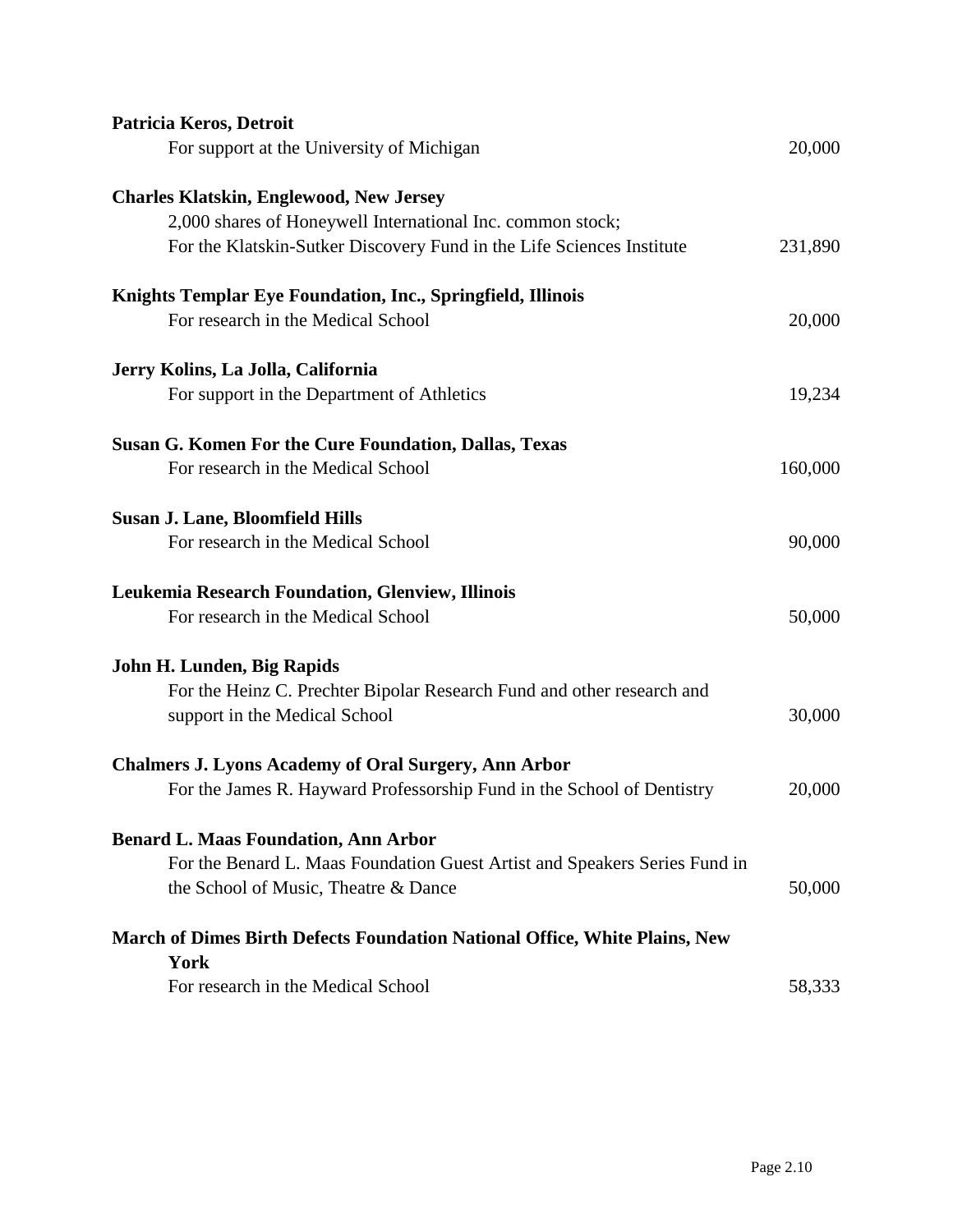| Chris B. Marinakos, Scottsdale, Arizona                                   |         |
|---------------------------------------------------------------------------|---------|
| For the Stephen M. Ross Athletic Campus Fund in the Department of         |         |
| Athletics                                                                 | 20,000  |
|                                                                           |         |
| <b>Margot Marsh Biodiversity Foundation, New York, New York</b>           |         |
| For research in the College of Literature, Science, and the Arts          | 15,000  |
| <b>MASCO Corporation, Taylor</b>                                          |         |
| For support in the Medical School and for the University Musical Society  | 43,400  |
| Olivia P. Maynard, Goodrich                                               |         |
| 615 shares of Procter & Gamble Co. common stock;                          |         |
| For the Juan E. Mestas University-Community Scholarship Fund, for the     |         |
| Margaret E. Moll Scholarship Fund, and for the Olivia P. and S. Olof      |         |
| Maynard Scholarship Fund at the University of Michigan-Flint              | 51,048  |
|                                                                           |         |
| Linda M. McDonald, Bend, Oregon                                           |         |
| For support in the Department of Athletics                                | 24,800  |
| <b>James S. McDonnell Foundation, Saint Louis, Missouri</b>               |         |
| For research in the Medical School                                        | 664,791 |
|                                                                           |         |
| <b>J. Terry McElroy, Northville</b>                                       |         |
| For the UM-Dearborn College of Business Board of Advisors Endowed         |         |
| Scholarship Fund at the University of Michigan-Dearborn                   | 10,000  |
| <b>James McInerney, Southfield</b>                                        |         |
| For support in the Department of Athletics                                | 12,800  |
| <b>McKinley Associates, Inc., Ann Arbor</b>                               |         |
| For the Mary H. Weiser Food Allergy Center Fund and the Ronald and Eileen |         |
| Weiser Food Allergy Fund in the Medical School                            | 25,000  |
| Nancy S. McLelland, Berwyn, Pennsylvania                                  |         |
| For the Mike and Nancy McLelland Scholarship Fund in the Stephen M. Ross  |         |
| <b>School of Business</b>                                                 | 20,000  |
|                                                                           |         |
| <b>Louis W. Meeks Estate</b>                                              |         |
| For support at the University of Michigan                                 | 22,208  |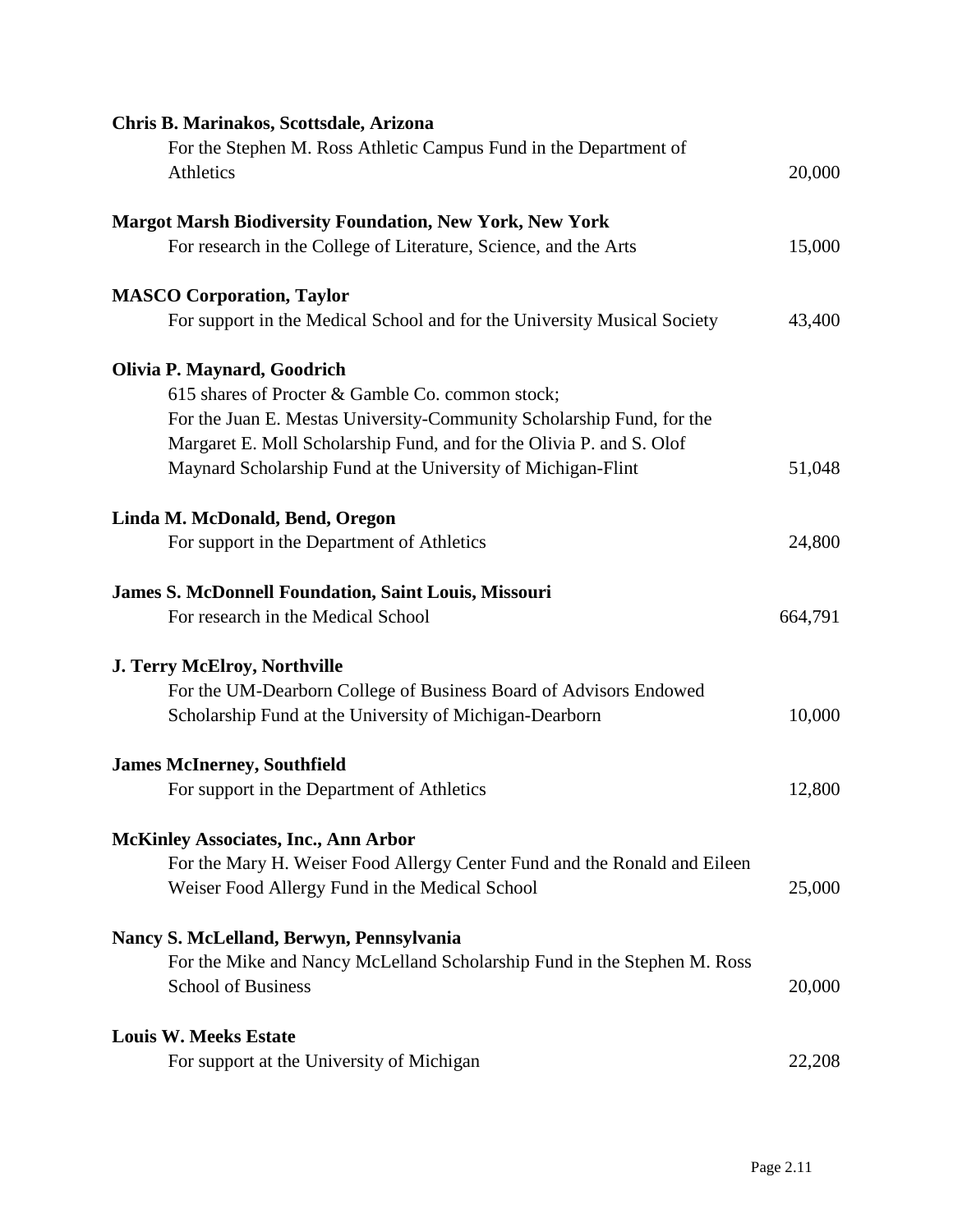| Thomas A. Mehlhorn, Alexandria, Virginia                                       |           |
|--------------------------------------------------------------------------------|-----------|
| 752 shares of various corporate common stocks;                                 |           |
| For the Thomas and Noelle Mehlhorn Scholarship Fund in the College of          |           |
| Engineering                                                                    | 51,135    |
| <b>Meijer Inc., Grand Rapids</b>                                               |           |
| For support in the Medical School, the University Hospitals, and for Michigan  |           |
| Radio                                                                          | 25,290    |
| The Andrew W. Mellon Foundation, New York, New York                            |           |
| For support in the University Library                                          | 28,000    |
| Stephen M. Merkel, Brooklyn, New York                                          |           |
| 1,100 shares of BGC Partners Inc. Cl A common stock;                           |           |
| For support in the Law School                                                  | 10,351    |
| <b>Mette Foundation, Grosse Pointe Woods</b>                                   |           |
| For the Norman Mette Scholarship Fund and the Norman H. Mette Endowed          |           |
| Scholarship Fund in the Medical School, and for the Norman H. Mette            |           |
| Endowed Scholarship Fund in the School of Dentistry                            | 1,665,000 |
| Michael Stark and Shauna Stark Fund of the Schwab Charitable Fund, San         |           |
| Francisco, California                                                          |           |
| For the Michael Stark Endowed Professorship Fund in the Stephen M. Ross        |           |
| <b>School of Business</b>                                                      | 125,000   |
| Mirro Family Charitable Fund of the Fidelity Charitable Gift Fund, Cincinnati, |           |
| Ohio                                                                           |           |
| For the Mirro Family Endowed Scholarship Fund in the College of                |           |
| Engineering                                                                    | 25,000    |
| Mitsubishi Electric Research Laboratories, Inc., Cambridge, Massachusetts      |           |
| For research in the College of Engineering                                     | 10,000    |
| <b>Morgan Stanley, New York, New York</b>                                      |           |
| For support in the Stephen M. Ross School of Business                          | 10,000    |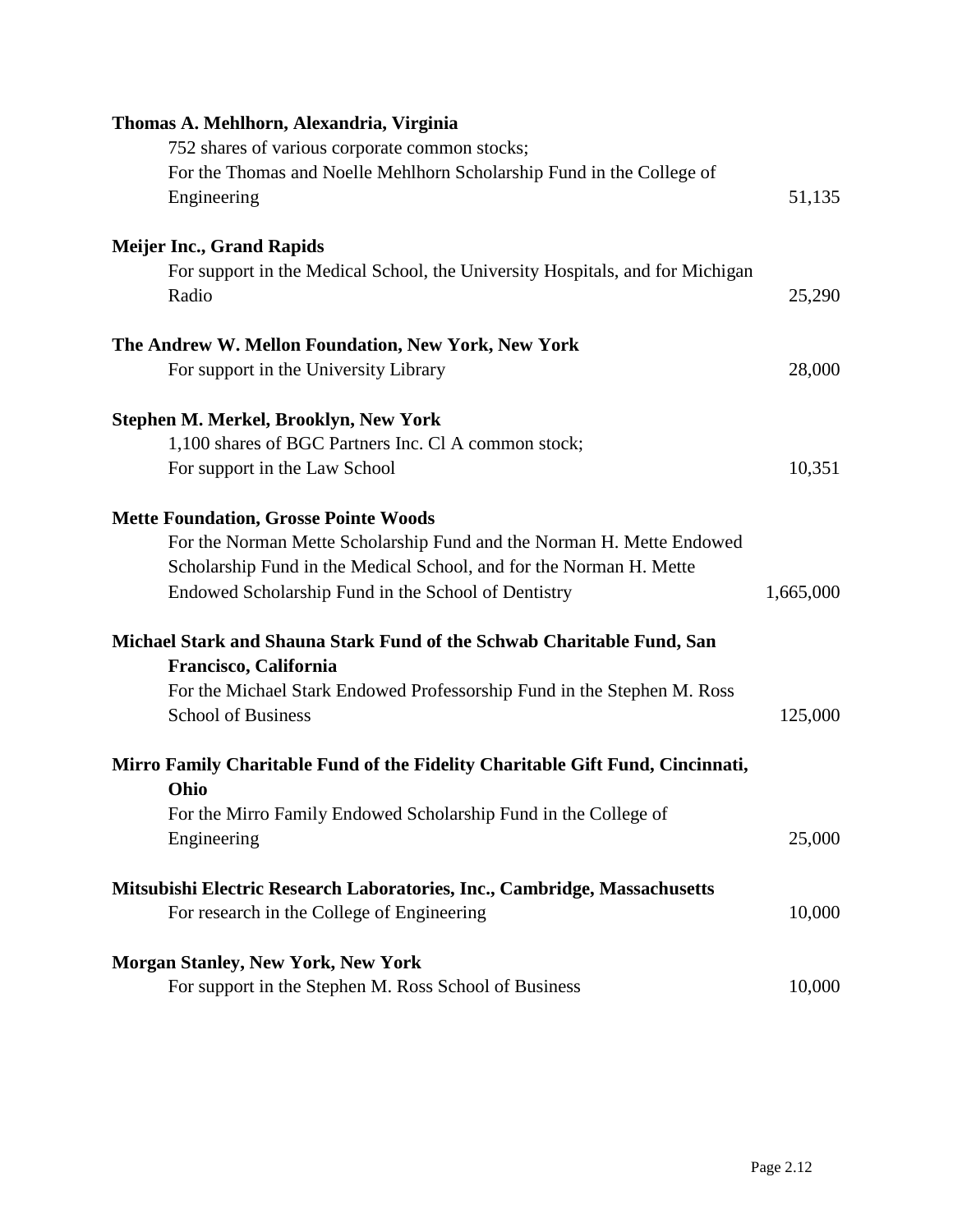| <b>Charles Stewart Mott Foundation, Flint</b>                               |         |
|-----------------------------------------------------------------------------|---------|
| For the Jeanetta and Charlie Nelms Scholarship Endowment Fund and the       |         |
| Tendaji W. Ganges Scholarship Fund at the University of Michigan-Flint, and |         |
| for employee matching gifts                                                 | 11,500  |
| <b>Ruth Mott Foundation, Flint</b>                                          |         |
| For support in the Law School                                               | 20,000  |
| Robert J. and Heather K. Mylod Fund of the U.S. Charitable Gift Trust,      |         |
| <b>Wilmington, Delaware</b>                                                 |         |
| For the Walter Clark and Alan Howes Scholarship Fund in the College of      |         |
| Literature, Science, and the Arts                                           | 17,000  |
| National Academy of Education, Washington, District of Columbia             |         |
| For research in the School of Education                                     | 35,000  |
| National Geographic Society, Washington, District of Columbia               |         |
| For research in the College of Literature, Science, and the Arts            | 12,565  |
| The National Hemophilia Foundation, New York, New York                      |         |
| For research in the Life Sciences Institute and the Medical School          | 50,500  |
| The National Pancreas Foundation, Boston, Massachusetts                     |         |
| For research in the Medical School                                          | 25,000  |
| Richard C. Nerod, Miami Lakes, Florida                                      |         |
| For the Samuel and Jean Frankel Cardiovascular Center in the University     |         |
| Hospitals                                                                   | 100,000 |
| New England Foundation for the Arts, Inc, Boston, Massachusetts             |         |
| For the University Musical Society                                          | 10,000  |
| <b>Nickel Producers Environmental Research Association, Durham, North</b>   |         |
| <b>Carolina</b>                                                             |         |
| For research in the School of Natural Resources and Environment             | 15,000  |
| <b>NPR, New York, New York</b>                                              |         |
| For Michigan Radio                                                          | 11,749  |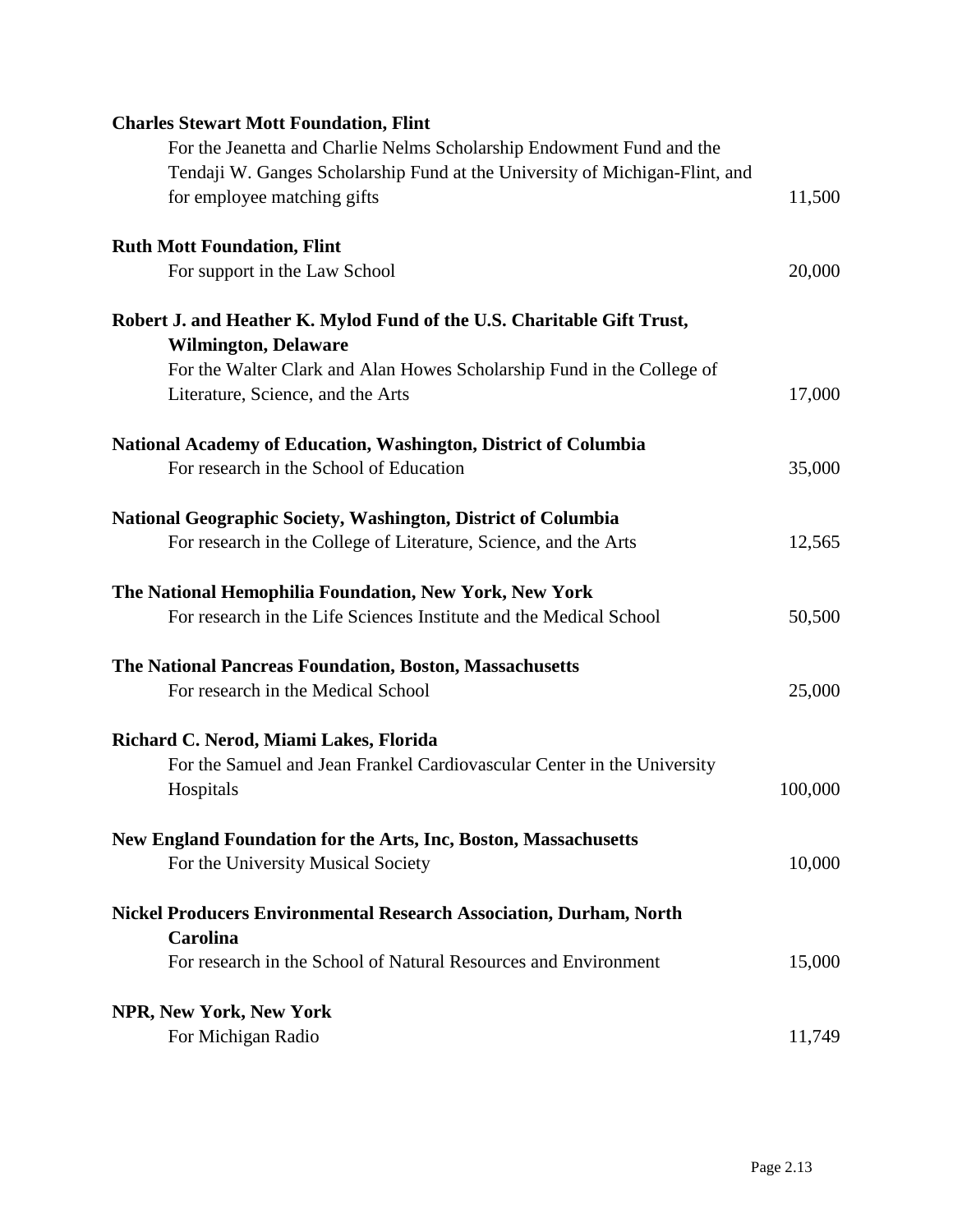| Sean M. O'Leary, Louisville, Kentucky                                          |           |
|--------------------------------------------------------------------------------|-----------|
| 400 shares of Wec Energy Group Inc common stock;                               |           |
| For the Stephen M. Ross Athletic Campus Fund and other support in the          |           |
| Department of Athletics                                                        | 22,646    |
| <b>Sally A. Orley, Bloomfield Hills</b>                                        |           |
| For the Sally A. Orley Charitable Remainder Unitrust Fund, for the ultimate    |           |
| benefit of the Medical School                                                  | 5,096,458 |
| <b>Overseas Korean Cultural Heritage Foundation, Seoul, Republic of Korea</b>  |           |
| For support in the Museum of Art                                               | 10,000    |
| Patient-Centered Outcomes Research Institute, Washington, District of          |           |
| Columbia                                                                       |           |
| For research in the Medical School                                             | 39,755    |
| Frank E. Pavlis, Allentown, Pennsylvania                                       |           |
| 6,800 shares of Air Products & Chemicals Inc. common stock;                    |           |
| For support in the College of Engineering                                      | 1,011,602 |
| <b>Pediatric Epilepsy Research Foundation, Dallas, Texas</b>                   |           |
| For research in the Medical School                                             | 90,000    |
| <b>Frances D. Peikert, Hickory Corners</b>                                     |           |
| 450 shares of Microsoft Corp. common stock;                                    |           |
| For the Peikert Family Scholarship Fund in the College of Literature, Science, |           |
| and the Arts                                                                   | 25,155    |
| <b>Irene Peterson Estate</b>                                                   |           |
| For the Dr. Robert H. and Eva M. Moyad Research Professorshp Fund in the       |           |
| <b>Medical School</b>                                                          | 91,265    |
| <b>PhRMA Foundation, Washington, District of Columbia</b>                      |           |
| For research in the Medical School                                             | 25,000    |
| <b>Theodore R. Plafchan, Naples, Florida</b>                                   |           |
| For support at the University of Michigan-Dearborn                             | 10,000    |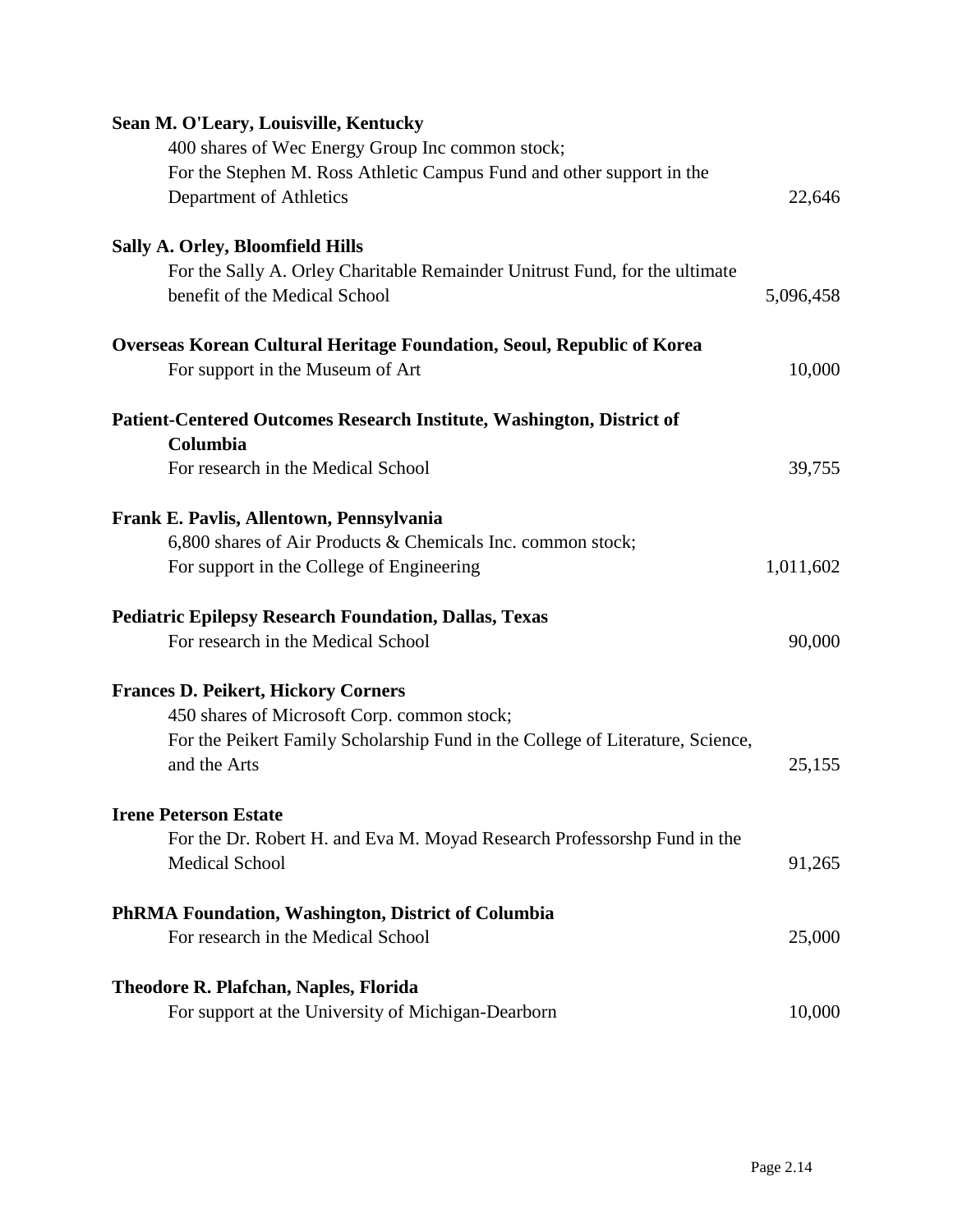| <b>Plastic Surgery Educational Foundation, Arlington Heights, Illinois</b><br>For research in the Medical School                                          | 54,000    |
|-----------------------------------------------------------------------------------------------------------------------------------------------------------|-----------|
| The Presser Foundation, Philadelphia, Pennsylvania<br>For the Presser Scholarship Fund in the School of Music, Theatre & Dance                            | 14,300    |
| <b>Jacob M. Price Estate</b><br>For the Jacob M. Price Endowment Fund in the Horace H. Rackham School of<br><b>Graduate Studies</b>                       | 2,850,680 |
| John W. Price, Gainesville, Florida<br>For student support in the Horace H. Rackham School of Graduate Studies                                            | 36,000    |
| PricewaterhouseCoopers, New York, New York<br>For employee matching gifts                                                                                 | 72,641    |
| Prostate Cancer Foundation, Santa Monica, California<br>For research in the Medical School                                                                | 300,000   |
| <b>Raymond Prussing Estate</b><br>For research and support in the Medical School                                                                          | 139,475   |
| <b>PWG Charitable Foundation, Southfield</b><br>For support in the Medical School                                                                         | 12,050    |
| John M. Quitmeyer, Minneapolis, Minnesota<br>For support in the Law School                                                                                | 12,500    |
| Keshava C. Reddy, Beaumont, Texas<br>For the Raj Reddy Scholarship Fund in the Stephen M. Ross School of<br><b>Business</b>                               | 40,000    |
| <b>Ruth A. Reister Estate</b><br>For support at the University of Michigan                                                                                | 100,000   |
| <b>Jesse M. Reiter, Birmingham</b><br>For support in the Department of Athletics, the Alumni Association,<br>University Hospitals, and for Michigan Radio | 12,450    |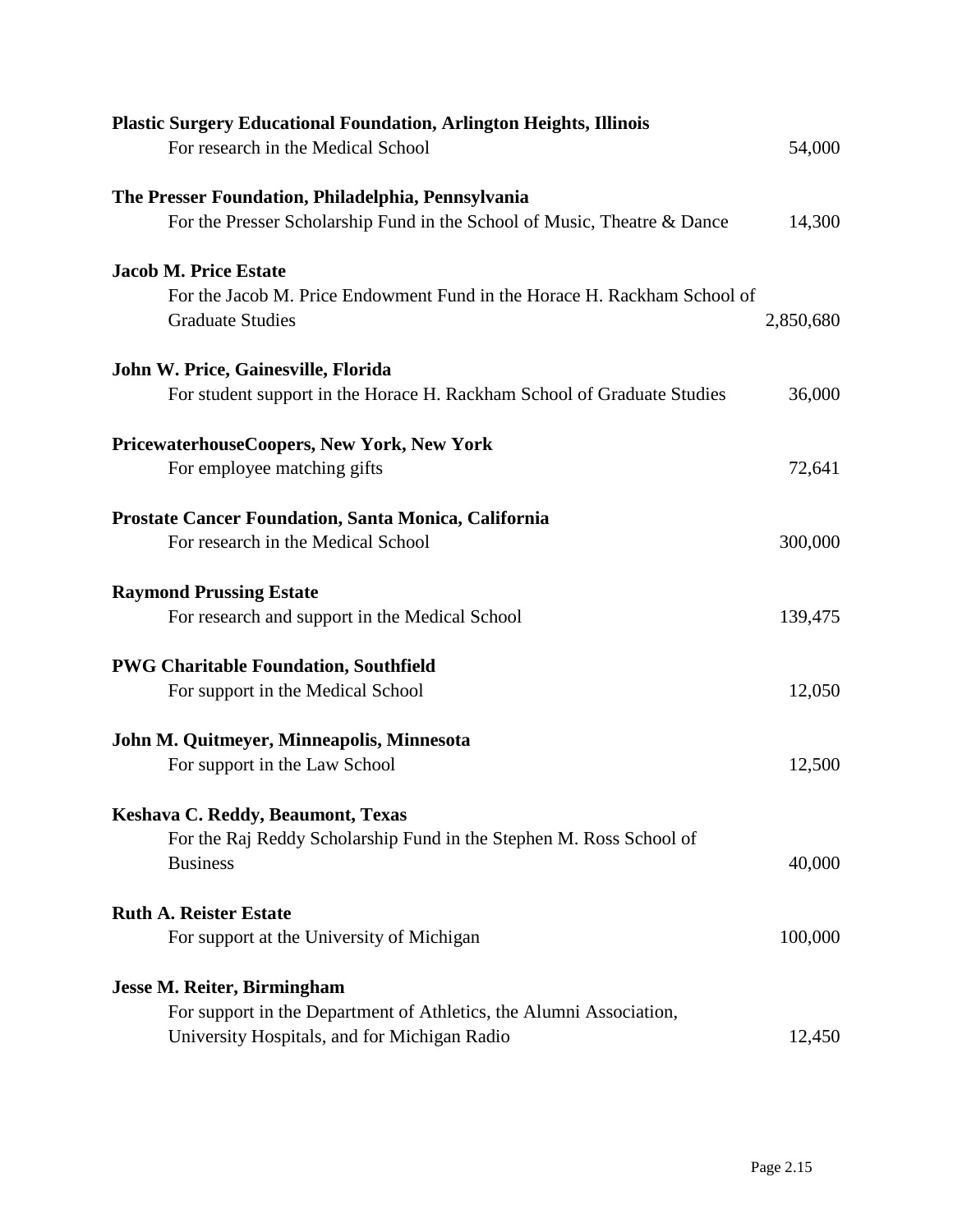| <b>Retina Research Foundation, Houston, Texas</b>                                                  |         |
|----------------------------------------------------------------------------------------------------|---------|
| For research in the Medical School                                                                 | 45,000  |
| The Marsha Rivkin Center for Ovarian Cancer Research, Seattle, Washington                          |         |
| For research in the Medical School                                                                 | 75,000  |
| <b>Roberts Family Foundation, Grosse Pointe Farms</b>                                              |         |
| For the Roberts Family Scholarship Funds in the Medical School                                     | 300,000 |
| Roehm Family Charitable Fund of the Fidelity Charitable Gift Fund,<br>Cincinnati, Ohio             |         |
| For the Chris and Tamara Roehm Endowed Football Scholarship Fund in the<br>Department of Athletics | 17,000  |
| Richard H. Rogel, Avon, Colorado                                                                   |         |
| 600 shares of American Water Works Co. common stock;                                               |         |
| For support at the University of Michigan                                                          | 41,544  |
| The Rosen Family Fund of the Goldman Sachs Philanthropy Fund, Albany, New<br>York                  |         |
| For the Rosen Family Fund at the University of Michigan                                            | 100,000 |
| Michael G. Sarosi, Ann Arbor                                                                       |         |
| 150 shares of Apple Inc common stock;                                                              |         |
| For the Robert Bartlett, M.D. Professorship - Pediatric Surgery Fund in the                        |         |
| <b>Medical School</b>                                                                              | 17,381  |
| Saudi Arabian Cultural Mission, Fairfax, Virginia                                                  |         |
| For the Hussain Alquraini Fellowship - Saudi Cultural Mission to the USA                           |         |
| Fund in the Medical School                                                                         | 101,498 |
| <b>Ronald F. Sawyer, Carnation, Washington</b>                                                     |         |
| For support in the Department of Athletics                                                         | 56,844  |
| Kenneth G. Schuler, Glenview, Illinois                                                             |         |
| For student support at the University of Michigan                                                  | 25,000  |
| Harris R. Schwartzberg, Armonk, New York                                                           |         |
| For support in the Department of Athletics                                                         | 18,133  |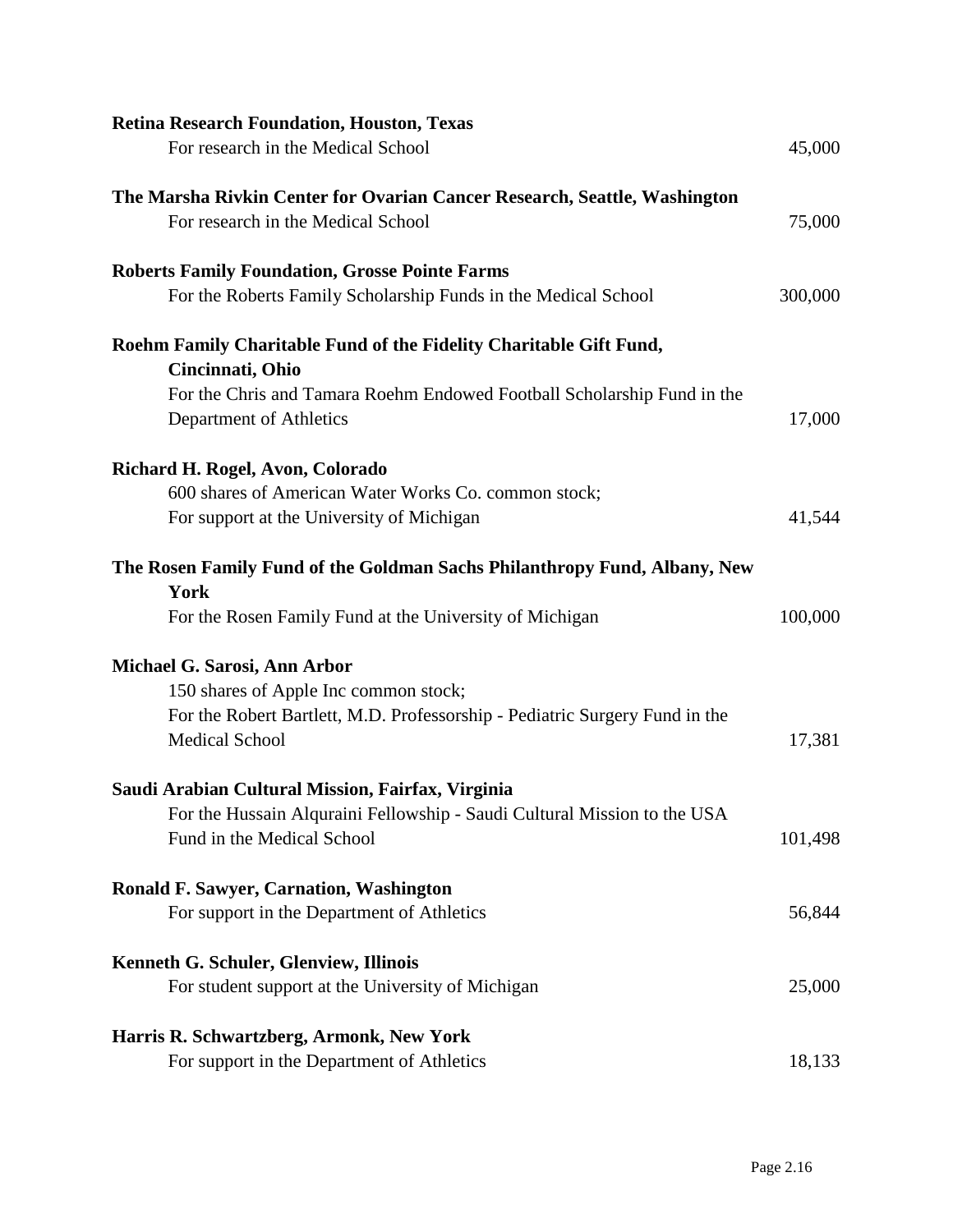| <b>Seattle Foundation, Seattle, Washington</b>                            |         |
|---------------------------------------------------------------------------|---------|
| For support in the College of Literature, Science, and the Arts           | 10,000  |
| <b>Serras Family LLC, Ann Arbor</b>                                       |         |
| For the University Musical Society                                        | 10,000  |
| <b>Clarence M. Sevillian II, Bay City</b>                                 |         |
| For Camp Michitanki in the University Hospitals and for support at the    |         |
| University of Michigan-Flint                                              | 10,050  |
| Halina W. Silverman, Santa Barbara, California                            |         |
| For the Albert J. Silverman Fund in the Medical School                    | 10,000  |
| <b>Sky Foundation, Inc., Bloomfield Hills</b>                             |         |
| For the Sky Foundation Fund for Pancreatic Cancer Research in the Medical |         |
| School                                                                    | 12,000  |
| David H. Smith, Irvine, California                                        |         |
| 14,863 shares of USAA Extended Market Index Fund common stock;            |         |
| For support in the College of Engineering and the College of Literature,  |         |
| Science, and the Arts                                                     | 237,213 |
| <b>Susan K. Smith, Davison</b>                                            |         |
| 700 shares of Sun Communities Inc. common stock;                          |         |
| For the Donald Loren Wyant Endowed Music Scholarship Fund at the          |         |
| University of Michigan-Flint                                              | 50,019  |
| Society for Developmental Biology, Bethesda, Maryland                     |         |
| For support in the Medical School                                         | 15,000  |
| Society for Obstetric Anesthesia and Perinatology, Milwaukee, Wisconsin   |         |
| For research in the Medical School                                        | 50,000  |
| <b>Society for Research in Child Development, Ann Arbor</b>               |         |
| For research at the University of Michigan                                | 20,000  |
| John W. Solomon, Wadsworth, Ohio                                          |         |
| For the Agneta E. and John W. Solomon Scholarship Fund in the Law School  | 15,000  |
|                                                                           |         |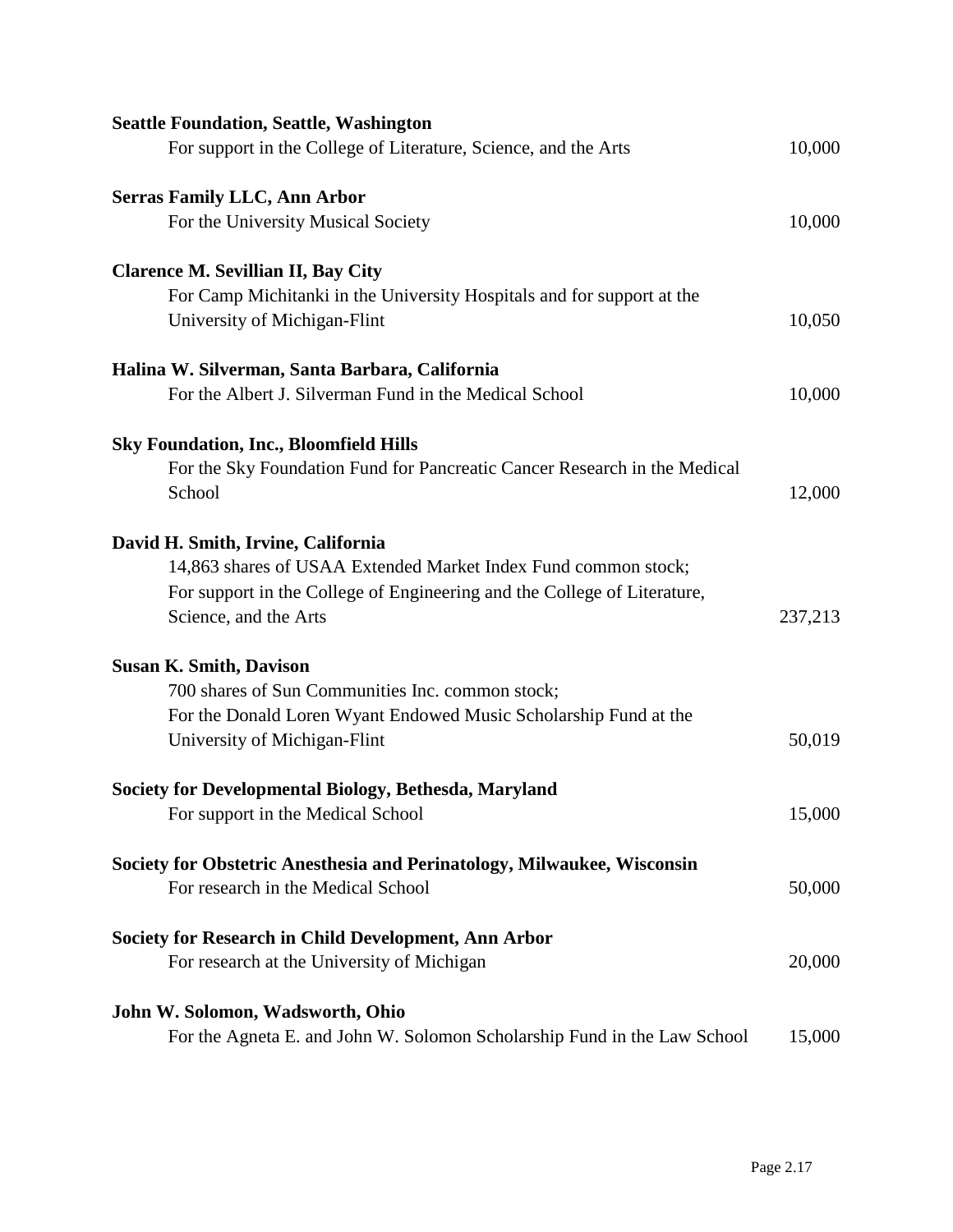| Jocelyn A. Sontag, Scarsdale, New York                                           |         |
|----------------------------------------------------------------------------------|---------|
| For the Sontag Family LSA Summer Internship Fund in the College of               |         |
| Literature, Science, and the Arts                                                | 12,000  |
| Ari J. Spar, Chappaqua, New York                                                 |         |
| For support in the Department of Athletics                                       | 10,693  |
| <b>Spectrum Health, Grand Rapids</b>                                             |         |
| For Michigan Radio                                                               | 11,360  |
| The Spencer Foundation, Chicago, Illinois                                        |         |
| For support in the Gerald R. Ford School of Public Policy                        | 10,000  |
| Lee Spiegel, Chappaqua, New York                                                 |         |
| For support in the Department of Athletics                                       | 10,693  |
| <b>Stamps Family Fund of the Chicago Community Foundation, Chicago, Illinois</b> |         |
| For the Stamps Scholars Program Fund at the University of Michigan               | 410,000 |
| <b>Steelcase Foundation, Grand Rapids</b>                                        |         |
| For employee matching gifts                                                      | 10,069  |
| <b>Suburban Automotive Consultants, Troy</b>                                     |         |
| For support in the Medical School                                                | 10,500  |
| <b>Superior Health Foundation, Marquette</b>                                     |         |
| For support in the University Hospitals                                          | 10,000  |
| John Templeton Foundation, West Conshohocken, Pennsylvania                       |         |
| For research in the Institute for Social Research                                | 337,489 |
| Think Pink Rocks, Boca Raton, Florida                                            |         |
| For research in the Medical School                                               | 60,000  |
| Jane & John Todd Fund of the Monroe-Brown Foundation, Portage                    |         |
| For the Maria Reinhardt DeCesare Research Fund in the Medical School             | 10,000  |
| tranSMART Foundation, Wakefield, Massachusetts                                   |         |
| For support in the Medical School                                                | 47,685  |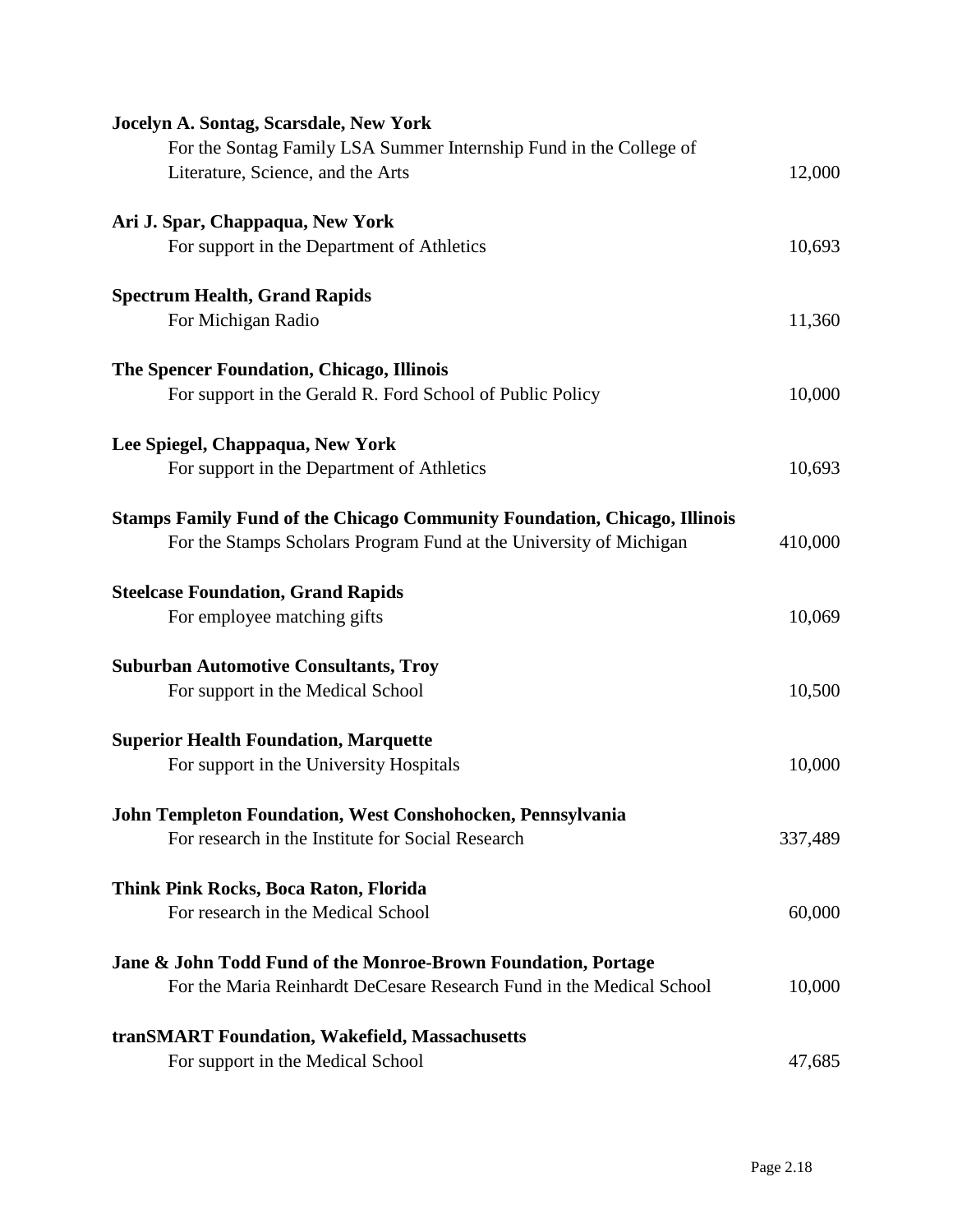| <b>Triton Systems, Inc., Chelmsford, Massachusetts</b>                                           |        |
|--------------------------------------------------------------------------------------------------|--------|
| For support in the College of Engineering                                                        | 15,000 |
| The Tromble Family Foundation, Englewood, Florida                                                |        |
| For the Tromble Family Scholarship Fund at the University of Michigan-Flint                      | 10,000 |
| U of M Club of San Diego, San Marcos, California                                                 |        |
| For the MGoBlue San Diego Endowment Fund at the University of Michigan                           | 10,000 |
| <b>Neal D. Uitvlugt, Grand Rapids</b>                                                            |        |
| For the Daniel H. Teitelbaum, M.D. Collegiate Professorship Fund in the<br><b>Medical School</b> | 10,000 |
| <b>US-Israel Binational Agricultural Research and Development Fund, Rishon</b>                   |        |
| LeZion, Israel                                                                                   |        |
| For research in the College of Literature, Science, and the Arts                                 | 10,922 |
| David G. Van Hooser, Chicago, Illinois                                                           |        |
| For the David G. Van Hooser Scholarship Fund in the Stephen M. Ross<br><b>School of Business</b> | 70,000 |
| Van Lang Charitable Fund of the National Philanthropic Trust, Jenkintown,                        |        |
| Pennsylvania                                                                                     |        |
| For the Jon C. Urbanchek Endowed Scholarship Fund in the Department of<br>Athletics              | 20,000 |
| Varsity Ford, Inc., Ann Arbor                                                                    |        |
| For support in the University Hospitals                                                          | 11,400 |
| <b>VentureWell, Hadley, Massachusetts</b>                                                        |        |
| For support in the College of Engineering                                                        | 47,800 |
| <b>Veterans Education and Research Association of Michigan, Ann Arbor</b>                        |        |
| For research in the Medical School                                                               | 41,746 |
| <b>Michael S. Vitton, Greenwich, Connecticut</b>                                                 |        |
| For the Elizabeth B. and Michael S. Vitton Michigan Men's Rowing Team                            |        |
| Scholarship Fund at the University of Michigan                                                   | 25,000 |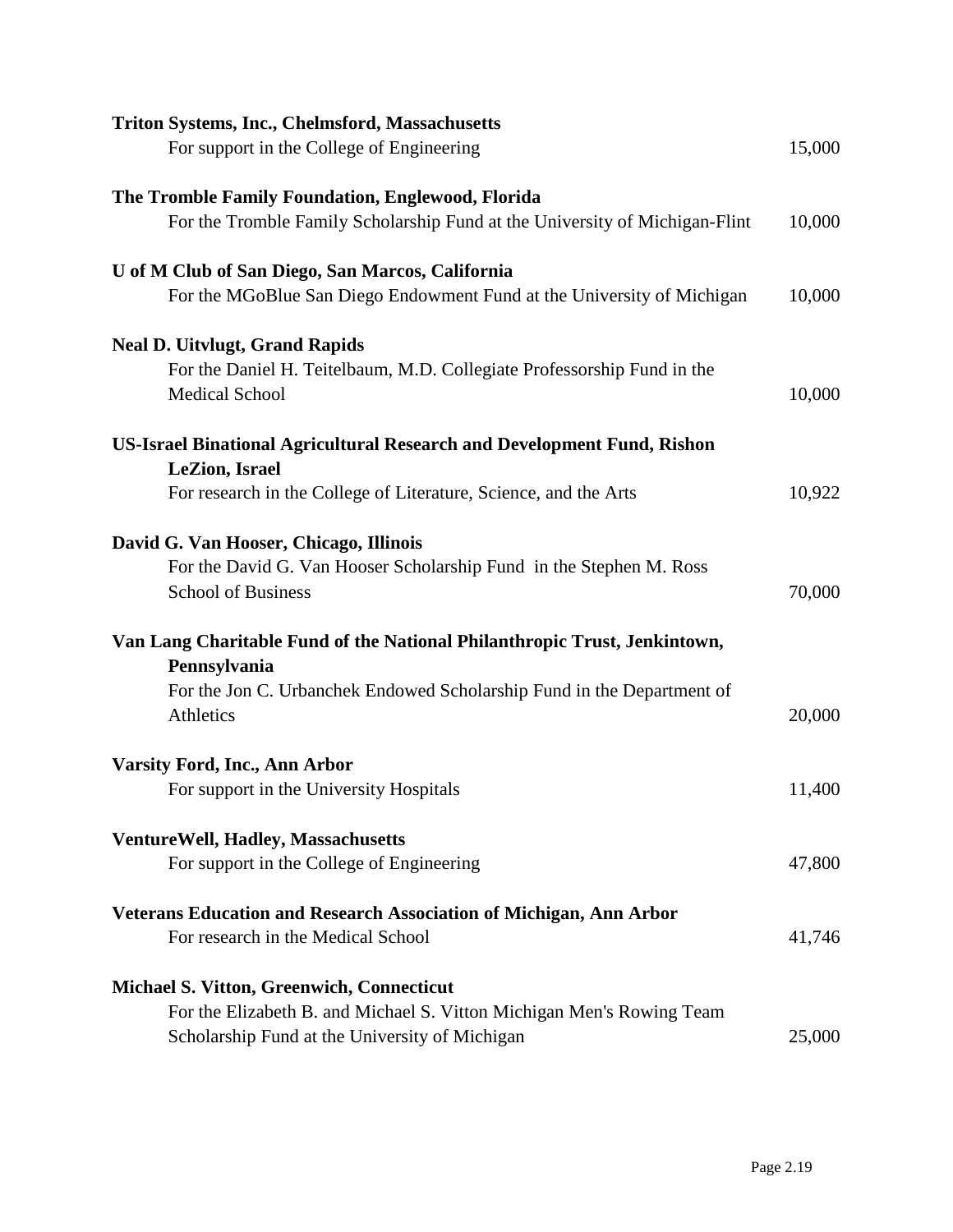| <b>Elizabeth Warner Waggener Estate</b>                                                   |           |
|-------------------------------------------------------------------------------------------|-----------|
| For the Elizabeth Warner Waggener Fund in the School of Public Health                     | 24,467    |
| Carl W. Warschausky, Winnetka, Illinois                                                   |           |
| For the Sidney Warschausky Fund for Literature, Philosophy, and Arts                      |           |
| Students at the University of Michigan-Dearborn                                           | 10,000    |
| <b>Washtenaw County Convention &amp; Visitors Bureau, Inc, Ann Arbor</b>                  |           |
| For support in the Department of Athletics                                                | 15,200    |
| <b>Martin Waymire Advocacy Comm. Inc., Lansing</b>                                        |           |
| For Michigan Radio                                                                        | 19,968    |
| Joshua and Fran Weingast Fund of the Schwab Charitable Fund, San Francisco,<br>California |           |
| For support in the Department of Athletics                                                | 25,000    |
| <b>Susan S. Weiss, Southfield</b>                                                         |           |
| For the Scott McLean Head and Neck Oncology Fund in the Medical School                    | 50,000    |
| Michael P. Wellman, Ann Arbor                                                             |           |
| 1,018 shares of various corporate common stocks;                                          |           |
| For the Professor Michael P. Wellman Endowed Graduate Fellowship Fund in                  |           |
| the College of Engineering                                                                | 60,328    |
| When Everyone Survives Leukemia Research Foundation, Duluth, Georgia                      |           |
| For research in the Medical School                                                        | 50,000    |
| Wings for Life Spinal Cord Research Foundation, Salzberg, Austria                         |           |
| For research in the Medical School                                                        | 13,671    |
| <b>Marion T. Wirick Estate</b>                                                            |           |
| For support in the School of Music, Theatre & Dance and the Institute for                 |           |
| Social Research, and for the University Musical Society                                   | 1,593,104 |
| <b>World Health Organization, Geneva, Switzerland</b>                                     |           |
| For research in the School of Nursing                                                     | 22,000    |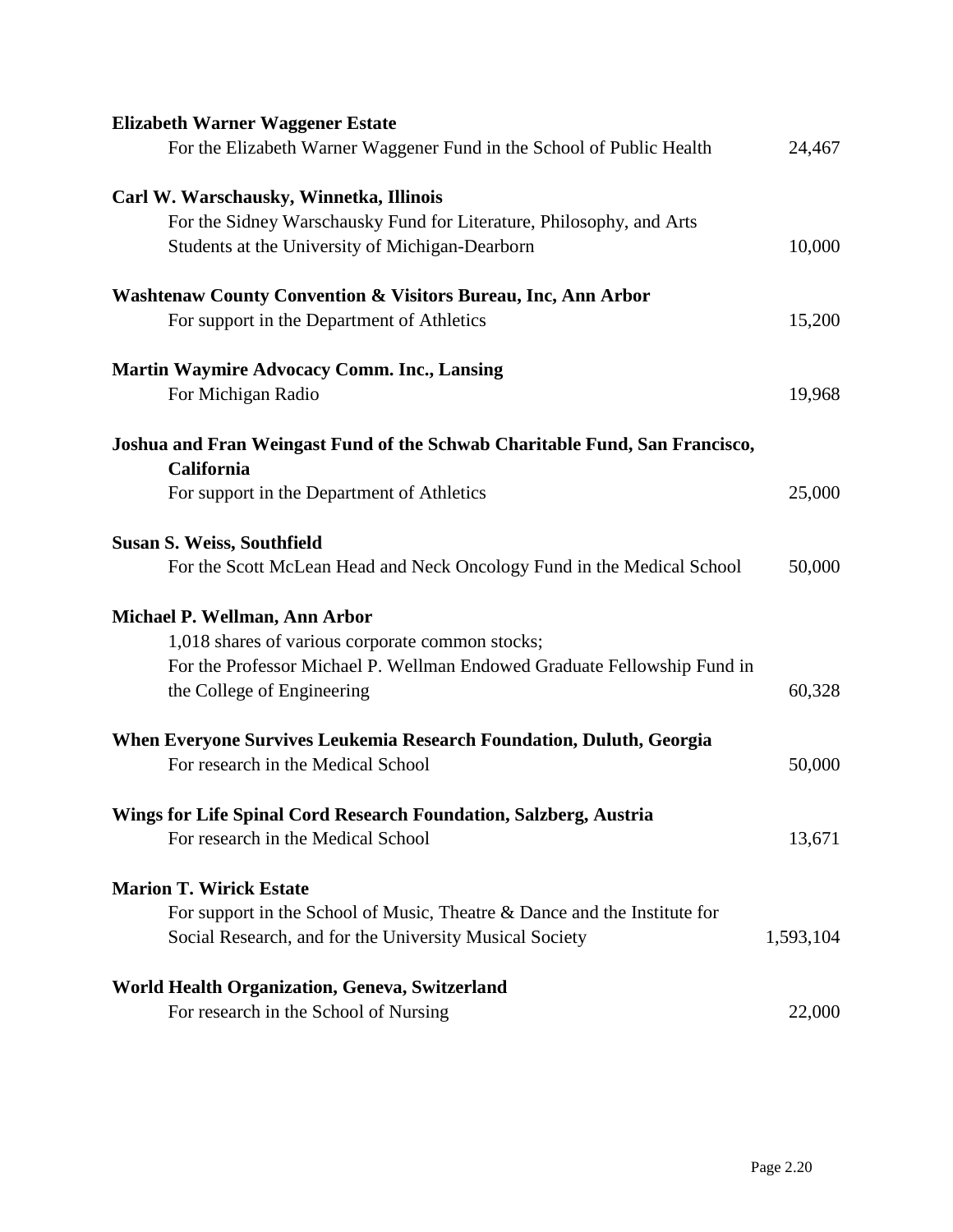| Peter and Nancy Wurman Family Fund of The Fidelity Charitable Gift Fund,<br>Cincinnati, Ohio                                                                                |        |
|-----------------------------------------------------------------------------------------------------------------------------------------------------------------------------|--------|
| For the Wurman Family Computer Science Fellowship Student Fund in the<br>College of Engineering                                                                             | 25,000 |
| <b>Gerald R. Zaccardelli, Shelby Township</b><br>315 shares of Brown & Brown Inc. common stock;<br>For the Zaccardelli Pharmacy Scholarship Fund in the College of Pharmacy | 11,038 |
| Edward and Lola Zimbler Fund at Schwab Charitable, San Francisco,<br><b>California</b><br>For the Zimbler Family Leadership Fund at the University of Michigan              | 10,000 |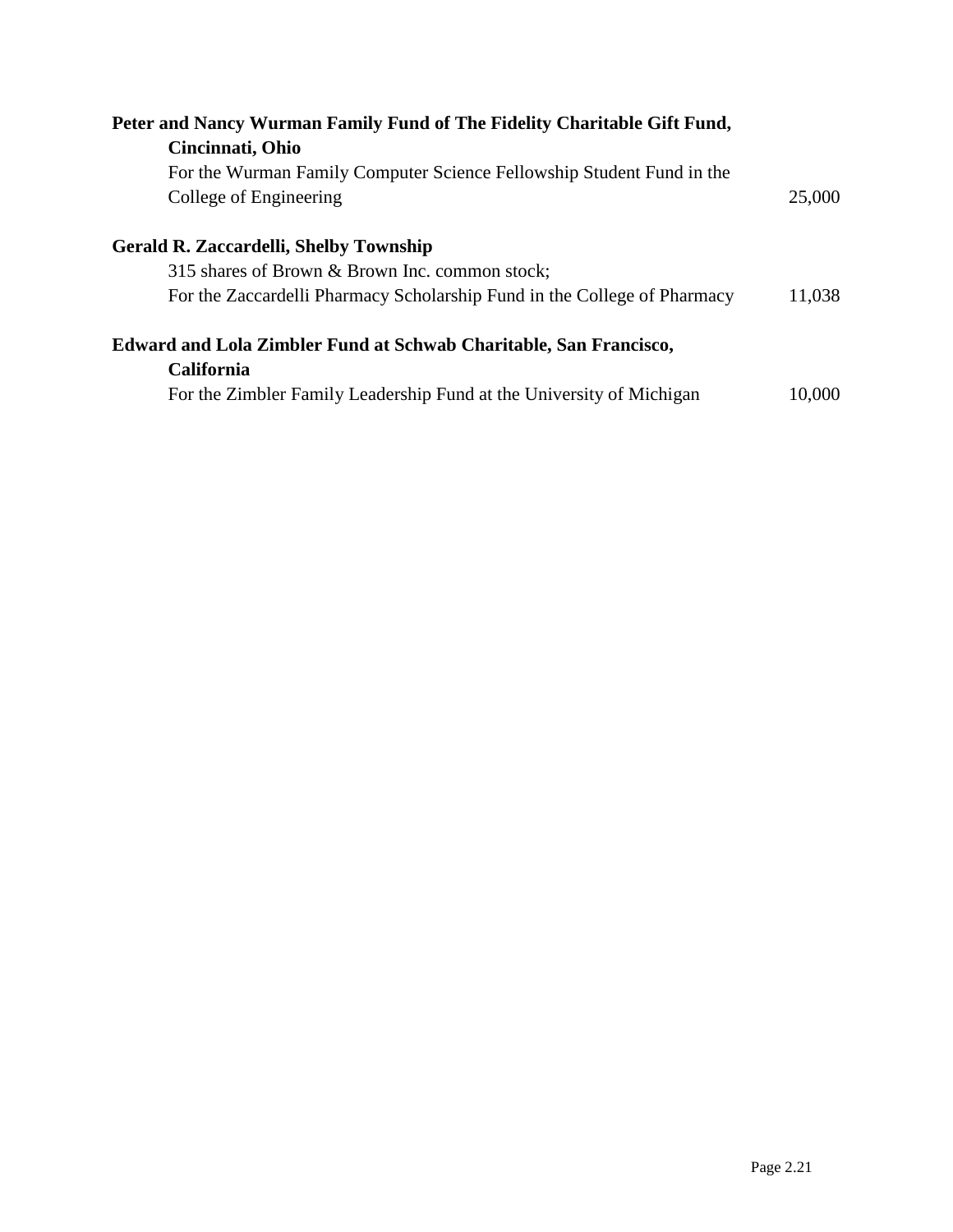## **ADDITIONAL GIFTS RANGING FROM \$5,000 TO \$9,999**

**A.Z. Shmina, Inc., Brighton Ajamco Inc., Dearborn Allergy & Immunology Associates of Ann Arbor, Ann Arbor Stanley R. Andrie, Muskegon Anonymous Donor Mark Axelowitz, New York, New York Bruce D. Baja, Southfield Sarah A. Banco, Washington, District of Columbia BarFly Ventures, LLC, Grand Rapids Charlene Bartlett, Novi Baxter International Foundation, Deerfield, Illinois Blue Water Communications, Bradenton, Florida Hani N. Boulos, Cairo, Egypt Daniel W. Brash, Saint Joseph Rafael S. Braz, São Paulo, Brazil Wayne J. Breece, Fenton Christopher A. Brooks, Ann Arbor Grant H. Brown, Jackson John S. Brown, Palo Alto, California Bill Buie, Saline David G. Bunning, Lake Forest, Illinois Albert J. Carter, Oak Park, Illinois John J. Carver, Brighton Cascade Engineering, Grand Rapids Center for Child and Family Health, Durham, North Carolina Elizabeth F. Cheney Foundation, Chicago, Illinois Child's Play Charity, Redmond, Washington Citigroup Business Services, Tampa, Florida Michael T. Coghlan, Saline James C. Cokley, Burton Community Foundation for Southeast Michigan, Detroit Matthew C. Comstock, Plymouth Converse Law Offices, LLC, Chicago, Illinois Jeff Couzens, Grand Rapids Jim Cyb, San Carlos, California Delta Dental Plan of Michigan, Lansing Devon Energy Corporation, Oklahoma City, Oklahoma Walt Disney Company Foundation, Burbank, California**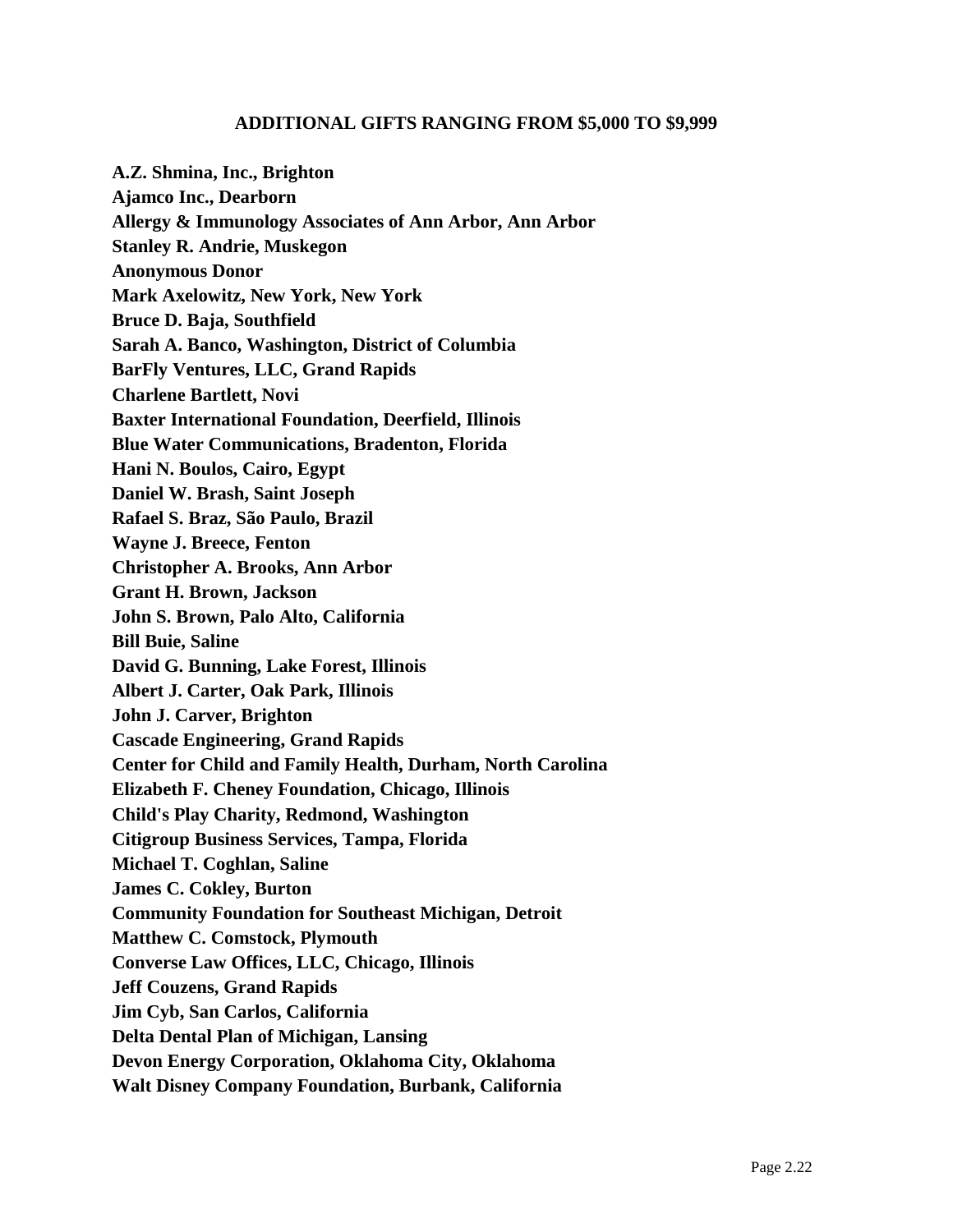**Domino's Pizza, Inc., Ann Arbor Mariana A. Doughan, Redford Grand Rapids Downtown Market, Grand Rapids Edelweiss Foundation, Bloomfield Hills Eden Foods, Inc., Clinton Michael A. Elrad, Glencoe, Illinois The Epilepsy Study Consortium, Woodbury, New Jersey Ernst & Young Foundation, Secaucus, New Jersey ExxonMobil Foundation, Irving, Texas Fingerle Lumber Co., Ann Arbor William R. Fronk, Signal Mountain, Tennessee Theodore Garrett, Poway, California John Gayer Jr., Troy Steven E. Giese, Sammamish, Washington Eric Warren Goldman Charitable Fund of the National Philanthropic Trust, Jenkintown, Pennsylvania Kevin D. Grant, Berkley Joseph W. Griffin Jr., Ann Arbor Henry Guralnick, River Forest, Illinois Jack Hamady Fund of the Community Foundation of Greater Flint, Flint Harness, Dickey & Pierce, PLC, Troy Michelle and Corey Harris Family Fund, Albany, New York Maxine S. Henning, Bellevue, Washington David A. Henwood and Helen M. Henwood Family Foundation of the Raymond James Charitable Endowment Fund, St. Petersburg, Florida Higher Grounds Trading Company, Traverse City Michael Hill, Chicago, Illinois Honeywell International, Wixom Hope Lab, Redwood City, California Rebecca S. Horvath, Ann Arbor Carol A. Hughes, Irvine, California Daniel F. Hunter, Brooklyn, New York Jed and Meg Hunter Fund of the Fidelity Charitable Gift Fund, Cincinnati, Ohio Institute for Student Achievement, Lake Success, New York ITC Holdings, Novi Frank W. Jeffries, Ann Arbor Gary R. Johnson, Centerville, Ohio Kiwanis of Michigan Foundation, Mason KLS Martin L.P., Jacksonville, Florida**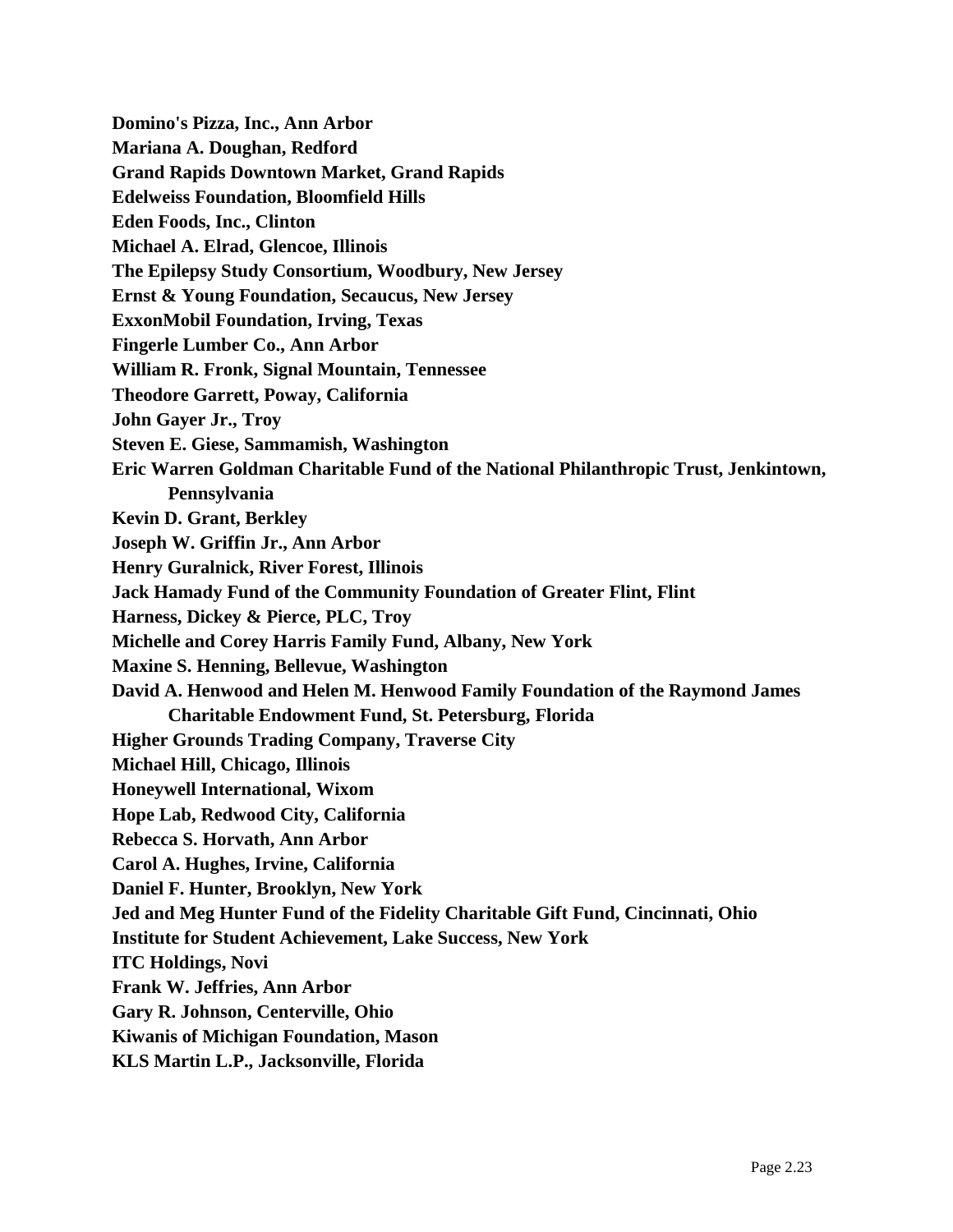**Robert I. Kohn Family Philanthropic Foundation of the Jewish Community Federation of Cleveland, Beachwood, Ohio Mary L. Krasny, Ann Arbor Laura B. Kurcz-Shuter, Berkley Jill Latta, Ann Arbor Letterwinners "M" Club, Ann Arbor David J. Levine, Marietta, Georgia Lighthouse Guild, New York, New York Lorne T. MacDonald, Colorado Springs, Colorado Brian J. McKeen, Bloomfield Hills Peter C. Mertz, Hanover, New Hampshire Gregory G. Messenger, East Lansing Michigan International Auto Show, Grand Rapids Millendo Therapeutics, Ann Arbor Daniel A. Moonay, Yardley, Pennsylvania Douglas R. Morton Jr., Portage Mosaic Foundation of Rita and Peter Heydon, Ann Arbor Anthony J. Mosellie, New York, New York Moss & Associates, LLC, Wilton Manors, Florida National Heritage Academies, Grand Rapids Holly B. Newman Kroft, New York, New York Kenneth A. Nick, Mount Kisco, New York Norma Michigan, INC., Auburn Hills Wayne L. Olsen, Traverse City Orange Egg Advertising, Inc., Ann Arbor Ravindra Pandey, Houghton Helen Park, Ann Arbor Pfizer Foundation, Princeton, New Jersey Ronald L. Piasecki, Grand Haven Boguslaw L. Piekarski, Newbury Park, California M Harry & Wanda Piper Fund at Community Foundation of Greater Flint, Flint Plum Market, Farmington Hills Porter Family Foundation, Ann Arbor Thomas S. Porter, Ann Arbor Jay M. Ptashek, New York, New York Victor F. Ptasznik, Grosse Pointe Farms Radiological Society of North America R & E, Chicago, Illinois Retirement Income Solutions, Inc., Ann Arbor Paul C. Robertson Jr., Birmingham**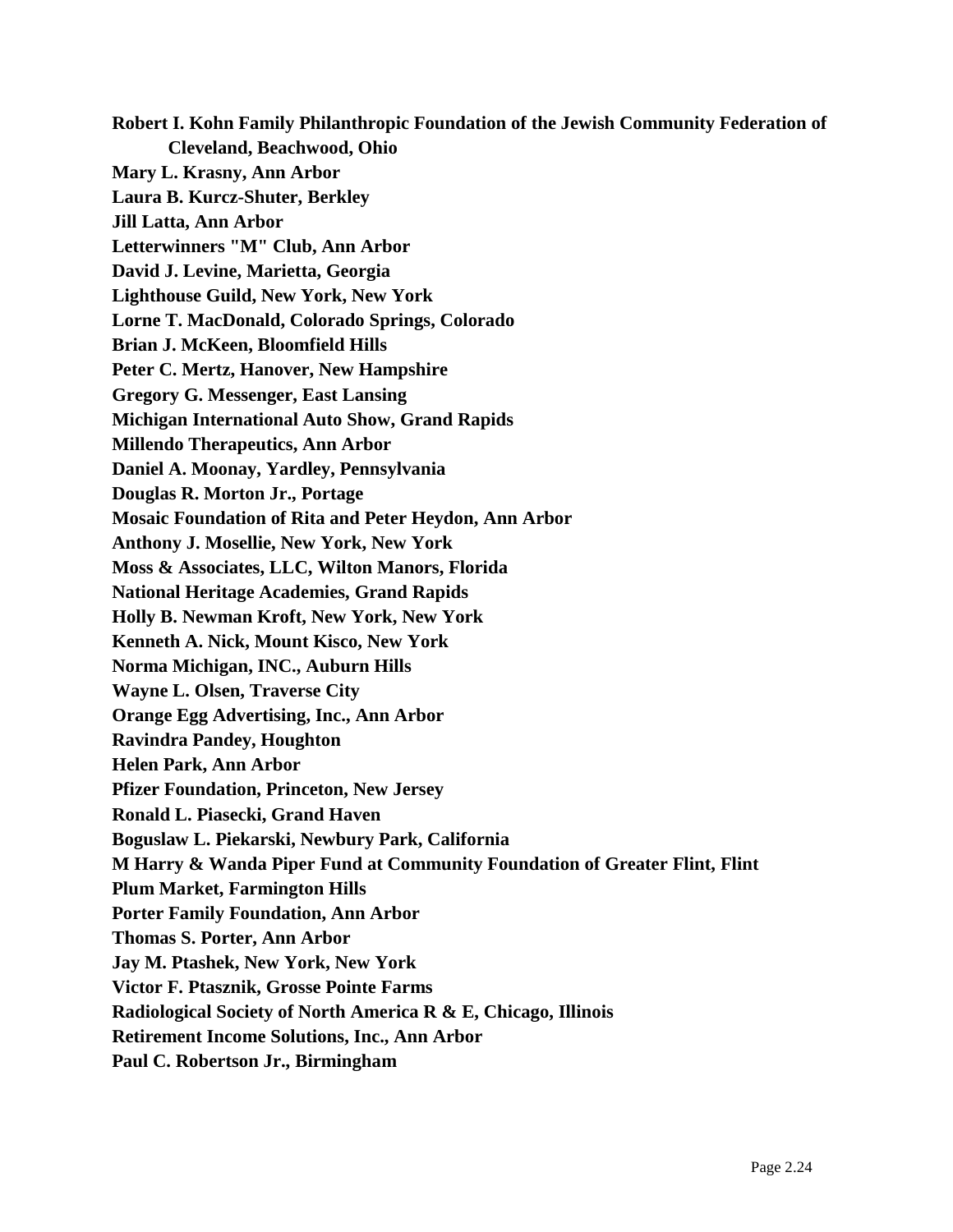**The Justine and Marcus Rowden Charitable Fund of Vanguard Charitable, Boston, Massachusetts Saltchuk Resources, Inc., Seattle, Washington John A. Schulte, Bingham Farms Shaevsky Family Foundation of the United Jewish Foundation, Bloomfield Hills T. Ardele Shaltz, Flint David A. Siewert, Stevensville Alyce K. Sigler, Ann Arbor Spencer Stuart, Chicago, Illinois Frederick G. Stueber, Cleveland Heights, Ohio Leslie N. Stumpos, Lansing William C. Swaney, Village of Golf, Florida Robert S. Taubman, Bloomfield Hills J. Thomas Touchton, Tampa, Florida Trinity Health, Livonia Truveris, Inc, New York, New York Taro Tsunoda, Minato-ku, Tokyo, Japan Turner Construction Company Foundation, New York, New York Tyco SimplexGrinnell, Farmington Hills Susan B. Ullrich Trust, Ann Arbor United Way of Washtenaw County, Ann Arbor Mark A. Van Sumeren, Richmond, Virginia Varnum LLP, Grand Rapids Mitchell F. Vernick, Austin, Texas Robert V. Weiland II, Grosse Pointe The Wein Hirshon Charitable Foundation, Ann Arbor Marc A. Weiser, Ann Arbor James H. Wells, Oklahoma City, Oklahoma Karen B Wolf Interiors, South Orange, New Jersey World Heritage Foundation, Trenton Yahoo!, Sunnyvale, California Lawrence R. Yang and Jennifer W. Kaun Family Fund of the Schwab Charitable Fund,** 

**San Francisco, California**